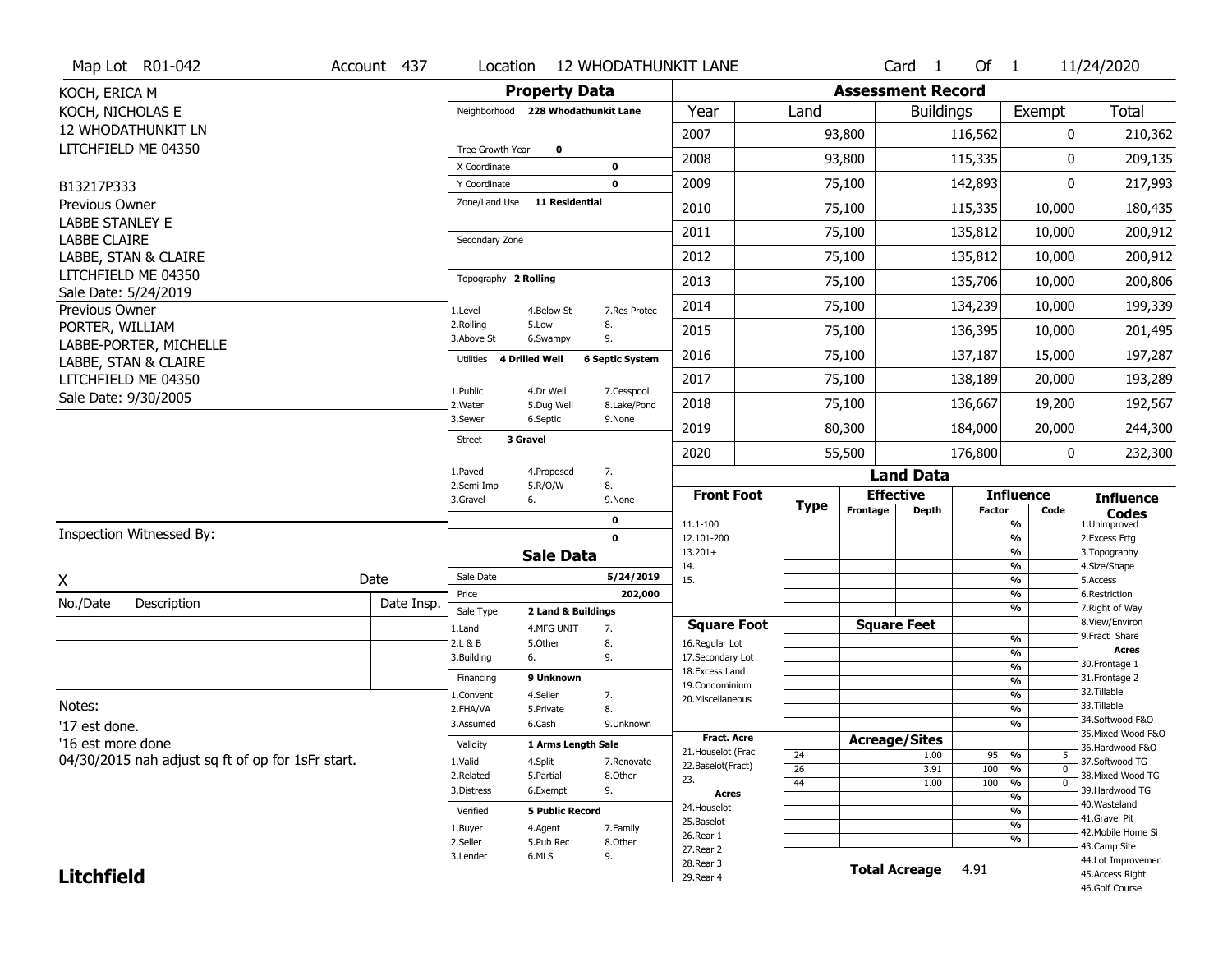|                                |                                      |                                                   |                      |                  |                                       |                   |                                |                                    |                 |                 | <b>Litchfield</b>  |                             |                |                |                |                   |              |            |
|--------------------------------|--------------------------------------|---------------------------------------------------|----------------------|------------------|---------------------------------------|-------------------|--------------------------------|------------------------------------|-----------------|-----------------|--------------------|-----------------------------|----------------|----------------|----------------|-------------------|--------------|------------|
| Map Lot R01-042                |                                      |                                                   |                      |                  |                                       | Account 437       |                                | Location                           |                 |                 |                    | <b>12 WHODATHUNKIT LANE</b> |                |                |                | Card <sub>1</sub> | Of 1         | 11/24/2020 |
| Building Style 2 Ranch         |                                      |                                                   | SF Bsmt Living       |                  | 0                                     |                   |                                | Layout 1 Typical                   |                 |                 |                    |                             |                |                |                |                   |              |            |
| 0.Uncoded<br>4.Cape            |                                      | 8.Log                                             | Fin Bsmt Grade       |                  | 0 <sub>0</sub>                        |                   |                                | 1. Typical                         | 4.              |                 | 7.                 |                             |                |                |                |                   | SHED SV 3500 |            |
| 1.Conv.                        | 5.Garrison                           | 9.Other                                           |                      | OPEN-5-CUSTOMIZE | 0                                     |                   |                                | 2.Inadeq                           | 5.              |                 | 8.                 |                             |                |                | SHED           |                   | B, D<br>B.3  |            |
| 2.Ranch<br>6.Split             |                                      | 10.Tri-Lev                                        | <b>Heat Type</b>     | 100%             |                                       | 1 Hot Water BB    |                                | 3.                                 | 6.              |                 | 9.                 |                             |                |                | 0 <sup>o</sup> |                   |              |            |
| 3.R Ranch                      | 7.Contemp                            | 11.Earth O                                        | 0.Uncoded            |                  | 4.Steam                               |                   | 8.Fl/Wall                      | 9 None<br>Attic                    |                 |                 |                    |                             |                |                |                |                   |              |            |
| Dwelling Units 1               |                                      |                                                   | 1.HWBB               |                  | 5.FWA                                 |                   | 9.No Heat                      | 1.1/4 Fin                          | 4.Full Fin      |                 | 7.                 |                             |                |                |                |                   | 38.3'        |            |
| Other Units<br>0               |                                      |                                                   | 2.HWCI               |                  | 6.GravWA                              |                   | 10.Radiant                     | 2.1/2 Fin                          | 5.Fl/Stair      |                 | 8.                 |                             |                |                | 16.0           |                   |              |            |
| <b>Stories</b>                 | 1 One Story                          |                                                   | 3.H Pump             |                  | 7.Electric                            |                   | 11.Radiant                     | 3.3/4 Fin                          | 6.              |                 | 9.None             |                             |                |                |                |                   | BARN / LOFT  |            |
| 4.1.5<br>1.1                   |                                      | 7.1.25                                            | Cool Type            | 0%               |                                       | 9 None            |                                | Insulation 1 Full                  |                 |                 |                    |                             |                |                |                |                   |              |            |
| 2.2<br>5.1.75<br>6.2.5         |                                      | 8.3.5                                             | 1.Refrig             |                  | 4.W&C Air                             |                   | 7.RadHW                        | 1.Full                             |                 | 4.Minimal       | 7.                 |                             |                |                |                |                   |              | 38 C       |
| 3.3<br>Exterior Walls 2 Vinyl  |                                      | 9.4                                               | 2.Evapor<br>3.H Pump |                  | 5.Monitor-<br>6.Monitor-              | 8.                | 9.None                         | 2. Heavy<br>3.Capped               | 5.Partial<br>6. |                 | 8.<br>9.None       |                             | 12.0"          |                |                |                   |              |            |
| 0.Uncoded                      | 4.Asbestos                           | 8.Concrete                                        | Kitchen Style        |                  | 2 Typical                             |                   |                                | Unfinished %                       | 0%              |                 |                    |                             | CANOPY<br>2.01 |                |                |                   |              |            |
| 1.Wd Clapb<br>5.Stucco         |                                      | 9.0ther                                           | 1.Modern             |                  | 4.Obsolete                            | 7.                |                                | Grade & Factor 3 Average 100%      |                 |                 |                    |                             |                |                |                |                   |              |            |
| 6.Brick<br>2.Vinyl             |                                      | 10.Wd shin                                        | 2.Typical            |                  | 5.                                    | 8.                |                                | 1.E Grade                          |                 | 4.B Grade       | 7.AAA Grad         |                             | 140            |                |                |                   | 36.3'        |            |
| 7.Stone<br>3.Compos.           |                                      | 11.T1-11                                          | 3.Old Type           |                  | 6.                                    |                   | 9.None                         | 2.D Grade                          |                 | 5.A Grade       | 8.M&S              |                             | SHED           |                |                |                   |              |            |
| Roof Surface                   | 1 Asphalt Shingles                   |                                                   | Bath(s) Style        |                  |                                       | 2 Typical Bath(s) |                                | 3.C Grade                          |                 | 6.AA Grade      | 9.Same             |                             | $2 - C$        |                |                |                   |              |            |
| 1.Asphalt                      | 4.Composit                           | 7.Rolled R                                        | 1.Modern             |                  | 4.Obsolete                            | 7.                |                                | SQFT (Footprint) 1176              |                 |                 |                    |                             |                |                |                |                   |              |            |
| 2.Slate<br>5.Wood              |                                      | 8.                                                | 2. Typical           |                  | 5.                                    | 8.                |                                | Condition                          | 4 Average       |                 |                    |                             |                |                |                |                   |              |            |
| 3.Metal<br>6.Other             |                                      | 9.                                                | 3.Old Type           |                  | 6.                                    |                   | 9.None                         | 1.Poor                             | 4.Avg           |                 | 7.V G              |                             |                |                |                |                   |              |            |
| SF Masonry Trim 0              |                                      |                                                   | # Rooms              |                  | 4                                     |                   |                                | 2.Fair                             | $5.Avg+$        |                 | 8.Exc              |                             |                | 20.0           | $13.0$ 10.0    | 200<br>1sEr       |              |            |
| OPEN-3-CUSTOM 0                |                                      |                                                   | # Bedrooms           |                  | $\overline{2}$                        |                   |                                | 3.Avg-                             | 6.Good          |                 | 9.Same             |                             |                | op             |                |                   |              |            |
| OPEN-4-CUSTOM 0                |                                      |                                                   | # Full Baths         |                  | 1                                     |                   |                                | Phys. % Good                       |                 | 0%              |                    |                             |                |                | 42.0           |                   | 1s Fr        |            |
| Year Built                     | 1998                                 |                                                   | # Half Baths         |                  | $\mathbf{1}$                          |                   |                                | Funct. % Good                      |                 | 100%            |                    |                             |                |                |                |                   | $-4.$        |            |
| Year Remodeled<br>$\mathbf{o}$ |                                      |                                                   | # Addn Fixtures      |                  | $\pmb{0}$                             |                   |                                | Functional Code                    |                 | 9 None          |                    |                             |                | $28.3^{\circ}$ | $15E =$        | 28.0              | $13.3 -$     |            |
| Foundation                     | 1 Concrete                           |                                                   | # Fireplaces         |                  | 0                                     |                   |                                | 1.Incomp                           | 4.Delap         |                 | 7.No Power         |                             |                |                |                |                   | $OP = 9.3$   |            |
| 1.Concrete<br>4.Wood           |                                      | 7.                                                |                      |                  |                                       |                   |                                | 2.0-Built                          | 5.Bsmt          |                 | 8.LongTerm         |                             |                |                |                |                   |              |            |
| 5.Slab<br>2.C Block            |                                      | 8.                                                |                      |                  |                                       |                   |                                | 3.Damage                           |                 | 6.Common        | 9.None             |                             |                |                | $42.0^\circ$   |                   |              |            |
| 3.Br/Stone<br>6.Piers          |                                      | 9.                                                |                      |                  |                                       |                   |                                | Econ. % Good<br>Economic Code None | 100%            |                 |                    |                             |                |                |                |                   |              |            |
| Basement<br>$1.1/4$ Bmt        | <b>4 Full Basement</b><br>4.Full Bmt | 7.                                                |                      |                  |                                       |                   |                                | 0.None                             |                 | 3.No Power      | 9.None             |                             |                |                |                |                   |              |            |
| 2.1/2 Bmt                      | 5.Crawl Sp                           | 8.                                                |                      |                  |                                       |                   |                                | 1.Location                         |                 | 4.Generate      | 8.                 |                             |                |                |                |                   |              |            |
| 3.3/4 Bmt<br>6.                |                                      | 9.None                                            |                      |                  |                                       |                   |                                | 2.Encroach                         |                 | 5.Multi-Fa      | 9.                 |                             |                |                |                |                   |              |            |
| Bsmt Gar # Cars 0              |                                      |                                                   |                      |                  |                                       |                   | Software                       | Entrance Code 5 Estimated          |                 |                 |                    |                             |                |                |                |                   |              |            |
| Wet Basement 1 Dry Basement    |                                      |                                                   |                      |                  | A Division of Harris Computer Systems |                   |                                | 1.Interior                         | 4.Vacant        |                 | 7.                 |                             |                |                |                |                   |              |            |
| 4.Dirt Flr<br>1.Dry            |                                      | 7.                                                |                      |                  |                                       |                   |                                | 2.Refusal                          |                 | 5.Estimate      | 8.                 |                             |                |                |                |                   |              |            |
| 5.<br>2.Damp                   |                                      | 8.                                                |                      |                  |                                       |                   |                                | 3.Informed                         |                 | 6.Existing      | 9.                 |                             |                |                |                |                   |              |            |
| 3.Wet<br>6.                    |                                      | 9.                                                |                      |                  |                                       |                   |                                | Information Code 5 Estimate        |                 |                 |                    |                             |                |                |                |                   |              |            |
|                                |                                      |                                                   |                      |                  |                                       |                   |                                | 1.Owner                            | 4.Agent         |                 | 7.Vacant           |                             |                |                |                |                   |              |            |
|                                |                                      |                                                   |                      |                  |                                       |                   |                                | 2.Relative                         |                 | 5.Estimate      | 8.                 |                             |                |                |                |                   |              |            |
|                                |                                      | Date Inspected                                    |                      |                  | 9/26/2018                             |                   |                                | 3.Tenant                           | 6.Other         |                 | 9.                 |                             |                |                |                |                   |              |            |
|                                |                                      | <b>Additions, Outbuildings &amp; Improvements</b> |                      |                  |                                       |                   |                                |                                    |                 |                 | 1.One Story Fram   |                             |                |                |                |                   |              |            |
| <b>Type</b>                    |                                      | Year                                              | Units                |                  | Grade   Cond                          | Phys.             | Funct.                         | Sound Value                        |                 |                 | 2. Two Story Fram  |                             |                |                |                |                   |              |            |
| 26 1SFr Overhang               |                                      | 0                                                 | 84                   | l 0 0            | 10                                    | 0                 | $\frac{0}{0}$<br>% 0           |                                    |                 | 4.1 & 1/2 Story | 3. Three Story Fr  |                             |                |                |                |                   |              |            |
| 21 Open Frame                  |                                      | 2014                                              | 200                  | 3 100            | 4                                     | 0                 | % 100<br>$\%$                  |                                    |                 | 5.1 & 3/4 Story |                    |                             |                |                |                |                   |              |            |
|                                |                                      | 0                                                 | 200                  | 00               | 0                                     | 0                 | $\frac{9}{0}$<br>$\%$          |                                    |                 |                 | 6.2 & 1/2 Story    |                             |                |                |                |                   |              |            |
| 1 One Story Frame              |                                      |                                                   |                      |                  |                                       |                   |                                |                                    |                 |                 | 21. Open Frame Por |                             |                |                |                |                   |              |            |
| 1 One Story Frame              |                                      | 0                                                 | 140                  | 9100             | 9                                     | 0                 | $\%$<br>% 0                    |                                    |                 |                 | 22.Encl Frame Por  |                             |                |                |                |                   |              |            |
| 21 Open Frame                  |                                      | 2006<br>$ 90\rangle$                              |                      | 9 100            | 4                                     | 0                 | % 100 %                        |                                    |                 |                 | 23. Frame Garage   |                             |                |                |                |                   |              |            |
| 24 Frame Shed                  |                                      | 0                                                 | 336                  | 2 100            | 12                                    | 0                 | % 75<br>$\%$                   |                                    |                 | 24.Frame Shed   |                    |                             |                |                |                |                   |              |            |
| 61 Canopy/s                    |                                      | 0                                                 |                      |                  |                                       |                   | $\frac{0}{6}$                  | $\sqrt{8}$ 500                     |                 |                 | 25. Frame Bay Wind |                             |                |                |                |                   |              |            |
| 65 Sm Barn                     |                                      | 2008                                              | 1368                 | 2 100            | 3                                     | 0                 | % 90<br>$\%$                   |                                    |                 |                 | 26.1SFr Overhang   |                             |                |                |                |                   |              |            |
| 24 Frame Shed                  |                                      | 2008                                              | 480                  | 1 100            | 13                                    | 0                 | $\frac{9}{6}$ 75<br>$\sqrt{6}$ |                                    |                 |                 | 27. Unfin Basement |                             |                |                |                |                   |              |            |
|                                |                                      |                                                   |                      |                  |                                       |                   |                                |                                    |                 |                 | 28. Unfinished Att |                             |                |                |                |                   |              |            |
| 24 Frame Shed                  |                                      | 0                                                 |                      |                  |                                       |                   | $\%$                           | % 500                              |                 |                 | 29. Finished Attic |                             |                |                |                |                   |              |            |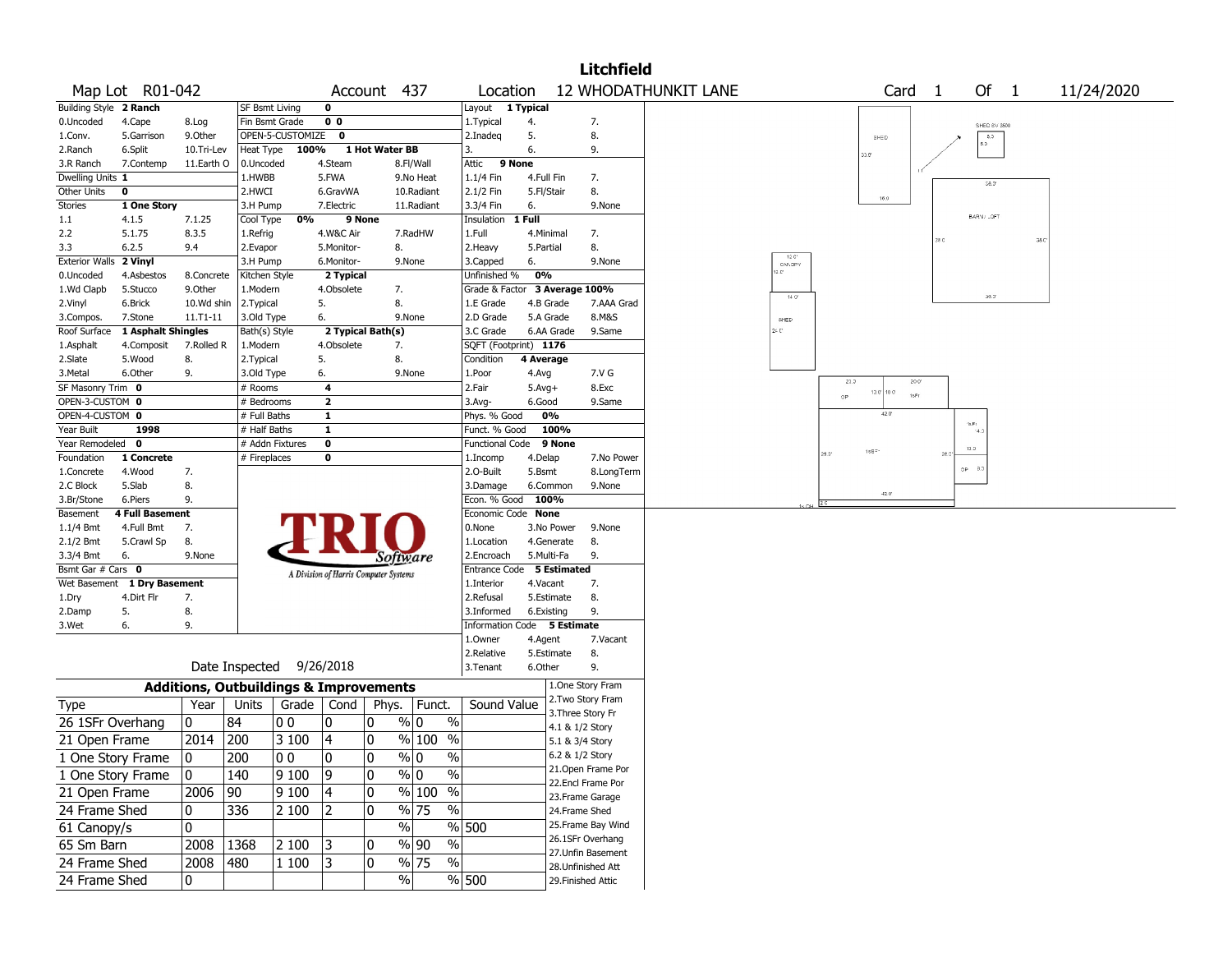|                        | Map Lot R01-042A                         | Account 2246 | Location                     | 121 SOUTH ADAMS ROAD              |                                         |                 |                          | Card <sub>1</sub>    | Of $1$        |                                                   | 11/24/2020                            |
|------------------------|------------------------------------------|--------------|------------------------------|-----------------------------------|-----------------------------------------|-----------------|--------------------------|----------------------|---------------|---------------------------------------------------|---------------------------------------|
| <b>GARAND MICHELLE</b> |                                          |              |                              | <b>Property Data</b>              |                                         |                 | <b>Assessment Record</b> |                      |               |                                                   |                                       |
|                        | 121 SO ADAMS ROAD                        |              |                              | Neighborhood 197 South Adams Road | Year                                    | Land            |                          | <b>Buildings</b>     |               | Exempt                                            | <b>Total</b>                          |
|                        | LITCHFIELD ME 04350                      |              |                              |                                   | 2007                                    |                 | 47,482                   |                      | 99,600        | 0                                                 | 147,082                               |
|                        |                                          |              | Tree Growth Year             | $\mathbf 0$                       | 2008                                    |                 | 47,482                   |                      | 99,457        | 0                                                 | 146,939                               |
|                        | B6671P63 B8662P76                        |              | X Coordinate<br>Y Coordinate | 0<br>$\mathbf 0$                  | 2009                                    |                 | 46,450                   |                      | 107,047       | 0                                                 | 153,497                               |
| Previous Owner         |                                          |              | Zone/Land Use                | <b>11 Residential</b>             | 2010                                    |                 | 46,450                   |                      | 90,533        | 0                                                 | 136,983                               |
|                        | LABBE- GERVAIS, NICHOLE                  |              |                              |                                   |                                         |                 |                          |                      |               |                                                   |                                       |
| GERVAIS, LUC'          |                                          |              | Secondary Zone               |                                   | 2011                                    |                 | 46,450                   |                      | 93,896        | 0                                                 | 140,346                               |
|                        | 121 SO ADAMS ROAD<br>LITCHFIELD ME 04350 |              |                              |                                   | 2012                                    |                 | 46,450                   |                      | 93,896        | 0                                                 | 140,346                               |
|                        | Sale Date: 10/21/2005                    |              | Topography 2 Rolling         |                                   | 2013                                    |                 | 46,450                   |                      | 93,741        | 0                                                 | 140,191                               |
|                        |                                          |              | 1.Level                      | 7.Res Protec<br>4.Below St        | 2014                                    |                 | 46,450                   |                      | 92,733        | 0                                                 | 139,183                               |
|                        |                                          |              | 2.Rolling<br>3.Above St      | 5.Low<br>8.<br>9.<br>6.Swampy     | 2015                                    |                 | 42,525                   |                      | 92,598        | 0                                                 | 135,123                               |
|                        |                                          |              | 4 Drilled Well<br>Utilities  | <b>6 Septic System</b>            | 2016                                    |                 | 42,525                   |                      | 91,631        | 0                                                 | 134,156                               |
|                        |                                          |              | 1.Public                     | 4.Dr Well<br>7.Cesspool           | 2017                                    |                 | 42,525                   |                      | 91,436        | 0                                                 | 133,961                               |
|                        |                                          |              | 2. Water                     | 8.Lake/Pond<br>5.Dug Well         | 2018                                    |                 | 42,525                   |                      | 90,427        | 0                                                 | 132,952                               |
|                        |                                          |              | 3.Sewer                      | 6.Septic<br>9.None                | 2019                                    |                 | 46,800                   |                      | 140,900       | 0                                                 | 187,700                               |
|                        |                                          |              | 1 Paved<br>Street            |                                   | 2020                                    |                 | 46,800                   |                      | 140,900       | $\mathbf 0$                                       | 187,700                               |
|                        |                                          |              | 1.Paved                      | 7.<br>4.Proposed                  |                                         |                 |                          | <b>Land Data</b>     |               |                                                   |                                       |
|                        |                                          |              | 2.Semi Imp<br>3.Gravel<br>6. | 8.<br>5.R/O/W<br>9.None           | <b>Front Foot</b>                       | <b>Type</b>     | <b>Effective</b>         |                      |               | <b>Influence</b>                                  | <b>Influence</b>                      |
|                        |                                          |              |                              | $\mathbf 0$                       | 11.1-100                                |                 | Frontage                 | <b>Depth</b>         | <b>Factor</b> | Code<br>%                                         | <b>Codes</b><br>1.Unimproved          |
|                        | Inspection Witnessed By:                 |              |                              | $\mathbf 0$                       | 12.101-200                              |                 |                          |                      |               | $\frac{9}{6}$                                     | 2. Excess Frtg                        |
|                        |                                          |              |                              | <b>Sale Data</b>                  | $13.201+$<br>14.                        |                 |                          |                      |               | $\frac{9}{6}$<br>$\frac{9}{6}$                    | 3. Topography<br>4.Size/Shape         |
| X                      |                                          | Date         | Sale Date                    | 10/21/2005                        | 15.                                     |                 |                          |                      |               | $\frac{9}{6}$                                     | 5.Access                              |
| No./Date               | Description                              | Date Insp.   | Price<br>Sale Type           | 185,000<br>2 Land & Buildings     |                                         |                 |                          |                      |               | %<br>%                                            | 6.Restriction<br>7. Right of Way      |
|                        |                                          |              | 1.Land                       | 7.<br>4.MFG UNIT                  | <b>Square Foot</b>                      |                 |                          | <b>Square Feet</b>   |               |                                                   | 8.View/Environ                        |
|                        |                                          |              | 2.L & B                      | 5.Other<br>8.                     | 16.Regular Lot                          |                 |                          |                      |               | $\frac{9}{6}$                                     | 9. Fract Share<br><b>Acres</b>        |
|                        |                                          |              | 3.Building<br>6.             | 9.                                | 17.Secondary Lot                        |                 |                          |                      |               | $\frac{9}{6}$<br>$\frac{9}{6}$                    | 30.Frontage 1                         |
|                        |                                          |              | Financing                    | 1 Conventional                    | 18. Excess Land<br>19.Condominium       |                 |                          |                      |               | $\frac{9}{6}$                                     | 31. Frontage 2                        |
|                        |                                          |              | 1.Convent                    | 4.Seller<br>7.                    | 20.Miscellaneous                        |                 |                          |                      |               | $\frac{9}{6}$                                     | 32.Tillable                           |
| Notes:                 |                                          |              | 2.FHA/VA                     | 8.<br>5.Private                   |                                         |                 |                          |                      |               | $\frac{9}{6}$                                     | 33.Tillable                           |
|                        |                                          |              | 3.Assumed                    | 6.Cash<br>9.Unknown               |                                         |                 |                          |                      |               | $\overline{\frac{9}{6}}$                          | 34.Softwood F&O<br>35. Mixed Wood F&O |
|                        |                                          |              | Validity                     | 1 Arms Length Sale                | <b>Fract. Acre</b>                      |                 | <b>Acreage/Sites</b>     |                      |               |                                                   | 36.Hardwood F&O                       |
|                        |                                          |              | 1.Valid                      | 4.Split<br>7.Renovate             | 21. Houselot (Frac<br>22.Baselot(Fract) | 24              |                          | 1.00                 | 95            | %<br>5                                            | 37.Softwood TG                        |
|                        |                                          |              | 2.Related                    | 5.Partial<br>8.Other              | 23.                                     | $\overline{26}$ |                          | 1.01                 | 100           | %<br>$\mathbf{0}$<br>$\frac{9}{6}$<br>$\mathbf 0$ | 38. Mixed Wood TG                     |
|                        |                                          |              | 3.Distress                   | 6.Exempt<br>9.                    | <b>Acres</b>                            | 44              |                          | 1.00                 | 100           | $\overline{\frac{9}{6}}$                          | 39.Hardwood TG                        |
|                        |                                          |              | Verified                     | <b>5 Public Record</b>            | 24. Houselot                            |                 |                          |                      |               | %                                                 | 40. Wasteland                         |
|                        |                                          |              | 1.Buyer                      | 4.Agent<br>7.Family               | 25.Baselot                              |                 |                          |                      |               | $\frac{9}{6}$                                     | 41.Gravel Pit                         |
|                        |                                          |              | 2.Seller                     | 5.Pub Rec<br>8.Other              | 26.Rear 1                               |                 |                          |                      |               | %                                                 | 42. Mobile Home Si                    |
|                        |                                          |              |                              |                                   | 27. Rear 2                              |                 |                          |                      |               |                                                   | 43.Camp Site                          |
|                        |                                          |              | 3.Lender                     | 6.MLS                             |                                         |                 |                          |                      |               |                                                   |                                       |
| <b>Litchfield</b>      |                                          |              |                              | 9.                                | 28. Rear 3<br>29. Rear 4                |                 |                          | <b>Total Acreage</b> | 2.01          |                                                   | 44.Lot Improvemen<br>45.Access Right  |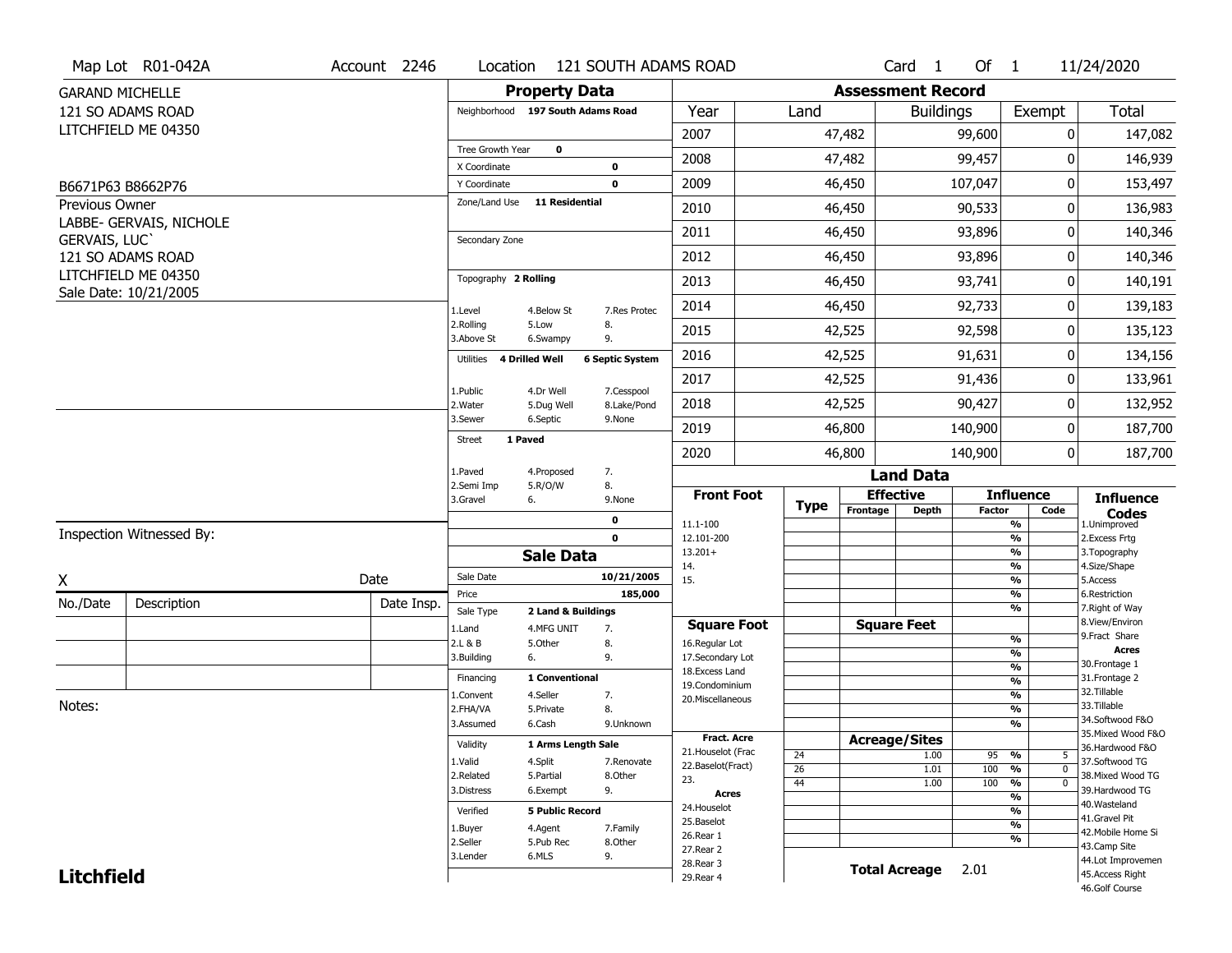|                        |                               |            |                                                   |                  |                                       |                   |                                    |                               |            |             | <b>Litchfield</b>                    |                      |                |               |                   |        |       |            |
|------------------------|-------------------------------|------------|---------------------------------------------------|------------------|---------------------------------------|-------------------|------------------------------------|-------------------------------|------------|-------------|--------------------------------------|----------------------|----------------|---------------|-------------------|--------|-------|------------|
|                        | Map Lot R01-042A              |            |                                                   |                  |                                       | Account 2246      |                                    | Location                      |            |             |                                      | 121 SOUTH ADAMS ROAD |                |               | Card <sub>1</sub> | Of $1$ |       | 11/24/2020 |
|                        | Building Style 3 Raised Ranch |            | SF Bsmt Living                                    |                  | 0                                     |                   |                                    | Layout 1 Typical              |            |             |                                      |                      |                | Shed          |                   |        |       |            |
| 0.Uncoded              | 4.Cape                        | 8.Log      | Fin Bsmt Grade                                    |                  | 0 <sub>0</sub>                        |                   |                                    | 1.Typical                     | 4.         |             | 7.                                   |                      | $8.0^\circ$    |               |                   |        |       |            |
| 1.Conv.                | 5.Garrison                    | 9.0ther    |                                                   | OPEN-5-CUSTOMIZE | 0                                     |                   |                                    | 2.Inadeg                      | 5.         |             | 8.                                   |                      |                | $8.0^{\circ}$ |                   |        |       |            |
| 2.Ranch                | 6.Split                       | 10.Tri-Lev | Heat Type                                         | 100%             |                                       | 8 Floor/Wall Unit |                                    | 3.                            | 6.         |             | 9.                                   |                      |                |               |                   |        | Bam   |            |
| 3.R Ranch              | 7.Contemp                     | 11.Earth O | 0.Uncoded                                         |                  | 4.Steam                               |                   | 8.Fl/Wall                          | Attic                         | 9 None     |             |                                      |                      |                |               |                   |        |       |            |
| Dwelling Units 1       |                               |            | 1.HWBB                                            |                  | 5.FWA                                 |                   | 9.No Heat                          | 1.1/4 Fin                     | 4.Full Fin |             | 7.                                   |                      |                |               |                   |        |       |            |
| Other Units            | 0                             |            | 2.HWCI                                            |                  | 6.GravWA                              |                   | 10.Radiant                         | 2.1/2 Fin                     | 5.Fl/Stair |             | 8.                                   |                      |                |               |                   | 20.0"  |       |            |
| Stories                | 1 One Story                   |            | 3.H Pump                                          |                  | 7.Electric                            |                   | 11.Radiant                         | 3.3/4 Fin                     | 6.         |             | 9.None                               |                      |                |               |                   |        |       |            |
| 1.1                    | 4.1.5                         | 7.1.25     | Cool Type                                         | 0%               |                                       | 9 None            |                                    | Insulation                    | 1 Full     |             |                                      |                      |                |               |                   |        |       |            |
| 2.2                    | 5.1.75                        | 8.3.5      | 1.Refrig                                          |                  | 4.W&C Air                             |                   | 7.RadHW                            | 1.Full                        | 4.Minimal  |             | 7.                                   |                      |                |               |                   |        | 20.0" |            |
| 3.3                    | 6.2.5                         | 9.4        | 2.Evapor                                          |                  | 5.Monitor-                            | 8.                |                                    | 2. Heavy                      | 5.Partial  |             | 8.                                   |                      |                |               |                   |        |       |            |
| Exterior Walls 2 Vinyl |                               |            | 3.H Pump                                          |                  | 6.Monitor-                            |                   | 9.None                             | 3.Capped                      | 6.         |             | 9.None                               |                      |                |               |                   |        |       |            |
| 0.Uncoded              | 4.Asbestos                    | 8.Concrete | Kitchen Style                                     |                  | 2 Typical                             |                   |                                    | Unfinished %                  | 0%         |             |                                      |                      |                |               |                   |        |       |            |
| 1.Wd Clapb             | 5.Stucco                      | 9.Other    | 1.Modern                                          |                  | 4.Obsolete                            |                   | 7.                                 | Grade & Factor 3 Average 105% |            |             |                                      |                      |                |               |                   |        |       |            |
| 2.Vinyl                | 6.Brick                       | 10.Wd shin | 2. Typical                                        |                  | 5.                                    | 8.                |                                    | 1.E Grade                     |            | 4.B Grade   | 7.AAA Grad                           |                      |                |               |                   |        |       |            |
| 3.Compos.              | 7.Stone                       | 11.T1-11   | 3.Old Type                                        |                  | 6.                                    |                   | 9.None                             | 2.D Grade                     |            | 5.A Grade   | 8.M&S                                |                      |                |               |                   |        |       |            |
| Roof Surface           | 1 Asphalt Shingles            |            | Bath(s) Style                                     |                  | 2 Typical Bath(s)                     |                   |                                    | 3.C Grade                     |            | 6.AA Grade  | 9.Same                               |                      |                |               |                   |        |       |            |
| 1.Asphalt              | 4.Composit                    | 7.Rolled R | 1.Modern                                          |                  | 4.Obsolete                            | 7.                |                                    | SQFT (Footprint) 1300         |            |             |                                      |                      |                |               |                   |        |       |            |
| 2.Slate                | 5.Wood                        | 8.         | 2. Typical                                        |                  | 5.                                    | 8.                |                                    | Condition                     | 4 Average  |             |                                      |                      |                |               |                   |        |       |            |
| 3.Metal                | 6.Other                       | 9.         | 3.Old Type                                        |                  | 6.                                    |                   | 9.None                             | 1.Poor                        | 4.Avg      |             | 7.V G                                |                      |                |               |                   |        |       |            |
| SF Masonry Trim 0      |                               |            | # Rooms                                           |                  | $\bf o$                               |                   |                                    | 2.Fair                        | $5.Avg+$   |             | 8.Exc                                |                      |                |               |                   |        |       |            |
| OPEN-3-CUSTOM 0        |                               |            | # Bedrooms                                        |                  | $\bf o$                               |                   |                                    | $3.$ Avg-                     | 6.Good     |             | 9.Same                               |                      |                |               | 1sBFr             |        |       |            |
| OPEN-4-CUSTOM 0        |                               |            | # Full Baths                                      |                  | $\mathbf{2}$                          |                   |                                    | Phys. % Good                  |            | 0%          |                                      |                      |                | 26.0          |                   |        |       |            |
| Year Built             | 2002                          |            | # Half Baths                                      |                  | $\bf o$                               |                   |                                    | Funct. % Good                 |            | 100%        |                                      |                      | 12.0'          |               |                   |        |       |            |
| Year Remodeled 0       |                               |            | # Addn Fixtures                                   |                  | $\pmb{0}$                             |                   |                                    | Functional Code               |            | 9 None      |                                      |                      |                |               |                   |        |       |            |
| Foundation             | 1 Concrete                    |            | # Fireplaces                                      |                  | $\bf o$                               |                   |                                    | 1.Incomp                      | 4.Delap    |             | 7.No Power                           |                      | 12.0'          |               |                   |        |       |            |
| 1.Concrete             | 4.Wood                        | 7.         |                                                   |                  |                                       |                   |                                    | 2.0-Built                     | 5.Bsmt     |             | 8.LongTerm                           |                      | $16.0^{\circ}$ |               | 50.0              |        |       |            |
| 2.C Block              | 5.Slab                        | 8.         |                                                   |                  |                                       |                   |                                    | 3.Damage                      |            | 6.Common    | 9.None                               |                      |                |               |                   |        | 1sOH  |            |
| 3.Br/Stone             | 6.Piers                       | 9.         |                                                   |                  |                                       |                   |                                    | Econ. % Good                  | 100%       |             |                                      |                      | 16.0<br>WD     | $4.0^{\circ}$ |                   |        |       |            |
| Basement               | <b>4 Full Basement</b>        |            |                                                   |                  |                                       |                   |                                    | Economic Code None            |            |             |                                      |                      |                |               |                   |        |       |            |
| 1.1/4 Bmt              | 4.Full Bmt                    | 7.         |                                                   |                  |                                       |                   |                                    | 0.None                        |            | 3.No Power  | 9.None                               |                      |                |               |                   |        |       |            |
| 2.1/2 Bmt              | 5.Crawl Sp                    | 8.         |                                                   |                  |                                       |                   |                                    | 1.Location                    |            | 4.Generate  | 8.                                   |                      |                |               |                   |        |       |            |
| 3.3/4 Bmt              | 6.                            | 9.None     |                                                   |                  |                                       |                   |                                    | 2.Encroach                    |            | 5.Multi-Fa  | 9.                                   |                      |                |               |                   |        |       |            |
| Bsmt Gar $#$ Cars $0$  |                               |            |                                                   |                  |                                       |                   | Software                           | <b>Entrance Code</b>          |            | 5 Estimated |                                      |                      |                |               |                   |        |       |            |
| Wet Basement           | 1 Dry Basement                |            |                                                   |                  | A Division of Harris Computer Systems |                   |                                    | 1.Interior                    | 4.Vacant   |             | 7.                                   |                      |                |               |                   |        |       |            |
| 1.Dry                  | 4.Dirt Flr                    | 7.         |                                                   |                  |                                       |                   |                                    | 2.Refusal                     |            | 5.Estimate  | 8.                                   |                      |                |               |                   |        |       |            |
|                        | 5.                            | 8.         |                                                   |                  |                                       |                   |                                    | 3.Informed                    | 6.Existing |             | 9.                                   |                      |                |               |                   |        |       |            |
| 2.Damp<br>3.Wet        | 6.                            | 9.         |                                                   |                  |                                       |                   |                                    | Information Code 5 Estimate   |            |             |                                      |                      |                |               |                   |        |       |            |
|                        |                               |            |                                                   |                  |                                       |                   |                                    | 1.0wner                       | 4.Agent    |             | 7.Vacant                             |                      |                |               |                   |        |       |            |
|                        |                               |            |                                                   |                  |                                       |                   |                                    | 2.Relative                    |            | 5.Estimate  | 8.                                   |                      |                |               |                   |        |       |            |
|                        |                               |            | Date Inspected 9/26/2018                          |                  |                                       |                   |                                    | 3.Tenant                      | 6.Other    |             | 9.                                   |                      |                |               |                   |        |       |            |
|                        |                               |            |                                                   |                  |                                       |                   |                                    |                               |            |             |                                      |                      |                |               |                   |        |       |            |
|                        |                               |            | <b>Additions, Outbuildings &amp; Improvements</b> |                  |                                       |                   |                                    |                               |            |             | 1.One Story Fram<br>2.Two Story Fram |                      |                |               |                   |        |       |            |
| <b>Type</b>            |                               | Year       | Units                                             |                  | Grade $\vert$ Cond $\vert$            | Phys.             | Funct.                             | Sound Value                   |            |             | 3. Three Story Fr                    |                      |                |               |                   |        |       |            |
| 26 1SFr Overhang       |                               | 0          | 100                                               | 00               | 0                                     | 10                | $\%$ <sub>0</sub><br>$\frac{0}{0}$ |                               |            |             | 4.1 & 1/2 Story                      |                      |                |               |                   |        |       |            |
| 68 Wood Deck/s         |                               | 2010       | 208                                               | 9100             | 4                                     | 0                 | $%100$ %                           |                               |            |             | 5.1 & 3/4 Story                      |                      |                |               |                   |        |       |            |
| 65 Sm Barn             |                               | 2004       | 400                                               | 2100             | 12                                    | ۱o                | % 100 %                            |                               |            |             | 6.2 & 1/2 Story                      |                      |                |               |                   |        |       |            |
|                        |                               |            |                                                   |                  |                                       |                   |                                    |                               |            |             | 21. Open Frame Por                   |                      |                |               |                   |        |       |            |
| 24 Frame Shed          |                               | 0          |                                                   |                  |                                       |                   | %                                  | % 500                         |            |             | 22.Encl Frame Por                    |                      |                |               |                   |        |       |            |
|                        |                               |            |                                                   |                  |                                       |                   | $\%$<br>$\%$                       |                               |            |             | 23. Frame Garage                     |                      |                |               |                   |        |       |            |
|                        |                               |            |                                                   |                  |                                       |                   | $\sqrt{6}$<br>$\%$                 |                               |            |             | 24.Frame Shed                        |                      |                |               |                   |        |       |            |
|                        |                               |            |                                                   |                  |                                       |                   | $\sqrt{6}$                         |                               |            |             | 25. Frame Bay Wind                   |                      |                |               |                   |        |       |            |
|                        |                               |            |                                                   |                  |                                       |                   | $\%$                               |                               |            |             | 26.1SFr Overhang                     |                      |                |               |                   |        |       |            |
|                        |                               |            |                                                   |                  |                                       |                   | $\frac{9}{6}$<br>$\%$              |                               |            |             | 27. Unfin Basement                   |                      |                |               |                   |        |       |            |
|                        |                               |            |                                                   |                  |                                       |                   | $\sqrt{6}$<br>$\%$                 |                               |            |             | 28.Unfinished Att                    |                      |                |               |                   |        |       |            |
|                        |                               |            |                                                   |                  |                                       |                   | $\sqrt{6}$<br>$\%$                 |                               |            |             | 29. Finished Attic                   |                      |                |               |                   |        |       |            |
|                        |                               |            |                                                   |                  |                                       |                   |                                    |                               |            |             |                                      |                      |                |               |                   |        |       |            |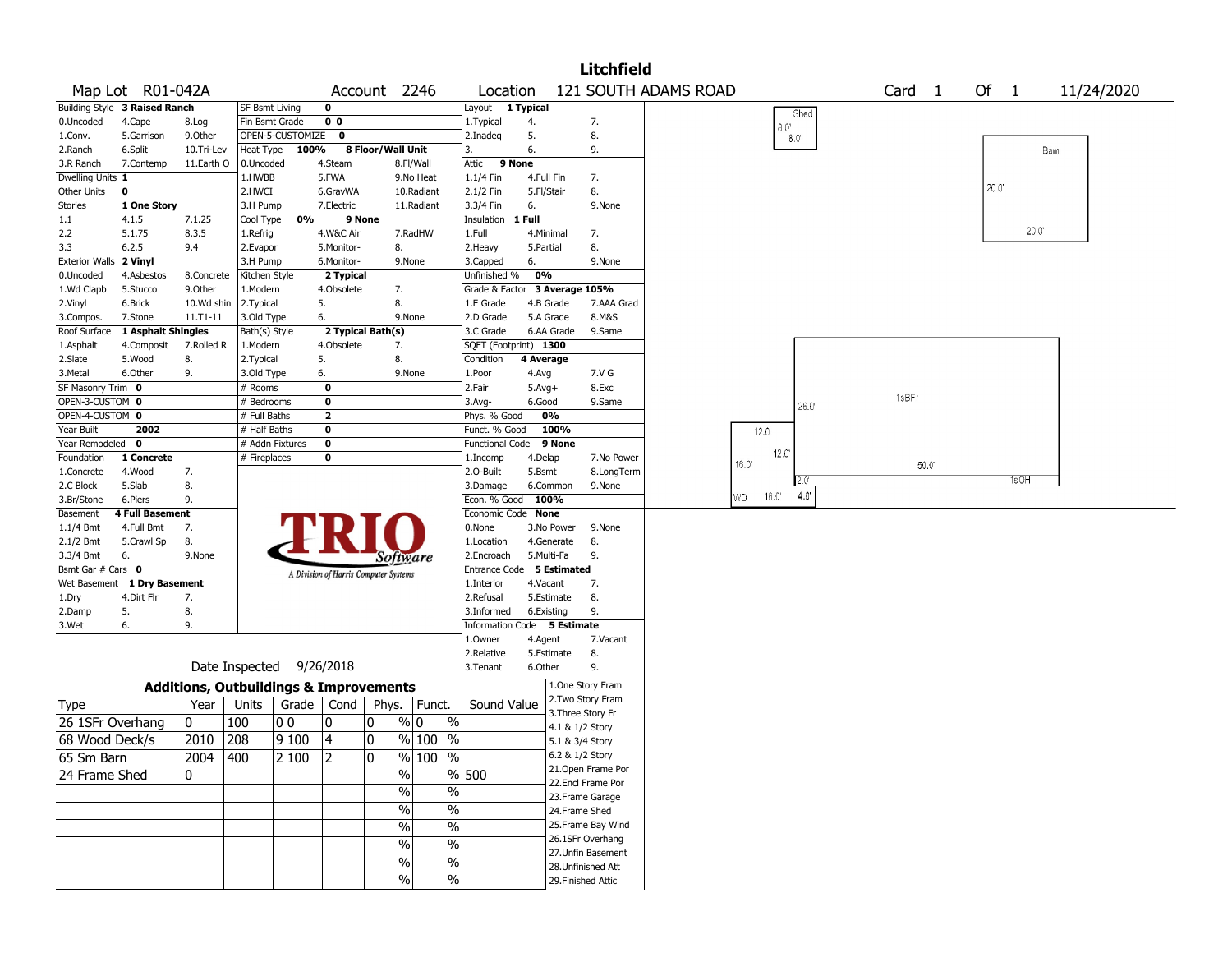|                             | Map Lot R01-042B                                     | Account 2353 | Location                           |                         | 24 WHODATHUNKIT LANE       |                                         |                       |                          | $Card \t1$           | Of $1$        |                                                                    | 11/24/2020                            |
|-----------------------------|------------------------------------------------------|--------------|------------------------------------|-------------------------|----------------------------|-----------------------------------------|-----------------------|--------------------------|----------------------|---------------|--------------------------------------------------------------------|---------------------------------------|
| LABBE, STANEY E             |                                                      |              |                                    | <b>Property Data</b>    |                            |                                         |                       | <b>Assessment Record</b> |                      |               |                                                                    |                                       |
| LABBE, CLAIRE L             |                                                      |              | Neighborhood 228 Whodathunkit Lane |                         |                            | Year                                    | Land                  |                          | <b>Buildings</b>     |               | Exempt                                                             | <b>Total</b>                          |
|                             | 24 WHODATHUNKIT LANE                                 |              |                                    |                         |                            | 2007                                    |                       | 53,050                   |                      | 121,079       | 13,000                                                             | 161,129                               |
|                             | LITCHFIELD ME 04350                                  |              | Tree Growth Year                   | $\mathbf 0$             |                            | 2008                                    |                       | 53,050                   |                      | 120,602       | 12,350                                                             | 161,302                               |
|                             |                                                      |              | X Coordinate                       |                         | $\mathbf 0$<br>$\mathbf 0$ | 2009                                    |                       | 51,250                   |                      |               |                                                                    |                                       |
| B13218P46<br>Previous Owner |                                                      |              | Y Coordinate<br>Zone/Land Use      | <b>11 Residential</b>   |                            |                                         |                       |                          |                      | 105,256       | 9,500                                                              | 147,006                               |
| LABBE, NICHOLE              |                                                      |              |                                    |                         |                            | 2010                                    |                       | 51,250                   |                      | 113,447       | 10,000                                                             | 154,697                               |
|                             | 1138 COUNTY ROAD 1560                                |              | Secondary Zone                     |                         |                            | 2011                                    |                       | 51,250                   |                      | 113,447       | 10,000                                                             | 154,697                               |
|                             |                                                      |              |                                    |                         |                            | 2012                                    |                       | 51,250                   |                      | 114,372       | 10,000                                                             | 155,622                               |
|                             | RUSH SPRINGS OK 73082 3038                           |              | Topography 2 Rolling               |                         |                            | 2013                                    |                       | 51,250                   |                      | 113,064       | 10,000                                                             | 154,314                               |
| Previous Owner              | Sale Date: 11/08/2019                                |              | 1.Level                            | 4.Below St              | 7.Res Protec               | 2014                                    |                       | 51,250                   |                      | 112,122       | 10,000                                                             | 153,372                               |
| <b>GERVAIS LUC H</b>        |                                                      |              | 2.Rolling<br>3.Above St            | 5.Low<br>6.Swampy       | 8.<br>9.                   | 2015                                    |                       | 51,250                   |                      | 111,756       | 10,000                                                             | 153,006                               |
|                             | <b>LABBE-GERVAIS NICHOLE</b><br>24 WHODATHUNKIT LANE |              | Utilities                          | <b>4 Drilled Well</b>   | <b>6 Septic System</b>     | 2016                                    |                       | 51,250                   |                      | 110,816       | 15,000                                                             | 147,066                               |
|                             | LITCHFIELD ME 04350                                  |              |                                    |                         |                            | 2017                                    |                       | 51,250                   |                      | 109,510       | 20,000                                                             | 140,760                               |
|                             | Sale Date: 1/24/2018                                 |              | 1.Public<br>2. Water               | 4.Dr Well<br>5.Dug Well | 7.Cesspool<br>8.Lake/Pond  | 2018                                    |                       | 51,250                   |                      | 109,464       | 19,200                                                             | 141,514                               |
| Previous Owner              |                                                      |              | 3.Sewer                            | 6.Septic                | 9.None                     | 2019                                    |                       | 57,300                   |                      | 135,000       | 20,000                                                             | 172,300                               |
| PORTER, WILLIAM             | <b>LABBE-PORTER MICHELLE</b>                         |              | 3 Gravel<br><b>Street</b>          |                         |                            | 2020                                    |                       | 57,300                   |                      | 135,000       | 25,000                                                             | 167,300                               |
|                             | 24 WHODATHUNKIT LANE                                 |              | 1.Paved                            | 4.Proposed              | 7.                         |                                         |                       |                          | <b>Land Data</b>     |               |                                                                    |                                       |
|                             | LITCHFIELD ME 04350                                  |              | 2.Semi Imp<br>3.Gravel             | 5.R/O/W<br>6.           | 8.<br>9.None               | <b>Front Foot</b>                       |                       | <b>Effective</b>         |                      |               | <b>Influence</b>                                                   | <b>Influence</b>                      |
|                             | Sale Date: 6/07/2006                                 |              |                                    |                         | $\mathbf 0$                |                                         | <b>Type</b>           | Frontage                 | Depth                | <b>Factor</b> | Code                                                               | <b>Codes</b>                          |
|                             | Inspection Witnessed By:                             |              |                                    |                         | $\mathbf 0$                | 11.1-100<br>12.101-200                  |                       |                          |                      |               | %<br>$\overline{\frac{9}{6}}$                                      | 1.Unimproved<br>2.Excess Frtg         |
|                             |                                                      |              |                                    | <b>Sale Data</b>        |                            | $13.201+$                               |                       |                          |                      |               | $\overline{\frac{9}{6}}$                                           | 3. Topography                         |
| X                           |                                                      | Date         | Sale Date                          |                         | 1/24/2018                  | 14.<br>15.                              |                       |                          |                      |               | $\overline{\frac{9}{6}}$<br>$\overline{\frac{9}{6}}$               | 4.Size/Shape<br>5.Access              |
| No./Date                    | Description                                          | Date Insp.   | Price                              |                         |                            |                                         |                       |                          |                      |               | %                                                                  | 6.Restriction                         |
|                             |                                                      |              | Sale Type                          | 2 Land & Buildings      |                            | <b>Square Foot</b>                      |                       | <b>Square Feet</b>       |                      |               | $\overline{\frac{9}{6}}$                                           | 7. Right of Way<br>8.View/Environ     |
|                             |                                                      |              | 1.Land<br>2.L & B                  | 4.MFG UNIT<br>5.Other   | 7.<br>8.                   | 16.Regular Lot                          |                       |                          |                      |               | %                                                                  | 9. Fract Share                        |
|                             |                                                      |              | 3.Building                         | 6.                      | 9.                         | 17.Secondary Lot                        |                       |                          |                      |               | %                                                                  | <b>Acres</b>                          |
|                             |                                                      |              | Financing                          | 1 Conventional          |                            | 18.Excess Land                          |                       |                          |                      |               | %<br>$\overline{\frac{9}{6}}$                                      | 30. Frontage 1<br>31. Frontage 2      |
|                             |                                                      |              | 1.Convent                          | 4.Seller                | 7.                         | 19.Condominium<br>20.Miscellaneous      |                       |                          |                      |               | %                                                                  | 32.Tillable                           |
| Notes:                      |                                                      |              | 2.FHA/VA                           | 5.Private               | 8.                         |                                         |                       |                          |                      |               | %                                                                  | 33.Tillable                           |
|                             |                                                      |              | 3.Assumed                          | 6.Cash                  | 9.Unknown                  |                                         |                       |                          |                      |               | %                                                                  | 34.Softwood F&O<br>35. Mixed Wood F&O |
|                             |                                                      |              | Validity                           | 8 Other Non Valid       |                            | <b>Fract. Acre</b>                      |                       | <b>Acreage/Sites</b>     |                      |               |                                                                    | 36.Hardwood F&O                       |
|                             |                                                      |              | 1.Valid                            | 4.Split                 | 7.Renovate                 | 21. Houselot (Frac<br>22.Baselot(Fract) | 24                    |                          | 1.00                 | 95            | %<br>5                                                             | 37.Softwood TG                        |
|                             |                                                      |              | 2.Related                          | 5.Partial               | 8.Other                    | 23.                                     | $\overline{26}$<br>44 |                          | 4.50<br>1.00         | 100<br>100    | $\overline{0}$<br>$\frac{9}{6}$<br>$\frac{9}{6}$<br>$\overline{0}$ | 38. Mixed Wood TG                     |
|                             |                                                      |              | 3.Distress                         | 6.Exempt                | 9.                         | Acres                                   |                       |                          |                      |               | $\overline{\frac{9}{6}}$                                           | 39.Hardwood TG                        |
|                             |                                                      |              | Verified                           | <b>5 Public Record</b>  |                            | 24. Houselot                            |                       |                          |                      |               | $\overline{\frac{9}{6}}$                                           | 40. Wasteland                         |
|                             |                                                      |              | 1.Buyer                            | 4.Agent                 | 7.Family                   | 25.Baselot                              |                       |                          |                      |               | $\overline{\frac{9}{6}}$                                           | 41.Gravel Pit<br>42. Mobile Home Si   |
|                             |                                                      |              | 2.Seller                           | 5.Pub Rec               | 8.Other                    | 26.Rear 1                               |                       |                          |                      |               | %                                                                  | 43.Camp Site                          |
|                             |                                                      |              | 3.Lender                           | 6.MLS                   | 9.                         | 27. Rear 2                              |                       |                          |                      |               |                                                                    |                                       |
|                             |                                                      |              |                                    |                         |                            |                                         |                       |                          |                      |               |                                                                    | 44.Lot Improvemen                     |
| <b>Litchfield</b>           |                                                      |              |                                    |                         |                            | 28. Rear 3<br>29. Rear 4                |                       |                          | <b>Total Acreage</b> | 5.50          |                                                                    | 45.Access Right                       |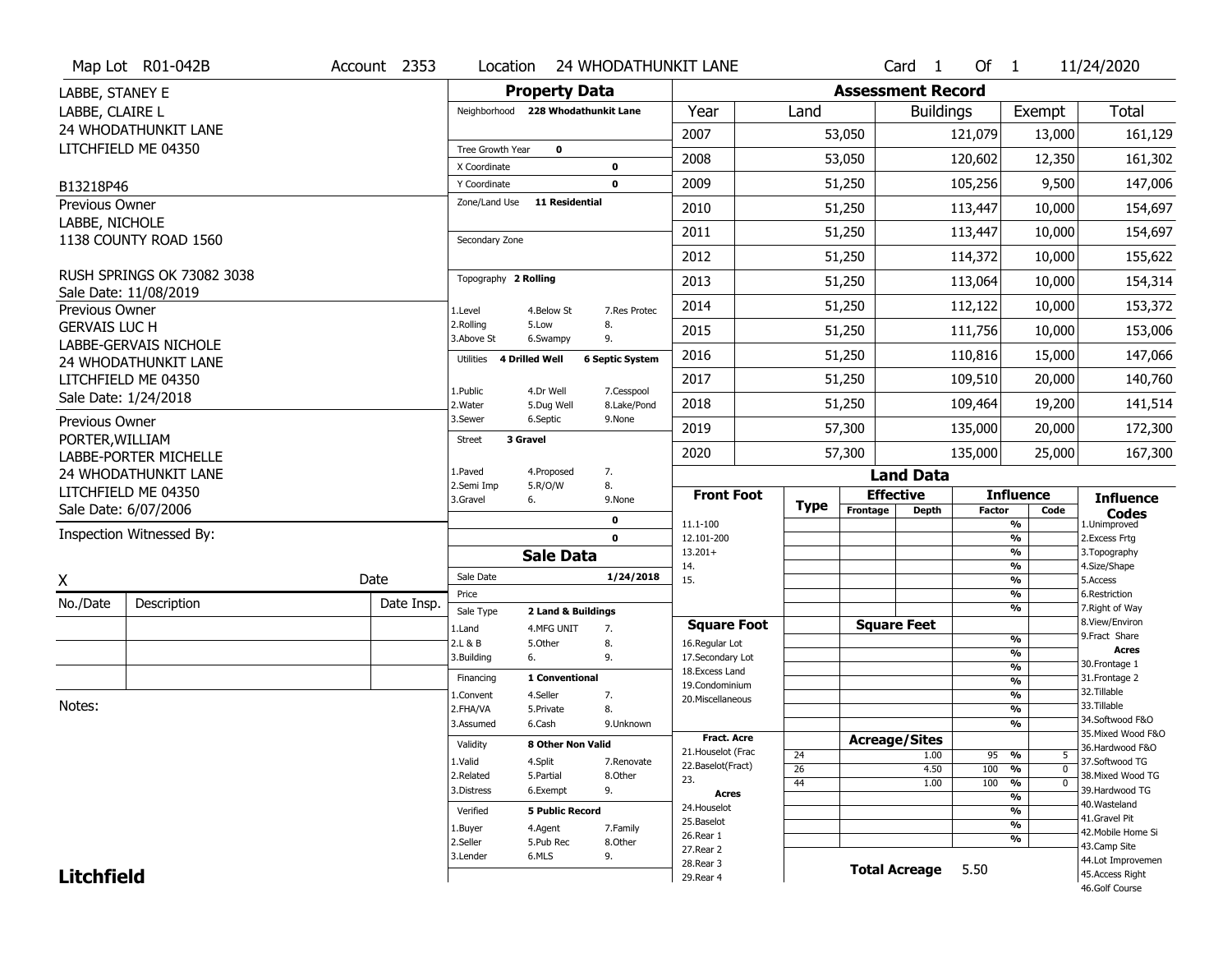|                               |                               |            |                                                   |                  |                                       |                |                                   |                                    |                   |                                    | <b>Litchfield</b>    |      |                |               |      |       |                   |       |       |       |            |  |
|-------------------------------|-------------------------------|------------|---------------------------------------------------|------------------|---------------------------------------|----------------|-----------------------------------|------------------------------------|-------------------|------------------------------------|----------------------|------|----------------|---------------|------|-------|-------------------|-------|-------|-------|------------|--|
|                               | Map Lot R01-042B              |            |                                                   |                  |                                       |                | Account 2353                      | Location                           |                   |                                    | 24 WHODATHUNKIT LANE |      |                |               |      |       | Card <sub>1</sub> |       | Of 1  |       | 11/24/2020 |  |
|                               | Building Style 1 Conventional |            | SF Bsmt Living                                    |                  | 288                                   |                |                                   | Layout 1 Typical                   |                   |                                    |                      |      |                |               |      |       |                   |       |       |       |            |  |
| 0.Uncoded                     | 4.Cape                        | 8.Log      | Fin Bsmt Grade                                    |                  | 1 100                                 |                |                                   | 1.Typical                          | 4.                |                                    | 7.                   |      |                |               |      |       |                   |       | 32.0' |       |            |  |
| 1.Conv.                       | 5.Garrison                    | 9.Other    |                                                   | OPEN-5-CUSTOMIZE | $\mathbf 0$                           |                |                                   | 2.Inadeg                           | 5.                |                                    | 8.                   |      |                |               |      |       |                   |       |       |       |            |  |
| 2.Ranch                       | 6.Split                       | 10.Tri-Lev | Heat Type                                         | 100%             |                                       | 1 Hot Water BB |                                   | 3.                                 | 6.                |                                    | 9.                   |      |                |               |      |       |                   |       |       |       |            |  |
| 3.R Ranch                     | 7.Contemp                     | 11.Earth O | 0.Uncoded                                         |                  | 4.Steam                               |                | 8.Fl/Wall                         | Attic                              | 9 None            |                                    |                      |      |                |               |      | 16.0' |                   |       |       |       |            |  |
| Dwelling Units 1              |                               |            | 1.HWBB                                            |                  | 5.FWA                                 |                | 9.No Heat                         | 1.1/4 Fin                          | 4.Full Fin        |                                    | 7.                   |      |                |               |      |       |                   |       | 1sFr  |       |            |  |
| Other Units                   | $\mathbf 0$                   |            | 2.HWCI                                            |                  | 6.GravWA                              |                | 10.Radiant                        | 2.1/2 Fin                          | 5.Fl/Stair        |                                    | 8.                   |      |                |               |      |       |                   |       |       |       |            |  |
| Stories                       | 1 One Story                   |            | 3.H Pump                                          |                  | 7.Electric                            |                | 11.Radiant                        | 3.3/4 Fin                          | 6.                |                                    | 9.None               |      |                |               |      |       |                   |       |       |       |            |  |
| 1.1                           | 4.1.5                         | 7.1.25     | Cool Type                                         | 0%               |                                       | 9 None         |                                   | Insulation                         | 1 Full            |                                    |                      |      |                |               |      |       |                   |       |       |       |            |  |
| 2.2                           | 5.1.75                        | 8.3.5      | 1.Refrig                                          |                  | 4.W&C Air                             |                | 7.RadHW                           | 1.Full                             | 4.Minimal         |                                    | 7.                   |      |                |               |      |       |                   |       |       |       |            |  |
| 3.3                           | 6.2.5                         | 9.4        | 2.Evapor                                          |                  | 5.Monitor-                            |                | 8.                                | 2. Heavy                           | 5.Partial         |                                    | 8.                   |      |                |               |      |       |                   | 40.0' |       |       |            |  |
| Exterior Walls 2 Vinyl        |                               |            | 3.H Pump                                          |                  | 6.Monitor-                            |                | 9.None                            | 3.Capped                           | 6.                |                                    | 9.None               |      |                |               | 8.0  |       |                   |       |       |       |            |  |
| 0.Uncoded                     | 4.Asbestos                    | 8.Concrete | Kitchen Style                                     |                  | 2 Typical                             |                |                                   | Unfinished %                       | 0%                |                                    |                      |      |                |               |      |       |                   |       |       |       |            |  |
| 1.Wd Clapb                    | 5.Stucco                      | 9.0ther    | 1.Modern                                          |                  | 4.Obsolete                            |                | 7.                                | Grade & Factor 3 Average 100%      |                   |                                    |                      |      |                |               |      |       |                   |       |       |       |            |  |
| 2.Vinyl                       | 6.Brick                       | 10.Wd shin | 2. Typical                                        |                  | 5.                                    |                | 8.                                | 1.E Grade                          | 4.B Grade         |                                    | 7.AAA Grad           |      |                |               |      |       |                   |       |       |       |            |  |
| 3.Compos.                     | 7.Stone                       | 11.T1-11   | 3.Old Type                                        |                  | 6.                                    |                | 9.None                            | 2.D Grade                          | 5.A Grade         |                                    | 8.M&S                |      |                | $8.0^{\circ}$ |      |       |                   |       |       |       |            |  |
| Roof Surface                  | 3 Sheet Metal                 |            | Bath(s) Style                                     |                  | 2 Typical Bath(s)                     |                |                                   | 3.C Grade                          |                   | 6.AA Grade                         | 9.Same               |      | 8.0            |               |      |       |                   |       |       |       | 24.0'      |  |
| 1.Asphalt                     | 4.Composit                    | 7.Rolled R | 1.Modern                                          |                  | 4.Obsolete                            |                | 7.                                | SQFT (Footprint) 1168              |                   |                                    |                      | 8.0  |                |               |      |       | 1sBFr             |       |       |       |            |  |
| 2.Slate                       | 5.Wood                        | 8.         | 2. Typical                                        |                  | 5.                                    |                | 8.                                | Condition                          |                   | <b>3 Below Average</b>             |                      |      | 4 <sub>0</sub> | 8,0'          |      |       |                   |       |       |       |            |  |
| 3.Metal                       | 6.Other                       | 9.         | 3.Old Type                                        |                  | 6.                                    |                | 9.None                            | 1.Poor                             | 4.Avg             |                                    | 7.V G                |      |                |               |      |       |                   |       |       |       |            |  |
| SF Masonry Trim 0             |                               |            | # Rooms                                           |                  |                                       |                |                                   | 2.Fair                             | $5.Avg+$          |                                    | 8.Exc                |      |                | 8.0'          |      |       |                   |       |       |       |            |  |
| OPEN-3-CUSTOM 0               |                               |            | # Bedrooms                                        |                  | 4                                     |                |                                   | 3.Avg-                             | 6.Good            |                                    | 9.Same               |      |                |               |      |       |                   |       |       |       |            |  |
| OPEN-4-CUSTOM 0<br>Year Built | 1998                          |            | # Full Baths                                      |                  | $\overline{\mathbf{2}}$<br>0          |                |                                   | Phys. % Good                       | 0%                | 100%                               |                      | 20.0 |                |               |      |       |                   |       |       | 22.0' |            |  |
| Year Remodeled 0              |                               |            | # Half Baths                                      |                  | 0                                     |                |                                   | Funct. % Good                      |                   | 9 None                             |                      |      | <b>WD</b>      | 16.0'         | 16.0 |       |                   |       |       |       |            |  |
| Foundation                    | 1 Concrete                    |            | # Addn Fixtures                                   |                  | 0                                     |                |                                   | <b>Functional Code</b><br>1.Incomp |                   |                                    | 7.No Power           |      |                |               |      |       |                   |       |       |       | OP         |  |
|                               | 4.Wood                        | 7.         | # Fireplaces                                      |                  |                                       |                |                                   | 2.O-Built                          | 4.Delap<br>5.Bsmt |                                    |                      |      |                |               |      |       | 8.0               | 6.0'  |       |       |            |  |
| 1.Concrete<br>2.C Block       | 5.Slab                        | 8.         |                                                   |                  |                                       |                |                                   | 3.Damage                           |                   | 6.Common                           | 8.LongTerm<br>9.None |      |                |               |      |       |                   |       |       | 22.0' |            |  |
| 3.Br/Stone                    | 6.Piers                       | 9.         |                                                   |                  |                                       |                |                                   | Econ. % Good                       | 100%              |                                    |                      |      | 16.0           |               |      | 18.0' |                   |       |       |       |            |  |
| Basement                      | 3 3/4 Basement                |            |                                                   |                  |                                       |                |                                   | Economic Code None                 |                   |                                    |                      |      |                |               |      |       |                   |       |       |       |            |  |
| $1.1/4$ Bmt                   | 4.Full Bmt                    | 7.         |                                                   |                  |                                       |                |                                   | 0.None                             |                   | 3.No Power                         | 9.None               |      |                |               |      |       |                   |       |       |       |            |  |
| 2.1/2 Bmt                     | 5.Crawl Sp                    | 8.         |                                                   |                  |                                       |                |                                   | 1.Location                         |                   | 4.Generate                         | 8.                   |      |                |               |      |       |                   |       |       |       |            |  |
| 3.3/4 Bmt                     | 6.                            | 9.None     |                                                   |                  |                                       |                |                                   | 2.Encroach                         | 5.Multi-Fa        |                                    | 9.                   |      |                |               |      |       |                   |       |       |       |            |  |
| Bsmt Gar # Cars 0             |                               |            |                                                   |                  |                                       |                | Software                          | Entrance Code 5 Estimated          |                   |                                    |                      |      |                |               |      |       |                   |       |       |       |            |  |
|                               | Wet Basement 1 Dry Basement   |            |                                                   |                  | A Division of Harris Computer Systems |                |                                   | 1.Interior                         | 4.Vacant          |                                    | 7.                   |      |                |               |      |       |                   |       |       |       |            |  |
| 1.Dry                         | 4.Dirt Flr                    | 7.         |                                                   |                  |                                       |                |                                   | 2.Refusal                          |                   | 5.Estimate                         | 8.                   |      |                |               |      |       |                   |       |       |       |            |  |
| 2.Damp                        | 5.                            | 8.         |                                                   |                  |                                       |                |                                   | 3.Informed                         | 6.Existing        |                                    | 9.                   |      |                |               |      |       |                   |       |       |       |            |  |
| 3.Wet                         | 6.                            | 9.         |                                                   |                  |                                       |                |                                   | Information Code 5 Estimate        |                   |                                    |                      |      |                |               |      |       |                   |       |       |       |            |  |
|                               |                               |            |                                                   |                  |                                       |                |                                   | 1.Owner                            | 4.Agent           |                                    | 7.Vacant             |      |                |               |      |       |                   |       |       |       |            |  |
|                               |                               |            |                                                   |                  |                                       |                |                                   | 2.Relative                         | 5.Estimate        |                                    | 8.                   |      |                |               |      |       |                   |       |       |       |            |  |
|                               |                               |            | Date Inspected                                    |                  | 9/26/2015                             |                |                                   | 3. Tenant                          | 6.Other           |                                    | 9.                   |      |                |               |      |       |                   |       |       |       |            |  |
|                               |                               |            | <b>Additions, Outbuildings &amp; Improvements</b> |                  |                                       |                |                                   |                                    |                   |                                    | 1.One Story Fram     |      |                |               |      |       |                   |       |       |       |            |  |
| Type                          |                               | Year       | Units                                             |                  | Grade   Cond                          | Phys.          | Funct.                            | Sound Value                        |                   |                                    | 2. Two Story Fram    |      |                |               |      |       |                   |       |       |       |            |  |
| 21 Open Frame                 |                               | 0          | 132                                               | 00               | 10                                    | 0              | $\frac{9}{0}$ 0<br>$\%$           |                                    |                   |                                    | 3. Three Story Fr    |      |                |               |      |       |                   |       |       |       |            |  |
| 68 Wood Deck/s                |                               | 1990       | 288                                               | 00               | 10                                    | 0              | $\frac{9}{0}$ 0<br>$\frac{0}{0}$  |                                    |                   | 4.1 & 1/2 Story<br>5.1 & 3/4 Story |                      |      |                |               |      |       |                   |       |       |       |            |  |
|                               |                               |            |                                                   |                  | 14                                    |                |                                   |                                    |                   | 6.2 & 1/2 Story                    |                      |      |                |               |      |       |                   |       |       |       |            |  |
|                               | 1 One Story Frame             | 2005 512   |                                                   | 9100             |                                       | $\Omega$       | $\frac{9}{6}$ 80<br>$\frac{1}{2}$ |                                    |                   |                                    | 21. Open Frame Por   |      |                |               |      |       |                   |       |       |       |            |  |
|                               |                               |            |                                                   |                  |                                       |                | $\frac{9}{0}$<br>$\%$             |                                    |                   |                                    | 22.Encl Frame Por    |      |                |               |      |       |                   |       |       |       |            |  |
|                               |                               |            |                                                   |                  |                                       |                | $\%$<br>%                         |                                    |                   |                                    | 23. Frame Garage     |      |                |               |      |       |                   |       |       |       |            |  |
|                               |                               |            |                                                   |                  |                                       |                | $\frac{1}{2}$<br>$\frac{0}{0}$    |                                    |                   | 24.Frame Shed                      |                      |      |                |               |      |       |                   |       |       |       |            |  |
|                               |                               |            |                                                   |                  |                                       |                | $\frac{1}{2}$                     |                                    |                   |                                    | 25. Frame Bay Wind   |      |                |               |      |       |                   |       |       |       |            |  |
|                               |                               |            |                                                   |                  |                                       |                | $\%$                              |                                    |                   |                                    | 26.1SFr Overhang     |      |                |               |      |       |                   |       |       |       |            |  |
|                               |                               |            |                                                   |                  |                                       |                | $\frac{1}{2}$<br>$\frac{0}{0}$    |                                    |                   |                                    | 27.Unfin Basement    |      |                |               |      |       |                   |       |       |       |            |  |
|                               |                               |            |                                                   |                  |                                       |                | $\%$<br>$\%$                      |                                    |                   |                                    | 28. Unfinished Att   |      |                |               |      |       |                   |       |       |       |            |  |
|                               |                               |            |                                                   |                  |                                       |                | $\sqrt{6}$<br>$\%$                |                                    |                   |                                    | 29. Finished Attic   |      |                |               |      |       |                   |       |       |       |            |  |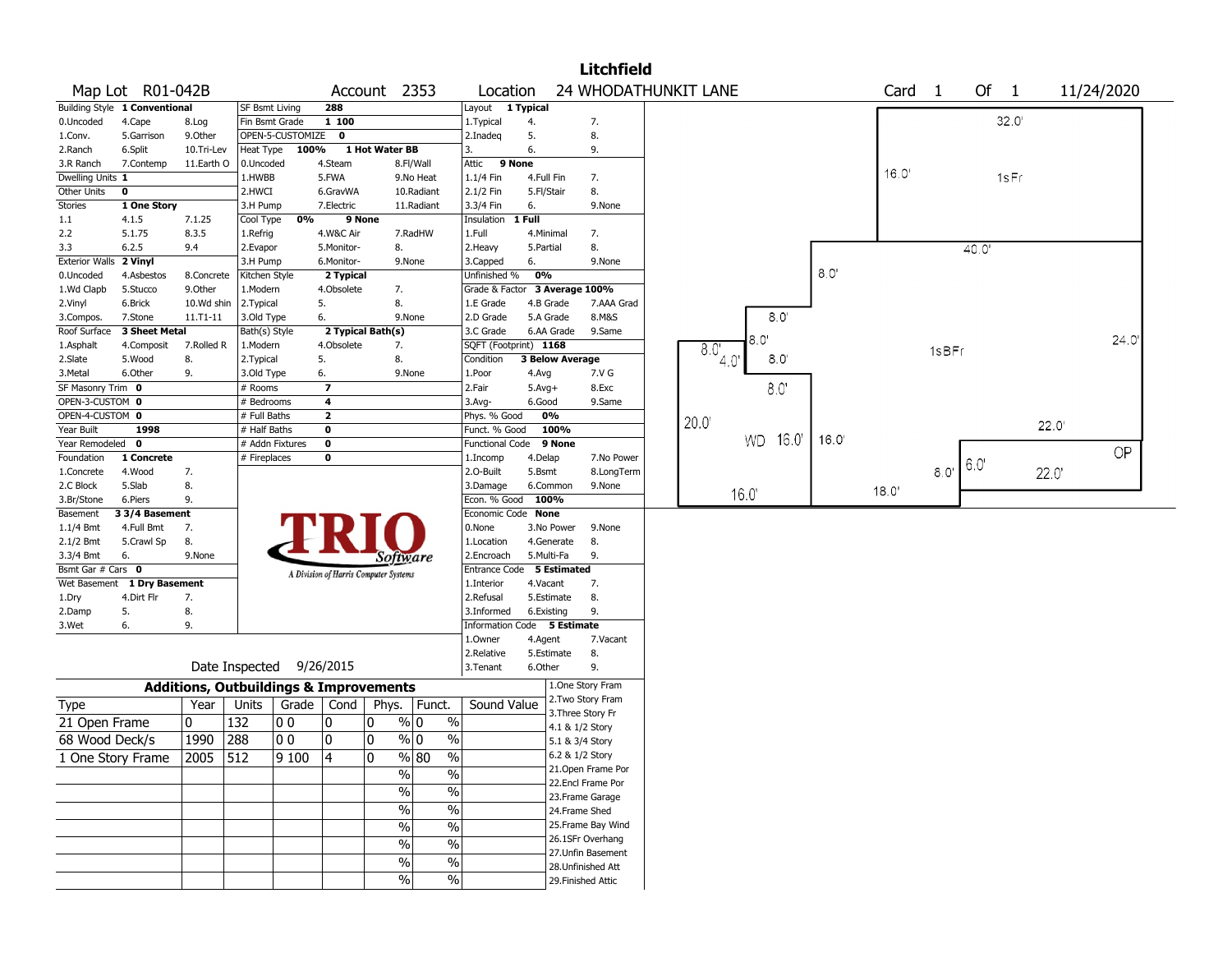|                   | Map Lot R01-042C                | Account 2117 | Location                      | 123 SOUTH ADAMS ROAD              |                           |                                    |             |                          | Card <sub>1</sub>    | Of $1$        |                                | 11/24/2020                           |
|-------------------|---------------------------------|--------------|-------------------------------|-----------------------------------|---------------------------|------------------------------------|-------------|--------------------------|----------------------|---------------|--------------------------------|--------------------------------------|
| MARTENS, SEAN D   |                                 |              |                               | <b>Property Data</b>              |                           |                                    |             | <b>Assessment Record</b> |                      |               |                                |                                      |
|                   | MARTENS, BRANDY M               |              |                               | Neighborhood 197 South Adams Road |                           | Year                               | Land        |                          | <b>Buildings</b>     |               | Exempt                         | <b>Total</b>                         |
|                   | 123 SOUTH ADAMS ROAD            |              |                               |                                   |                           | 2007                               |             | 41,616                   |                      | 110,512       | 0                              | 152,128                              |
|                   | LITCHFIELD ME 04350             |              | Tree Growth Year              | $\mathbf 0$                       |                           | 2008                               |             | 41,616                   |                      | 110,512       | 0                              | 152,128                              |
|                   |                                 |              | X Coordinate                  |                                   | 0                         |                                    |             |                          |                      |               |                                |                                      |
|                   | B9574P222 B12963P160 B12963P167 |              | Y Coordinate<br>Zone/Land Use | <b>11 Residential</b>             | $\mathbf 0$               | 2009                               |             | 41,200                   |                      | 137,993       | 0                              | 179,193                              |
| Previous Owner    | <b>RACKLEY SHANNON K</b>        |              |                               |                                   |                           | 2010                               |             | 41,200                   |                      | 109,320       | 0                              | 150,520                              |
|                   | 123 SOUTH ADAMS ROAD            |              | Secondary Zone                |                                   |                           | 2011                               |             | 41,200                   |                      | 91,008        | 0                              | 132,208                              |
|                   |                                 |              |                               |                                   |                           | 2012                               |             | 41,200                   |                      | 91,008        | 0                              | 132,208                              |
|                   | LITCHFIELD ME 04350             |              | Topography 2 Rolling          |                                   |                           | 2013                               |             | 41,200                   |                      | 90,018        | 0                              | 131,218                              |
| Previous Owner    | Sale Date: 7/09/2018            |              | 1.Level                       | 4.Below St                        | 7.Res Protec              | 2014                               |             | 41,200                   |                      | 90,018        | 0                              | 131,218                              |
| LABBE, STANLEY    |                                 |              | 2.Rolling<br>3.Above St       | 5.Low                             | 8.<br>9.                  | 2015                               |             | 41,200                   |                      | 89,029        | 0                              | 130,229                              |
|                   | 12 WHODATHUNKIT LANE            |              | Utilities                     | 6.Swampy<br>4 Drilled Well        | <b>6 Septic System</b>    | 2016                               |             | 41,200                   |                      | 89,029        | 0                              | 130,229                              |
|                   | LITCHFIELD ME 04350             |              |                               |                                   |                           | 2017                               |             | 41,200                   |                      | 88,039        | 0                              | 129,239                              |
|                   | Sale Date: 11/27/2007           |              | 1.Public<br>2. Water          | 4.Dr Well<br>5.Dug Well           | 7.Cesspool<br>8.Lake/Pond | 2018                               |             | 41,200                   |                      | 88,039        | 0                              | 129,239                              |
|                   |                                 |              | 3.Sewer                       | 6.Septic                          | 9.None                    | 2019                               |             | 46,900                   |                      | 147,800       | 0                              | 194,700                              |
|                   |                                 |              | <b>Street</b>                 | 3 Gravel                          |                           | 2020                               |             | 46,900                   |                      | 147,800       | 0                              | 194,700                              |
|                   |                                 |              | 1.Paved                       | 4.Proposed                        | 7.                        |                                    |             |                          | <b>Land Data</b>     |               |                                |                                      |
|                   |                                 |              | 2.Semi Imp<br>3.Gravel        | 5.R/O/W<br>6.                     | 8.<br>9.None              | <b>Front Foot</b>                  |             |                          | <b>Effective</b>     |               | <b>Influence</b>               | <b>Influence</b>                     |
|                   |                                 |              |                               |                                   | $\mathbf 0$               | 11.1-100                           | <b>Type</b> | Frontage                 | <b>Depth</b>         | <b>Factor</b> | Code<br>%                      | <b>Codes</b><br>1.Unimproved         |
|                   | Inspection Witnessed By:        |              |                               |                                   |                           |                                    |             |                          |                      |               | %                              | 2.Excess Frtg                        |
|                   |                                 |              |                               |                                   | $\mathbf 0$               | 12.101-200                         |             |                          |                      |               |                                |                                      |
|                   |                                 |              |                               | <b>Sale Data</b>                  |                           | $13.201+$                          |             |                          |                      |               | %                              | 3. Topography                        |
|                   |                                 |              | Sale Date                     |                                   | 7/09/2018                 | 14.<br>15.                         |             |                          |                      |               | %<br>%                         | 4.Size/Shape<br>5.Access             |
| X                 |                                 | Date         | Price                         |                                   | 190,000                   |                                    |             |                          |                      |               | %                              | 6.Restriction                        |
| No./Date          | Description                     | Date Insp.   | Sale Type                     | 2 Land & Buildings                |                           |                                    |             |                          |                      |               | %                              | 7. Right of Way                      |
|                   |                                 |              | 1.Land                        | 4.MFG UNIT                        | 7.                        | <b>Square Foot</b>                 |             |                          | <b>Square Feet</b>   |               | %                              | 8.View/Environ<br>9. Fract Share     |
|                   |                                 |              | 2.L & B<br>3.Building         | 5.Other<br>6.                     | 8.<br>9.                  | 16.Regular Lot<br>17.Secondary Lot |             |                          |                      |               | %                              | <b>Acres</b>                         |
|                   |                                 |              |                               |                                   |                           | 18. Excess Land                    |             |                          |                      |               | $\frac{9}{6}$                  | 30.Frontage 1                        |
|                   |                                 |              | Financing                     | 1 Conventional                    |                           | 19.Condominium                     |             |                          |                      |               | $\overline{\frac{9}{6}}$       | 31. Frontage 2<br>32.Tillable        |
| Notes:            |                                 |              | 1.Convent<br>2.FHA/VA         | 4.Seller<br>5.Private             | 7.<br>8.                  | 20.Miscellaneous                   |             |                          |                      |               | $\frac{9}{6}$<br>$\frac{9}{6}$ | 33.Tillable                          |
|                   |                                 |              | 3.Assumed                     | 6.Cash                            | 9.Unknown                 |                                    |             |                          |                      |               | $\frac{9}{6}$                  | 34.Softwood F&O                      |
|                   |                                 |              |                               |                                   |                           | <b>Fract. Acre</b>                 |             | <b>Acreage/Sites</b>     |                      |               |                                | 35. Mixed Wood F&O                   |
|                   |                                 |              | Validity                      | 1 Arms Length Sale                |                           | 21. Houselot (Frac                 | 24          |                          | 1.00                 | 95            | %<br>5                         | 36.Hardwood F&O                      |
|                   |                                 |              | 1.Valid                       | 4.Split                           | 7.Renovate                | 22.Baselot(Fract)                  | 26          |                          | 1.04                 | 100           | $\overline{0}$<br>%            | 37.Softwood TG                       |
|                   |                                 |              | 2.Related<br>3.Distress       | 5.Partial<br>6.Exempt             | 8.Other<br>9.             | 23.                                | 44          |                          | 1.00                 | 100           | %<br>$\mathbf 0$               | 38. Mixed Wood TG<br>39.Hardwood TG  |
|                   |                                 |              |                               |                                   |                           | <b>Acres</b><br>24. Houselot       |             |                          |                      |               | %                              | 40. Wasteland                        |
|                   |                                 |              | Verified                      | <b>5 Public Record</b>            |                           | 25.Baselot                         |             |                          |                      |               | %                              | 41.Gravel Pit                        |
|                   |                                 |              | 1.Buyer                       | 4.Agent                           | 7.Family                  | 26.Rear 1                          |             |                          |                      |               | %<br>%                         | 42. Mobile Home Si                   |
|                   |                                 |              | 2.Seller                      | 5.Pub Rec                         | 8.Other                   | 27. Rear 2                         |             |                          |                      |               |                                | 43.Camp Site                         |
| <b>Litchfield</b> |                                 |              | 3.Lender                      | 6.MLS                             | 9.                        | 28. Rear 3<br>29. Rear 4           |             |                          | <b>Total Acreage</b> | 2.04          |                                | 44.Lot Improvemen<br>45.Access Right |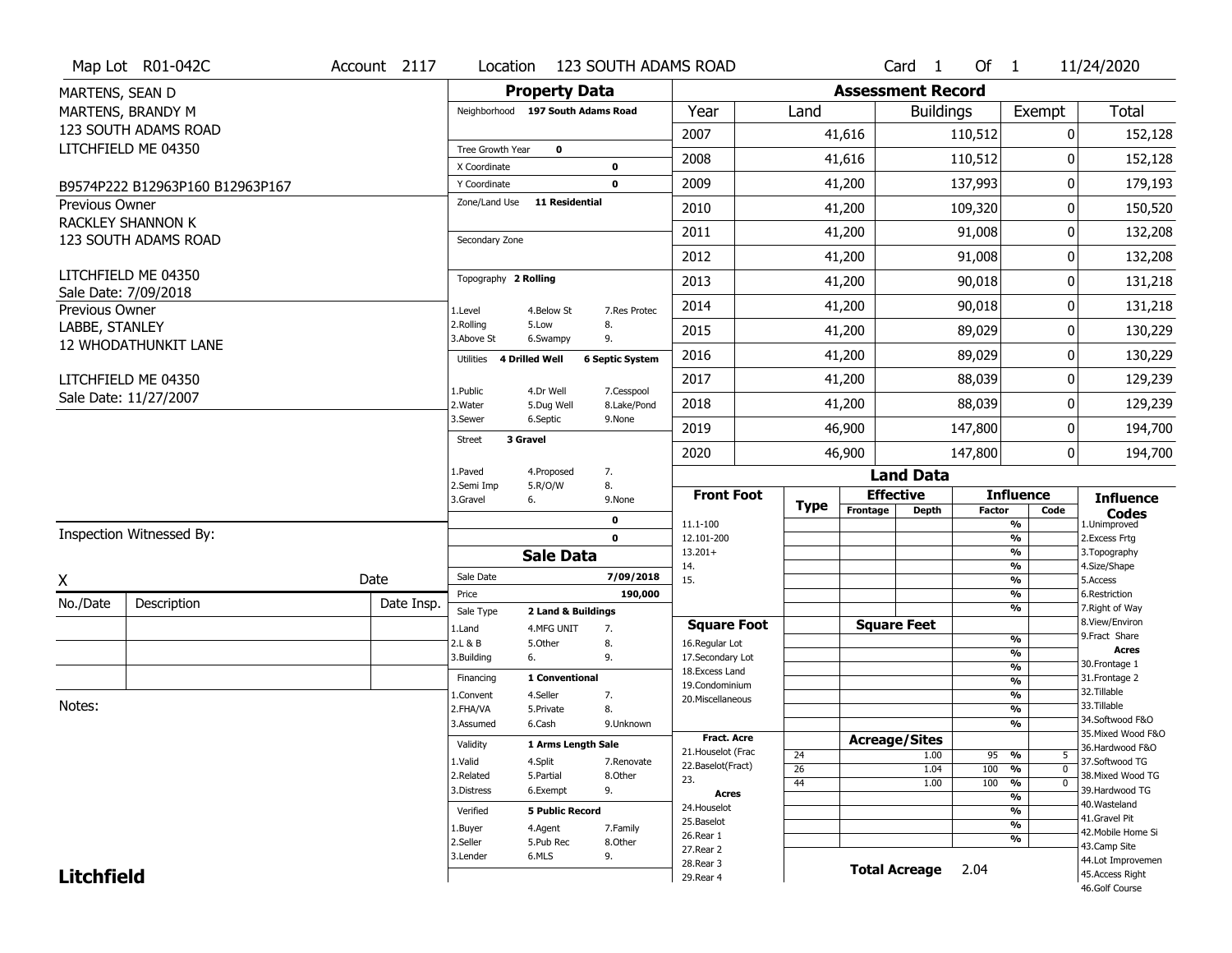|                               |                             |                                                   |                       |                  |                                       |                   |               |                               |              |                 | <b>Litchfield</b>  |                      |      |       |                   |      |      |                |
|-------------------------------|-----------------------------|---------------------------------------------------|-----------------------|------------------|---------------------------------------|-------------------|---------------|-------------------------------|--------------|-----------------|--------------------|----------------------|------|-------|-------------------|------|------|----------------|
|                               | Map Lot R01-042C            |                                                   |                       |                  |                                       | Account 2117      |               | Location                      |              |                 |                    | 123 SOUTH ADAMS ROAD |      |       | Card <sub>1</sub> | Of 1 |      | 11/24/2020     |
| <b>Building Style 2 Ranch</b> |                             |                                                   | <b>SF Bsmt Living</b> |                  | $\mathbf 0$                           |                   |               | Layout 1 Typical              |              |                 |                    |                      |      |       |                   |      |      |                |
| 0.Uncoded                     | 4.Cape                      | 8.Log                                             | Fin Bsmt Grade        |                  | 0 <sub>0</sub>                        |                   |               | 1. Typical                    | 4.           |                 | 7.                 |                      |      |       |                   |      |      |                |
| 1.Conv.                       | 5.Garrison                  | 9.Other                                           |                       | OPEN-5-CUSTOMIZE | $\mathbf 0$                           |                   |               | 2.Inadeq                      | 5.           |                 | 8.                 |                      |      |       |                   |      |      | <b>WD</b>      |
| 2.Ranch                       | 6.Split                     | 10.Tri-Lev                                        | Heat Type             | 100%             |                                       | 1 Hot Water BB    |               | 3.                            | 6.           |                 | 9.                 |                      |      |       |                   |      |      |                |
| 3.R Ranch                     | 7.Contemp                   | 11.Earth O                                        | 0.Uncoded             |                  | 4.Steam                               |                   | 8.Fl/Wall     | Attic                         | 9 None       |                 |                    |                      |      |       |                   |      |      |                |
| Dwelling Units 1              |                             |                                                   | 1.HWBB                |                  | 5.FWA                                 |                   | 9.No Heat     | 1.1/4 Fin                     | 4.Full Fin   |                 | 7.                 |                      | 12.0 |       |                   |      |      |                |
| Other Units                   | $\mathbf 0$                 |                                                   | 2.HWCI                |                  | 6.GravWA                              |                   | 10.Radiant    | 2.1/2 Fin                     | 5.Fl/Stair   |                 | 8.                 |                      |      |       |                   |      |      |                |
| Stories                       | 1 One Story                 |                                                   | 3.H Pump              |                  | 7.Electric                            |                   | 11.Radiant    | 3.3/4 Fin                     | 6.           |                 | 9.None             |                      |      |       |                   | 40.0 |      |                |
| 1.1                           | 4.1.5                       | 7.1.25                                            | Cool Type             | 0%               | 9 None                                |                   |               | Insulation                    | 1 Full       |                 |                    |                      |      |       |                   |      |      |                |
| 2.2                           | 5.1.75                      | 8.3.5                                             | 1.Refrig              |                  | 4.W&C Air                             |                   | 7.RadHW       | 1.Full                        |              | 4.Minimal       | 7.                 |                      |      |       |                   |      |      |                |
| 3.3                           | 6.2.5                       | 9.4                                               | 2.Evapor              |                  | 5.Monitor-                            | 8.                |               | 2. Heavy                      | 5.Partial    |                 | 8.                 |                      |      |       | 56.0              |      |      |                |
| <b>Exterior Walls</b>         | 2 Vinyl                     |                                                   | 3.H Pump              |                  | 6.Monitor-                            |                   | 9.None        | 3.Capped                      | 6.           |                 | 9.None             |                      |      |       |                   |      |      |                |
| 0.Uncoded                     | 4.Asbestos                  | 8.Concrete                                        | Kitchen Style         |                  | 2 Typical                             |                   |               | Unfinished %                  | 0%           |                 |                    |                      |      |       |                   |      |      |                |
| 1.Wd Clapb                    | 5.Stucco                    | 9.0ther                                           | 1.Modern              |                  | 4.Obsolete                            | 7.                |               | Grade & Factor 3 Average 100% |              |                 |                    |                      |      |       |                   |      |      |                |
| 2.Vinyl                       | 6.Brick                     | 10.Wd shin                                        | 2. Typical            |                  | 5.                                    | 8.                |               | 1.E Grade                     |              | 4.B Grade       | 7.AAA Grad         |                      |      |       |                   |      |      |                |
| 3.Compos.                     | 7.Stone                     | $11. T1 - 11$                                     | 3.Old Type            |                  | 6.                                    |                   | 9.None        | 2.D Grade                     |              | 5.A Grade       | 8.M&S              |                      |      |       |                   |      |      | 18.0           |
| Roof Surface                  | 1 Asphalt Shingles          |                                                   | Bath(s) Style         |                  |                                       | 2 Typical Bath(s) |               | 3.C Grade                     |              | 6.AA Grade      | 9.Same             |                      |      |       |                   |      |      |                |
| 1.Asphalt                     | 4.Composit                  | 7.Rolled R                                        | 1.Modern              |                  | 4.Obsolete                            | 7.                |               | SQFT (Footprint) 1468         |              |                 |                    |                      |      | 1sBFr |                   |      |      |                |
| 2.Slate                       | 5.Wood                      | 8.                                                | 2. Typical            |                  | 5.                                    | 8.                |               | Condition                     | 4 Average    |                 |                    | 28.0                 |      |       |                   |      |      |                |
| 3.Metal                       | 6.Other                     | 9.                                                | 3.Old Type            |                  | 6.                                    |                   | 9.None        | 1.Poor                        | 4.Avg        |                 | 7.V G              |                      |      |       |                   |      |      | 10.0           |
| SF Masonry Trim 0             |                             |                                                   | # Rooms               |                  | 5                                     |                   |               | 2.Fair                        | $5.$ Avg $+$ |                 | 8.Exc              |                      |      |       |                   |      |      |                |
| OPEN-3-CUSTOM 0               |                             |                                                   | # Bedrooms            |                  | 3                                     |                   |               | 3.Avg-                        | 6.Good       |                 | 9.Same             |                      |      |       |                   |      |      | <b>OP</b>      |
| OPEN-4-CUSTOM 0               |                             |                                                   | # Full Baths          |                  | $\mathbf{1}$                          |                   |               | Phys. % Good                  |              | 0%              |                    |                      |      |       |                   |      |      |                |
| Year Built                    | 2005                        |                                                   | # Half Baths          |                  | $\overline{1}$                        |                   |               | Funct. % Good                 |              | 100%            |                    |                      |      |       |                   |      |      | $8.0^{\circ}$  |
| Year Remodeled 0              |                             |                                                   | # Addn Fixtures       |                  | $\mathbf 0$                           |                   |               | <b>Functional Code</b>        |              | 9 None          |                    |                      |      |       |                   |      | 10.0 |                |
| Foundation                    | 1 Concrete                  |                                                   | # Fireplaces          |                  | 0                                     |                   |               | 1.Incomp                      | 4.Delap      |                 | 7.No Power         |                      |      |       |                   |      |      | $10.0^{\circ}$ |
| 1.Concrete                    | 4.Wood                      | 7.                                                |                       |                  |                                       |                   |               | 2.O-Built                     | 5.Bsmt       |                 | 8.LongTerm         |                      |      | 46.0' |                   |      |      |                |
| 2.C Block                     | 5.Slab                      | 8.                                                |                       |                  |                                       |                   |               | 3.Damage                      |              | 6.Common        | 9.None             |                      |      |       |                   |      |      |                |
| 3.Br/Stone                    | 6.Piers                     | 9.                                                |                       |                  |                                       |                   |               | Econ. % Good                  | 100%         |                 |                    |                      |      |       |                   |      |      |                |
| Basement                      | <b>4 Full Basement</b>      | 7.                                                |                       |                  |                                       |                   |               | Economic Code None<br>0.None  |              | 3.No Power      | 9.None             |                      |      |       |                   |      |      |                |
| $1.1/4$ Bmt                   | 4.Full Bmt                  | 8.                                                |                       |                  |                                       |                   |               | 1.Location                    |              | 4.Generate      | 8.                 |                      |      |       |                   |      |      |                |
| 2.1/2 Bmt<br>3.3/4 Bmt        | 5.Crawl Sp<br>6.            | 9.None                                            |                       |                  |                                       |                   |               | 2.Encroach                    |              | 5.Multi-Fa      | 9.                 |                      |      |       |                   |      |      |                |
| Bsmt Gar # Cars 0             |                             |                                                   |                       |                  |                                       | Software          |               | Entrance Code                 |              | 5 Estimated     |                    |                      |      |       |                   |      |      |                |
|                               | Wet Basement 1 Dry Basement |                                                   |                       |                  | A Division of Harris Computer Systems |                   |               | 1.Interior                    | 4.Vacant     |                 | 7.                 |                      |      |       |                   |      |      |                |
| 1.Dry                         | 4.Dirt Flr                  | 7.                                                |                       |                  |                                       |                   |               | 2.Refusal                     |              | 5.Estimate      | 8.                 |                      |      |       |                   |      |      |                |
| 2.Damp                        | 5.                          | 8.                                                |                       |                  |                                       |                   |               | 3.Informed                    |              | 6.Existing      | 9.                 |                      |      |       |                   |      |      |                |
| 3.Wet                         | 6.                          | 9.                                                |                       |                  |                                       |                   |               | Information Code 5 Estimate   |              |                 |                    |                      |      |       |                   |      |      |                |
|                               |                             |                                                   |                       |                  |                                       |                   |               | 1.Owner                       | 4.Agent      |                 | 7.Vacant           |                      |      |       |                   |      |      |                |
|                               |                             |                                                   |                       |                  |                                       |                   |               | 2.Relative                    |              | 5.Estimate      | 8.                 |                      |      |       |                   |      |      |                |
|                               |                             | Date Inspected                                    |                       |                  | 9/26/2018                             |                   |               | 3.Tenant                      | 6.Other      |                 | 9.                 |                      |      |       |                   |      |      |                |
|                               |                             | <b>Additions, Outbuildings &amp; Improvements</b> |                       |                  |                                       |                   |               |                               |              |                 | 1.One Story Fram   |                      |      |       |                   |      |      |                |
| Type                          |                             | Year                                              | Units                 | Grade $ $        | Cond                                  | Phys.             | Funct.        | Sound Value                   |              |                 | 2. Two Story Fram  |                      |      |       |                   |      |      |                |
| 21 Open Frame                 |                             | 0                                                 |                       |                  |                                       |                   |               |                               |              |                 | 3. Three Story Fr  |                      |      |       |                   |      |      |                |
|                               |                             |                                                   | 80                    | 0 <sub>0</sub>   | 0                                     | 0                 | % 0<br>$\%$   |                               |              |                 | 4.1 & 1/2 Story    |                      |      |       |                   |      |      |                |
| 68 Wood Deck/s                |                             | 2010                                              | 480                   | 3 100            | 4                                     | 0                 | % 100 %       |                               |              | 5.1 & 3/4 Story |                    |                      |      |       |                   |      |      |                |
|                               |                             |                                                   |                       |                  |                                       | %                 | %             |                               |              |                 | 6.2 & 1/2 Story    |                      |      |       |                   |      |      |                |
|                               |                             |                                                   |                       |                  |                                       | $\frac{0}{6}$     | $\frac{9}{6}$ |                               |              |                 | 21. Open Frame Por |                      |      |       |                   |      |      |                |
|                               |                             |                                                   |                       |                  |                                       | $\frac{1}{2}$     | $\frac{1}{2}$ |                               |              |                 | 22.Encl Frame Por  |                      |      |       |                   |      |      |                |
|                               |                             |                                                   |                       |                  |                                       |                   |               |                               |              |                 | 23.Frame Garage    |                      |      |       |                   |      |      |                |
|                               |                             |                                                   |                       |                  |                                       | $\frac{1}{2}$     | $\frac{9}{6}$ |                               |              |                 | 24.Frame Shed      |                      |      |       |                   |      |      |                |
|                               |                             |                                                   |                       |                  |                                       | $\%$              | $\frac{9}{6}$ |                               |              |                 | 25. Frame Bay Wind |                      |      |       |                   |      |      |                |
|                               |                             |                                                   |                       |                  |                                       | $\%$              | $\frac{9}{6}$ |                               |              |                 | 26.1SFr Overhang   |                      |      |       |                   |      |      |                |
|                               |                             |                                                   |                       |                  |                                       | $\%$              | $\%$          |                               |              |                 | 27. Unfin Basement |                      |      |       |                   |      |      |                |
|                               |                             |                                                   |                       |                  |                                       |                   |               |                               |              |                 | 28. Unfinished Att |                      |      |       |                   |      |      |                |
|                               |                             |                                                   |                       |                  |                                       | $\frac{0}{0}$     | $\frac{0}{0}$ |                               |              |                 | 29. Finished Attic |                      |      |       |                   |      |      |                |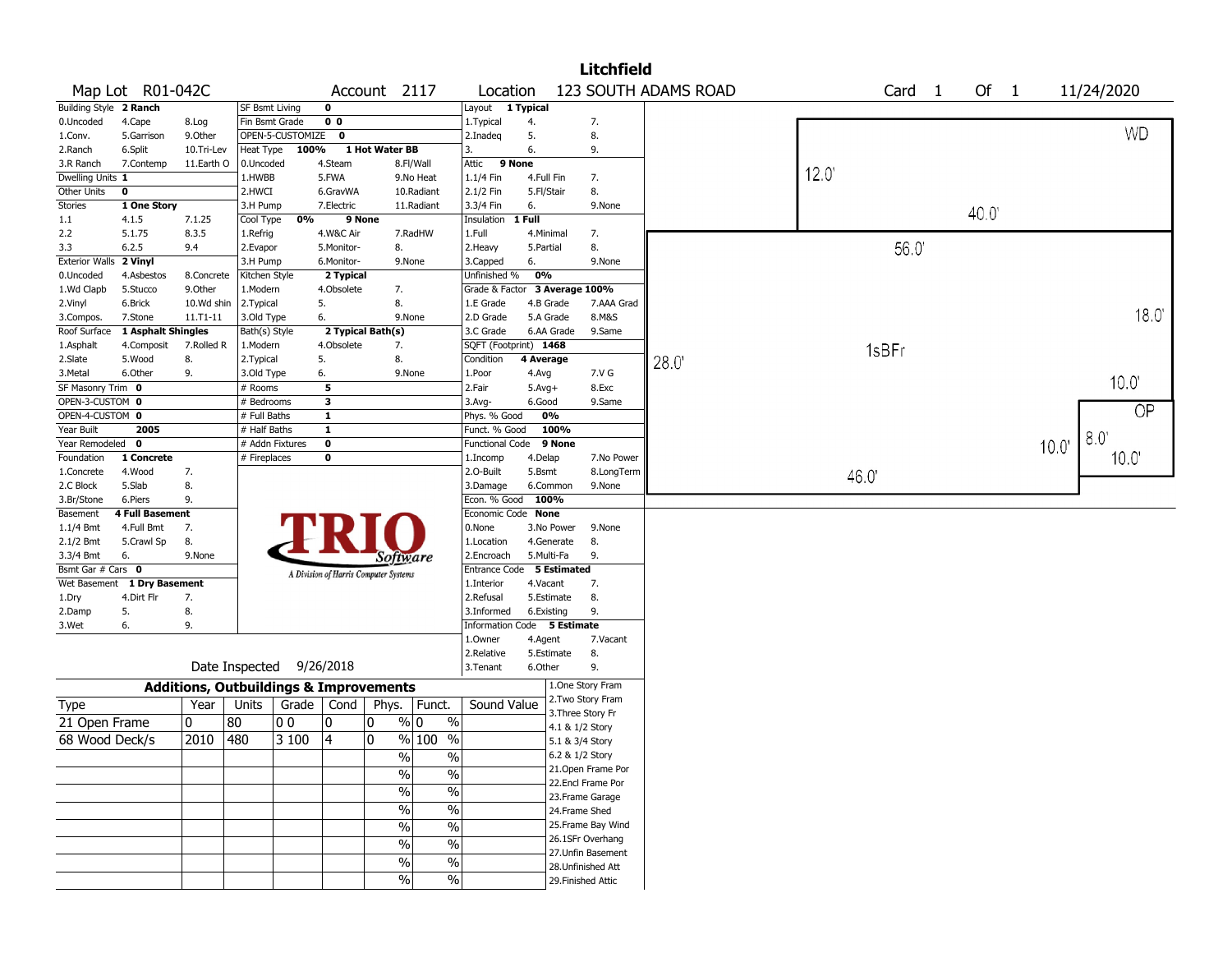|                        | Map Lot R01-042C                           | Account 2965 | Location             |                                    | <b>WHODATHUNKIT LANE</b> |                                         |                       |                          | Card <sub>1</sub>    | Of 1          |                                                              | 11/24/2020                            |
|------------------------|--------------------------------------------|--------------|----------------------|------------------------------------|--------------------------|-----------------------------------------|-----------------------|--------------------------|----------------------|---------------|--------------------------------------------------------------|---------------------------------------|
| <b>LABBE STANLEY E</b> |                                            |              |                      | <b>Property Data</b>               |                          |                                         |                       | <b>Assessment Record</b> |                      |               |                                                              |                                       |
| <b>LABBE CLAIRE</b>    |                                            |              |                      | Neighborhood 228 Whodathunkit Lane |                          | Year                                    | Land                  |                          | <b>Buildings</b>     |               | Exempt                                                       | Total                                 |
|                        |                                            |              |                      |                                    |                          |                                         |                       |                          |                      |               |                                                              |                                       |
|                        | LABBE, STAN & CLAIRE                       |              |                      |                                    |                          | 2020                                    |                       | 52,800                   |                      | 0             | 0                                                            | 52,800                                |
|                        | 24 WHODATHUNKIT LANE                       |              | Tree Growth Year     | $\mathbf 0$                        |                          |                                         |                       |                          |                      |               |                                                              |                                       |
|                        | LITCHFIELD ME 04350                        |              | X Coordinate         |                                    | 0                        |                                         |                       |                          |                      |               |                                                              |                                       |
|                        | B5177P811 B8649P258                        |              | Y Coordinate         |                                    | $\mathbf 0$              |                                         |                       |                          |                      |               |                                                              |                                       |
|                        |                                            |              | Zone/Land Use        | 11 Residential                     |                          |                                         |                       |                          |                      |               |                                                              |                                       |
|                        |                                            |              |                      |                                    |                          |                                         |                       |                          |                      |               |                                                              |                                       |
|                        |                                            |              | Secondary Zone       |                                    |                          |                                         |                       |                          |                      |               |                                                              |                                       |
|                        |                                            |              |                      |                                    |                          |                                         |                       |                          |                      |               |                                                              |                                       |
|                        |                                            |              | Topography 2 Rolling |                                    |                          |                                         |                       |                          |                      |               |                                                              |                                       |
|                        |                                            |              |                      |                                    |                          |                                         |                       |                          |                      |               |                                                              |                                       |
|                        |                                            |              | 1.Level              | 4.Below St                         | 7.Res Protec             |                                         |                       |                          |                      |               |                                                              |                                       |
|                        |                                            |              | 2.Rolling            | 5.Low                              | 8.                       |                                         |                       |                          |                      |               |                                                              |                                       |
|                        |                                            |              | 3.Above St           | 6.Swampy                           | 9.                       |                                         |                       |                          |                      |               |                                                              |                                       |
|                        |                                            |              | Utilities 9 None     |                                    | 9 None                   |                                         |                       |                          |                      |               |                                                              |                                       |
|                        |                                            |              |                      |                                    |                          |                                         |                       |                          |                      |               |                                                              |                                       |
|                        |                                            |              | 1.Public             | 4.Dr Well                          | 7.Cesspool               |                                         |                       |                          |                      |               |                                                              |                                       |
|                        |                                            |              | 2. Water<br>3.Sewer  | 5.Dug Well<br>6.Septic             | 8.Lake/Pond<br>9.None    |                                         |                       |                          |                      |               |                                                              |                                       |
|                        |                                            |              |                      |                                    |                          |                                         |                       |                          |                      |               |                                                              |                                       |
|                        |                                            |              | Street               | 3 Gravel                           |                          |                                         |                       |                          |                      |               |                                                              |                                       |
|                        |                                            |              | 1.Paved              | 4.Proposed                         | 7.                       |                                         |                       |                          |                      |               |                                                              |                                       |
|                        |                                            |              | 2.Semi Imp           | 5.R/O/W                            | 8.                       |                                         |                       |                          | <b>Land Data</b>     |               |                                                              |                                       |
|                        |                                            |              | 3.Gravel             | 6.                                 | 9.None                   | <b>Front Foot</b>                       | Type                  |                          | <b>Effective</b>     |               | <b>Influence</b>                                             | <b>Influence</b>                      |
|                        |                                            |              |                      |                                    | $\mathbf{o}$             | 11.1-100                                |                       | Frontage                 | <b>Depth</b>         | <b>Factor</b> | Code<br>$\frac{9}{6}$                                        | <b>Codes</b><br>1.Unimproved          |
|                        | Inspection Witnessed By:                   |              |                      |                                    | $\mathbf 0$              | 12.101-200                              |                       |                          |                      |               | $\frac{9}{6}$                                                | 2.Excess Frtg                         |
|                        |                                            |              |                      | <b>Sale Data</b>                   |                          | $13.201+$                               |                       |                          |                      |               | $\frac{9}{6}$                                                | 3. Topography                         |
|                        |                                            |              | Sale Date            |                                    |                          | 14.                                     |                       |                          |                      |               | $\overline{\frac{9}{6}}$                                     | 4.Size/Shape                          |
| X                      |                                            | Date         | Price                |                                    |                          | 15.                                     |                       |                          |                      |               | $\frac{9}{6}$<br>%                                           | 5.Access<br>6.Restriction             |
| No./Date               | Description                                | Date Insp.   |                      |                                    |                          |                                         |                       |                          |                      |               | $\overline{\frac{9}{6}}$                                     | 7. Right of Way                       |
|                        |                                            |              | Sale Type<br>1.Land  | 4.MFG UNIT                         | 7.                       | <b>Square Foot</b>                      |                       |                          | <b>Square Feet</b>   |               |                                                              | 8.View/Environ                        |
|                        |                                            |              | 2.L & B              | 5.Other                            | 8.                       | 16.Regular Lot                          |                       |                          |                      |               | $\frac{9}{6}$                                                | 9.Fract Share                         |
|                        |                                            |              | 3.Building           | 6.                                 | 9.                       | 17.Secondary Lot                        |                       |                          |                      |               | %                                                            | <b>Acres</b>                          |
|                        |                                            |              | Financing            |                                    |                          | 18. Excess Land                         |                       |                          |                      |               | $\frac{9}{6}$<br>$\frac{9}{6}$                               | 30. Frontage 1<br>31. Frontage 2      |
|                        |                                            |              | 1.Convent            | 4.Seller                           | 7.                       | 19.Condominium<br>20. Miscellaneous     |                       |                          |                      |               | $\frac{9}{6}$                                                | 32.Tillable                           |
| Notes:                 |                                            |              | 2.FHA/VA             | 5.Private                          | 8.                       |                                         |                       |                          |                      |               | %                                                            | 33.Tillable                           |
|                        | '20 NEW LOT LAND RETAINED IN SPLIT TO KOCH |              | 3.Assumed            | 6.Cash                             | 9.Unknown                |                                         |                       |                          |                      |               | %                                                            | 34.Softwood F&O                       |
|                        |                                            |              | Validity             |                                    |                          | Fract. Acre                             |                       |                          | <b>Acreage/Sites</b> |               |                                                              | 35. Mixed Wood F&O<br>36.Hardwood F&O |
|                        |                                            |              | 1.Valid              | 4.Split                            | 7.Renovate               | 21. Houselot (Frac<br>22.Baselot(Fract) | $\overline{25}$       |                          | 1.00                 | $75 - 9/6$    | 5                                                            | 37.Softwood TG                        |
|                        |                                            |              | 2.Related            | 5.Partial                          | 8.Other                  | 23.                                     | 26<br>$\overline{27}$ |                          | 5.00<br>10.00        | 100<br>100    | $\frac{9}{6}$<br>$\mathbf 0$<br>$\frac{9}{6}$<br>$\mathbf 0$ | 38. Mixed Wood TG                     |
|                        |                                            |              | 3.Distress           | 6.Exempt                           | 9.                       | <b>Acres</b>                            | 28                    |                          | 23.00                | 100           | $\frac{9}{6}$<br>$\mathbf 0$                                 | 39.Hardwood TG                        |
|                        |                                            |              | Verified             |                                    |                          | 24. Houselot                            |                       |                          |                      |               | $\frac{9}{6}$                                                | 40. Wasteland                         |
|                        |                                            |              | 1.Buyer              | 4.Agent                            | 7.Family                 | 25.Baselot                              |                       |                          |                      |               | $\frac{9}{6}$                                                | 41.Gravel Pit<br>42. Mobile Home Si   |
|                        |                                            |              | 2.Seller             | 5.Pub Rec                          | 8.Other                  | 26.Rear 1<br>27. Rear 2                 |                       |                          |                      |               | $\frac{9}{6}$                                                | 43.Camp Site                          |
|                        |                                            |              | 3.Lender             | 6.MLS                              | 9.                       | 28. Rear 3                              |                       |                          |                      |               |                                                              | 44.Lot Improvemen                     |
| <b>Litchfield</b>      |                                            |              |                      |                                    |                          | 29. Rear 4                              |                       |                          | <b>Total Acreage</b> | 39.00         |                                                              | 45.Access Right                       |
|                        |                                            |              |                      |                                    |                          |                                         |                       |                          |                      |               |                                                              | 46.Golf Course                        |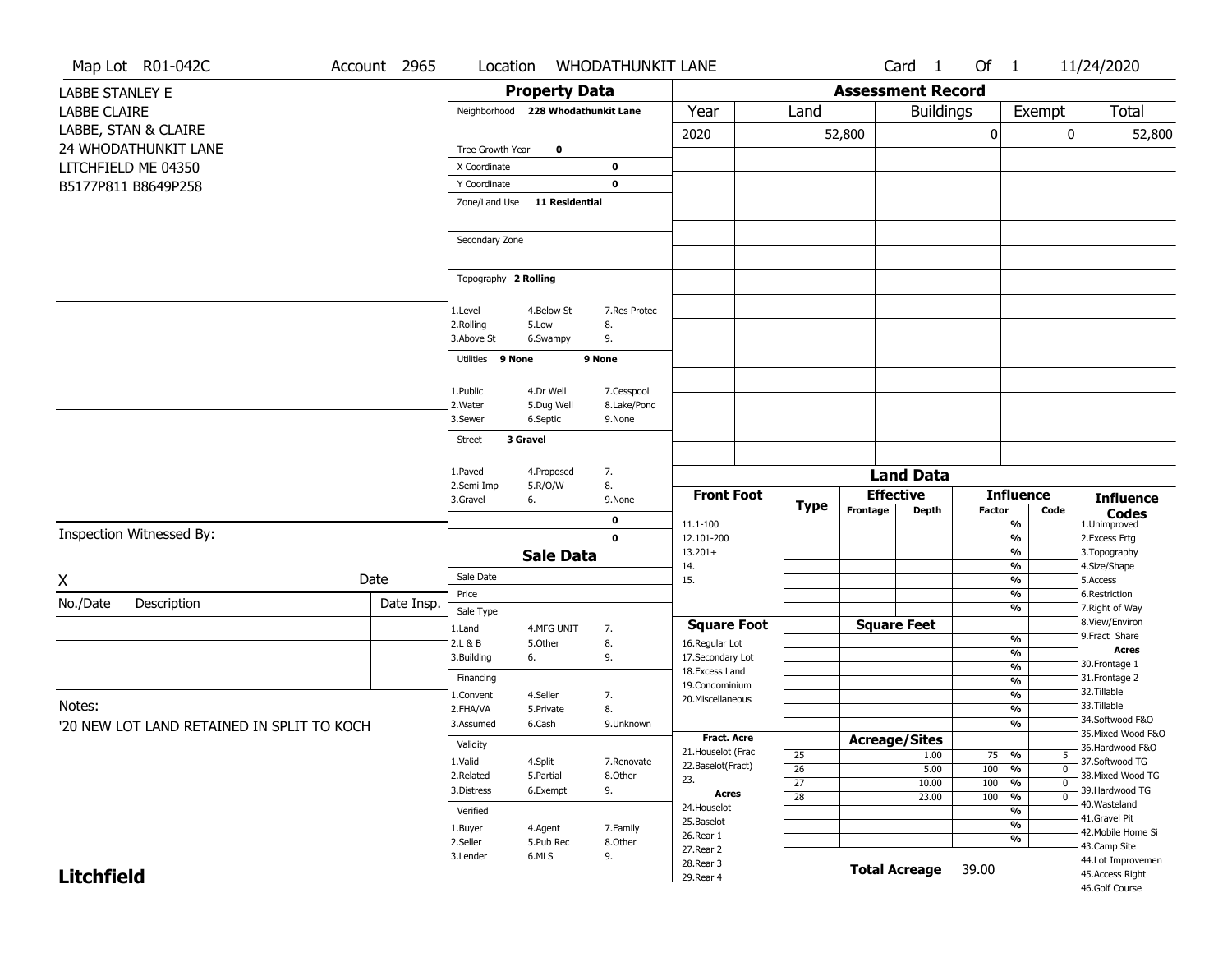|                       |                  |                                                   |                       |                  |            |                                       |                          |                        |             |                   | <b>Litchfield</b>  |                          |                   |        |            |
|-----------------------|------------------|---------------------------------------------------|-----------------------|------------------|------------|---------------------------------------|--------------------------|------------------------|-------------|-------------------|--------------------|--------------------------|-------------------|--------|------------|
|                       | Map Lot R01-042C |                                                   |                       |                  |            | Account 2965                          |                          | Location               |             |                   |                    | <b>WHODATHUNKIT LANE</b> | Card <sub>1</sub> | Of $1$ | 11/24/2020 |
| <b>Building Style</b> |                  |                                                   | <b>SF Bsmt Living</b> |                  |            |                                       |                          | Layout                 |             |                   |                    |                          |                   |        |            |
| 0.Uncoded             | 4.Cape           | 8.Log                                             | Fin Bsmt Grade        |                  |            |                                       |                          | 1. Typical             | 4.          |                   | 7.                 |                          |                   |        |            |
| 1.Conv.               | 5.Garrison       | 9.Other                                           |                       | OPEN-5-CUSTOMIZE |            |                                       |                          | 2.Inadeq               | 5.          |                   | 8.                 |                          |                   |        |            |
| 2.Ranch               | 6.Split          | 10.Tri-Lev                                        | Heat Type             | 100%             |            |                                       |                          | 3.                     | 6.          |                   | 9.                 |                          |                   |        |            |
| 3.R Ranch             | 7.Contemp        | 11.Earth O                                        | 0.Uncoded             |                  | 4.Steam    | 8.Fl/Wall                             |                          | Attic                  |             |                   |                    |                          |                   |        |            |
| Dwelling Units        |                  |                                                   | 1.HWBB                |                  | 5.FWA      |                                       | 9.No Heat                | 1.1/4 Fin              | 4.Full Fin  |                   | 7.                 |                          |                   |        |            |
| Other Units           |                  |                                                   | 2.HWCI                |                  | 6.GravWA   |                                       | 10.Radiant               | 2.1/2 Fin              | 5.Fl/Stair  |                   | 8.                 |                          |                   |        |            |
| Stories               |                  |                                                   | 3.H Pump              |                  | 7.Electric |                                       | 11.Radiant               | 3.3/4 Fin              | 6.          |                   | 9.None             |                          |                   |        |            |
| 1.1                   | 4.1.5            | 7.1.25                                            | Cool Type             | 0%               |            |                                       |                          | Insulation             |             |                   |                    |                          |                   |        |            |
| 2.2                   | 5.1.75           | 8.3.5                                             | 1.Refrig              |                  | 4.W&C Air  |                                       | 7.RadHW                  | 1.Full                 | 4.Minimal   |                   | 7.                 |                          |                   |        |            |
| 3.3                   | 6.2.5            | 9.4                                               | 2.Evapor              |                  | 5.Monitor- | 8.                                    |                          | 2. Heavy               | 5.Partial   |                   | 8.                 |                          |                   |        |            |
| <b>Exterior Walls</b> |                  |                                                   | 3.H Pump              |                  | 6.Monitor- | 9.None                                |                          | 3.Capped               | 6.          |                   | 9.None             |                          |                   |        |            |
| 0.Uncoded             | 4.Asbestos       | 8.Concrete                                        | Kitchen Style         |                  |            |                                       |                          | Unfinished %           |             |                   |                    |                          |                   |        |            |
| 1.Wd Clapb            | 5.Stucco         | 9.0ther                                           | 1.Modern              |                  | 4.Obsolete | 7.                                    |                          | Grade & Factor         |             |                   |                    |                          |                   |        |            |
| 2.Vinyl               | 6.Brick          | 10.Wd shin                                        | 2.Typical             |                  | 5.         | 8.                                    |                          | 1.E Grade              | 4.B Grade   |                   | 7.AAA Grad         |                          |                   |        |            |
| 3.Compos.             | 7.Stone          | 11.T1-11                                          | 3.Old Type            |                  | 6.         | 9.None                                |                          | 2.D Grade              | 5.A Grade   |                   | 8.M&S              |                          |                   |        |            |
| Roof Surface          |                  |                                                   | Bath(s) Style         |                  |            |                                       |                          | 3.C Grade              |             | 6.AA Grade        | 9.Same             |                          |                   |        |            |
| 1.Asphalt             | 4.Composit       | 7.Rolled R                                        | 1.Modern              |                  | 4.Obsolete | 7.                                    |                          | SQFT (Footprint)       |             |                   |                    |                          |                   |        |            |
| 2.Slate               | 5.Wood           | 8.                                                | 2. Typical            |                  | 5.         | 8.                                    |                          | Condition              |             |                   |                    |                          |                   |        |            |
| 3.Metal               | 6.Other          | 9.                                                | 3.Old Type            |                  | 6.         | 9.None                                |                          | 1.Poor                 | 4.Avg       |                   | 7.V G              |                          |                   |        |            |
| SF Masonry Trim       |                  |                                                   | # Rooms               |                  |            |                                       |                          | 2.Fair                 | $5.Avg+$    |                   | 8.Exc              |                          |                   |        |            |
| OPEN-3-CUSTOM         |                  |                                                   | # Bedrooms            |                  |            |                                       |                          | 3.Avg-                 | 6.Good      |                   | 9.Same             |                          |                   |        |            |
| OPEN-4-CUSTOM         |                  |                                                   | # Full Baths          |                  |            |                                       |                          | Phys. % Good           |             |                   |                    |                          |                   |        |            |
| Year Built            |                  |                                                   | # Half Baths          |                  |            |                                       |                          | Funct. % Good          |             |                   |                    |                          |                   |        |            |
| Year Remodeled        |                  |                                                   | # Addn Fixtures       |                  |            |                                       |                          | <b>Functional Code</b> |             |                   |                    |                          |                   |        |            |
| Foundation            |                  |                                                   | # Fireplaces          |                  |            |                                       |                          | 1.Incomp               | 4.Delap     |                   | 7.No Power         |                          |                   |        |            |
| 1.Concrete            | 4.Wood           | 7.                                                |                       |                  |            |                                       |                          | 2.0-Built              | 5.Bsmt      |                   | 8.LongTerm         |                          |                   |        |            |
| 2.C Block             | 5.Slab           | 8.                                                |                       |                  |            |                                       |                          | 3.Damage               |             | 6.Common          | 9.None             |                          |                   |        |            |
| 3.Br/Stone            | 6.Piers          | 9.                                                |                       |                  |            |                                       |                          | Econ. % Good           |             |                   |                    |                          |                   |        |            |
| Basement              |                  |                                                   |                       |                  |            |                                       |                          | Economic Code          |             |                   |                    |                          |                   |        |            |
| 1.1/4 Bmt             | 4.Full Bmt       | 7.                                                |                       |                  |            |                                       |                          | 0.None                 |             | 3.No Power        | 9.None             |                          |                   |        |            |
| 2.1/2 Bmt             | 5.Crawl Sp       | 8.                                                |                       |                  | FRI        |                                       |                          | 1.Location             |             | 4.Generate        | 8.                 |                          |                   |        |            |
| 3.3/4 Bmt             | 6.               | 9.None                                            |                       |                  |            |                                       |                          | 2.Encroach             | 5.Multi-Fa  |                   | 9.                 |                          |                   |        |            |
| Bsmt Gar # Cars       |                  |                                                   |                       |                  |            | Software                              |                          | <b>Entrance Code</b>   | $\mathbf 0$ |                   |                    |                          |                   |        |            |
| Wet Basement          |                  |                                                   |                       |                  |            | A Division of Harris Computer Systems |                          | 1.Interior             | 4.Vacant    |                   | 7.                 |                          |                   |        |            |
| 1.Dry                 | 4.Dirt Flr       | 7.                                                |                       |                  |            |                                       |                          | 2.Refusal              |             | 5.Estimate        | 8.                 |                          |                   |        |            |
| 2.Damp                | 5.               | 8.                                                |                       |                  |            |                                       |                          | 3.Informed             | 6.Existing  |                   | 9.                 |                          |                   |        |            |
| 3.Wet                 | 6.               | 9.                                                |                       |                  |            |                                       |                          | Information Code 0     |             |                   |                    |                          |                   |        |            |
|                       |                  |                                                   |                       |                  |            |                                       |                          | 1.Owner                |             |                   | 7.Vacant           |                          |                   |        |            |
|                       |                  |                                                   |                       |                  |            |                                       |                          | 2.Relative             | 4.Agent     | 5.Estimate        | 8.                 |                          |                   |        |            |
|                       |                  |                                                   | Date Inspected        |                  |            |                                       |                          | 3.Tenant               | 6.Other     |                   | 9.                 |                          |                   |        |            |
|                       |                  |                                                   |                       |                  |            |                                       |                          |                        |             |                   |                    |                          |                   |        |            |
|                       |                  | <b>Additions, Outbuildings &amp; Improvements</b> |                       |                  |            |                                       |                          |                        |             |                   | 1.One Story Fram   |                          |                   |        |            |
| Type                  |                  | Year                                              | Units                 | Grade            | Cond       | Phys.                                 | Funct.                   | Sound Value            |             |                   | 2. Two Story Fram  |                          |                   |        |            |
|                       |                  |                                                   |                       |                  |            | $\%$                                  | $\%$                     |                        |             | 3. Three Story Fr |                    |                          |                   |        |            |
|                       |                  |                                                   |                       |                  |            |                                       |                          |                        |             | 4.1 & 1/2 Story   |                    |                          |                   |        |            |
|                       |                  |                                                   |                       |                  |            | %                                     | $\%$                     |                        |             | 5.1 & 3/4 Story   |                    |                          |                   |        |            |
|                       |                  |                                                   |                       |                  |            | $\%$                                  | $\%$                     |                        |             | 6.2 & 1/2 Story   |                    |                          |                   |        |            |
|                       |                  |                                                   |                       |                  |            | $\frac{1}{2}$                         | $\frac{0}{0}$            |                        |             |                   | 21. Open Frame Por |                          |                   |        |            |
|                       |                  |                                                   |                       |                  |            |                                       |                          |                        |             |                   | 22.Encl Frame Por  |                          |                   |        |            |
|                       |                  |                                                   |                       |                  |            | $\frac{9}{6}$                         | $\overline{\frac{0}{0}}$ |                        |             |                   | 23. Frame Garage   |                          |                   |        |            |
|                       |                  |                                                   |                       |                  |            | $\frac{9}{6}$                         | $\overline{\frac{0}{0}}$ |                        |             | 24.Frame Shed     |                    |                          |                   |        |            |
|                       |                  |                                                   |                       |                  |            | $\sqrt{6}$                            | $\overline{\frac{0}{0}}$ |                        |             |                   | 25. Frame Bay Wind |                          |                   |        |            |
|                       |                  |                                                   |                       |                  |            | $\frac{9}{6}$                         | $\overline{\frac{0}{0}}$ |                        |             |                   | 26.1SFr Overhang   |                          |                   |        |            |
|                       |                  |                                                   |                       |                  |            |                                       |                          |                        |             |                   | 27. Unfin Basement |                          |                   |        |            |
|                       |                  |                                                   |                       |                  |            | $\sqrt{6}$                            | $\overline{\frac{0}{0}}$ |                        |             |                   | 28. Unfinished Att |                          |                   |        |            |
|                       |                  |                                                   |                       |                  |            | $\sqrt{6}$                            | $\overline{\frac{0}{6}}$ |                        |             |                   | 29. Finished Attic |                          |                   |        |            |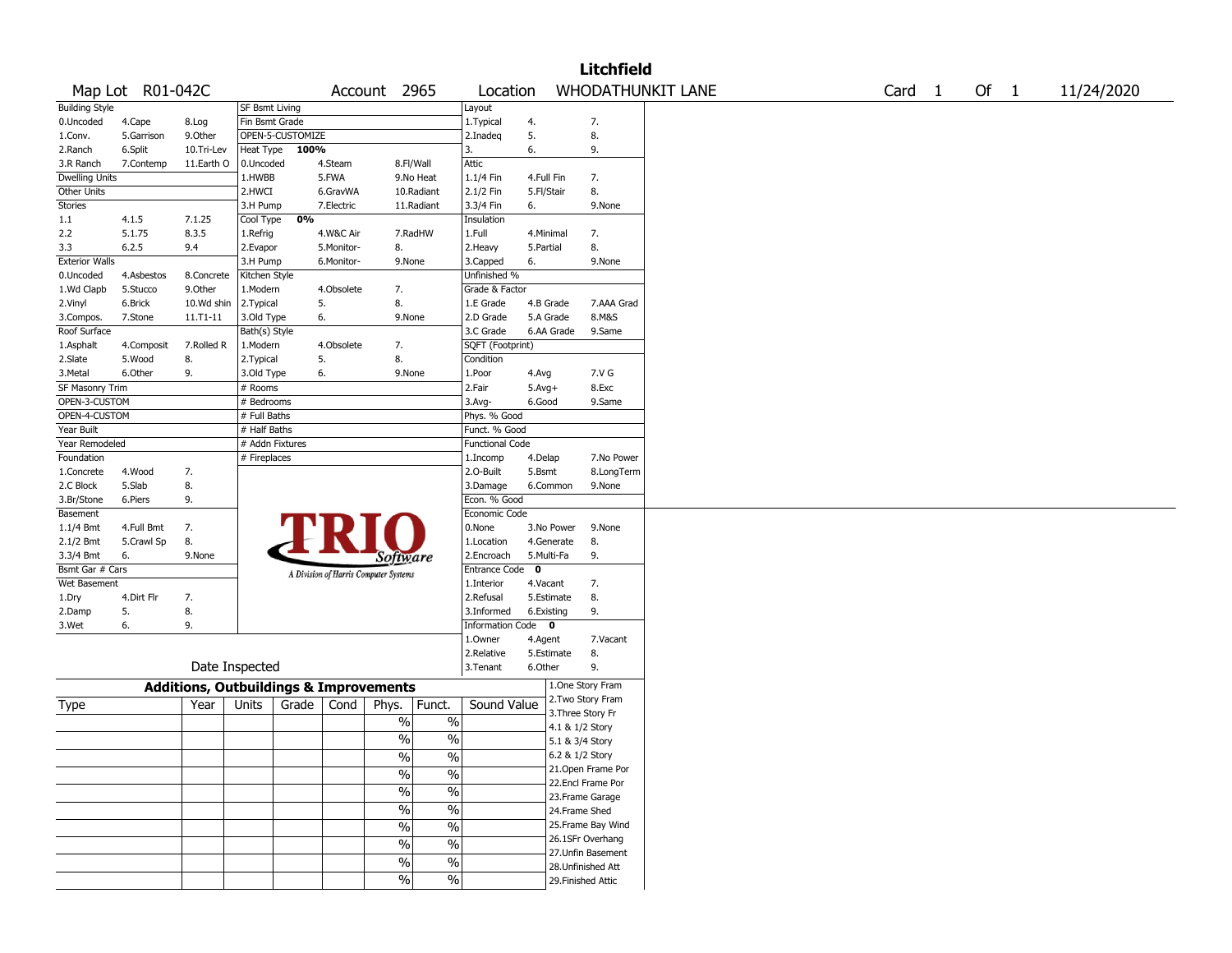|                       | Map Lot R01-043                             | Account 673 | Location                     |                                   | 101 SOUTH ADAMS ROAD      |                                    |                 |                              | Card<br>$\overline{1}$ | Of $1$        |                                                      | 11/24/2020                           |
|-----------------------|---------------------------------------------|-------------|------------------------------|-----------------------------------|---------------------------|------------------------------------|-----------------|------------------------------|------------------------|---------------|------------------------------------------------------|--------------------------------------|
|                       | STEVENS, TAYLOR M                           |             |                              | <b>Property Data</b>              |                           |                                    |                 | <b>Assessment Record</b>     |                        |               |                                                      |                                      |
| MORSE, EVAN L         |                                             |             |                              | Neighborhood 197 South Adams Road |                           | Year                               | Land            |                              | <b>Buildings</b>       |               | Exempt                                               | Total                                |
|                       | 101 SOUTH ADAMS ROAD                        |             |                              |                                   |                           | 2007                               |                 | 25,160                       |                        | 56,947        | 13,000                                               | 69,107                               |
|                       | LITCHFIELD ME 04350                         |             | Tree Growth Year             | 0                                 |                           | 2008                               |                 | 25,160                       |                        | 56,793        | 12,350                                               | 69,603                               |
|                       |                                             |             | X Coordinate<br>Y Coordinate |                                   | 0<br>0                    | 2009                               |                 | 25,160                       |                        | 56,456        | 9,500                                                | 72,116                               |
| <b>Previous Owner</b> | B6547P105 B8897P321 B9169P93 B12203P285     |             | Zone/Land Use                | 11 Residential                    |                           |                                    |                 |                              |                        |               |                                                      |                                      |
| TRIPP TYLER R         |                                             |             |                              |                                   |                           | 2010                               |                 | 25,160                       |                        | 57,051        | 10,000                                               | 72,211                               |
|                       | 101 SOUTH ADAMS ROAD                        |             | Secondary Zone               |                                   |                           | 2011                               |                 | 25,160                       |                        | 59,513        | 10,000                                               | 74,673                               |
|                       |                                             |             |                              |                                   |                           | 2012                               |                 | 25,160                       |                        | 59,513        | 10,000                                               | 74,673                               |
|                       | LITCHFIELD ME 04350                         |             | Topography 2 Rolling         |                                   |                           | 2013                               |                 | 25,160                       |                        | 59,384        | 10,000                                               | 74,544                               |
| Previous Owner        | Sale Date: 1/11/2016                        |             | 1.Level                      | 4.Below St                        | 7.Res Protec              | 2014                               |                 | 41,350                       |                        | 58,799        | 10,000                                               | 90,149                               |
| <b>COUTURE GEORGE</b> |                                             |             | 2.Rolling<br>3.Above St      | 5.Low                             | 8.<br>9.                  | 2015                               |                 | 41,350                       |                        | 58,633        | 10,000                                               | 89,983                               |
|                       | 101 SOUTH ADAMS ROAD                        |             | Utilities                    | 6.Swampy<br>4 Drilled Well        | <b>6 Septic System</b>    | 2016                               |                 | 41,350                       |                        | 58,049        | 0                                                    | 99,399                               |
|                       | LITCHFIELD ME 04350                         |             |                              |                                   |                           | 2017                               |                 | 41,350                       |                        | 57,921        | 0                                                    | 99,271                               |
|                       | Sale Date: 12/01/2006                       |             | 1.Public<br>2. Water         | 4.Dr Well<br>5.Dug Well           | 7.Cesspool<br>8.Lake/Pond | 2018                               |                 | 41,350                       |                        | 57,921        | 0                                                    | 99,271                               |
| Previous Owner        |                                             |             | 3.Sewer                      | 6.Septic                          | 9.None                    | 2019                               |                 | 46,600                       |                        | 82,900        | 0                                                    | 129,500                              |
|                       | GETCHELL, KENDON R.<br>101 SOUTH ADAMS ROAD |             | <b>Street</b>                | 3 Gravel                          |                           | 2020                               |                 | 46,600                       |                        | 82,900        | 0 <sup>1</sup>                                       | 129,500                              |
|                       |                                             |             | 1.Paved                      | 4.Proposed                        | 7.                        |                                    |                 |                              | <b>Land Data</b>       |               |                                                      |                                      |
|                       | LITCHFIELD ME 04350                         |             | 2.Semi Imp                   | 5.R/O/W                           | 8.                        |                                    |                 |                              |                        |               | <b>Influence</b>                                     |                                      |
|                       |                                             |             |                              |                                   |                           | <b>Front Foot</b>                  |                 |                              |                        |               |                                                      |                                      |
|                       | Sale Date: 5/11/2006                        |             | 3.Gravel                     | 6.                                | 9.None                    |                                    | <b>Type</b>     | <b>Effective</b><br>Frontage | <b>Depth</b>           | <b>Factor</b> | Code                                                 | <b>Influence</b><br><b>Codes</b>     |
|                       | Inspection Witnessed By:                    |             |                              |                                   | 0<br>$\mathbf 0$          | 11.1-100<br>12.101-200             |                 |                              |                        |               | $\overline{\frac{9}{6}}$<br>$\frac{9}{6}$            | 1.Unimproved                         |
|                       |                                             |             |                              | <b>Sale Data</b>                  |                           | $13.201+$                          |                 |                              |                        |               | $\frac{9}{6}$                                        | 2. Excess Frtg<br>3. Topography      |
|                       |                                             |             | Sale Date                    |                                   | 1/11/2016                 | 14.                                |                 |                              |                        |               | $\frac{9}{6}$                                        | 4.Size/Shape                         |
| X                     |                                             | Date        | Price                        |                                   | 95,100                    | 15.                                |                 |                              |                        |               | $\frac{9}{6}$<br>$\frac{9}{6}$                       | 5.Access<br>6.Restriction            |
| No./Date              | Description                                 | Date Insp.  | Sale Type                    | 2 Land & Buildings                |                           |                                    |                 |                              |                        |               | $\overline{\frac{9}{6}}$                             | 7. Right of Way                      |
|                       |                                             |             | 1.Land                       | 4.MFG UNIT                        | 7.                        | <b>Square Foot</b>                 |                 |                              | <b>Square Feet</b>     |               | %                                                    | 8.View/Environ<br>9. Fract Share     |
|                       |                                             |             | 2.L & B<br>3.Building        | 5.Other<br>6.                     | 8.<br>9.                  | 16.Regular Lot<br>17.Secondary Lot |                 |                              |                        |               | $\frac{9}{6}$                                        | <b>Acres</b>                         |
|                       |                                             |             | Financing                    | 1 Conventional                    |                           | 18. Excess Land                    |                 |                              |                        |               | $\overline{\frac{9}{6}}$                             | 30.Frontage 1<br>31. Frontage 2      |
|                       |                                             |             | 1.Convent                    | 4.Seller                          | 7.                        | 19.Condominium                     |                 |                              |                        |               | $\overline{\frac{9}{6}}$<br>$\overline{\frac{9}{6}}$ | 32.Tillable                          |
| Notes:                |                                             |             | 2.FHA/VA                     | 5.Private                         | 8.                        | 20.Miscellaneous                   |                 |                              |                        |               | $\frac{9}{6}$                                        | 33.Tillable                          |
|                       | '14 adjust to 1.54 acres per deeds.         |             | 3.Assumed                    | 6.Cash                            | 9.Unknown                 |                                    |                 |                              |                        |               | $\overline{\frac{9}{6}}$                             | 34.Softwood F&O                      |
|                       |                                             |             | Validity                     | 1 Arms Length Sale                |                           | <b>Fract. Acre</b>                 |                 |                              | <b>Acreage/Sites</b>   |               |                                                      | 35. Mixed Wood F&O                   |
|                       |                                             |             | 1.Valid                      | 4.Split                           | 7.Renovate                | 21. Houselot (Frac                 | 24              |                              | 1.00                   | 100           | %<br>0                                               | 36.Hardwood F&O<br>37.Softwood TG    |
|                       |                                             |             | 2.Related                    | 5.Partial                         | 8.Other                   | 22.Baselot(Fract)                  | $\overline{26}$ |                              | 0.54                   | 100           | $\overline{0}$<br>%                                  | 38. Mixed Wood TG                    |
|                       |                                             |             | 3.Distress                   | 6.Exempt                          | 9.                        | 23.<br>Acres                       | 44              |                              | 1.00                   | 100           | $\frac{9}{6}$<br>$\overline{0}$                      | 39.Hardwood TG                       |
|                       |                                             |             | Verified                     | <b>5 Public Record</b>            |                           | 24. Houselot                       |                 |                              |                        |               | $\frac{9}{6}$<br>$\overline{\frac{9}{6}}$            | 40. Wasteland                        |
|                       |                                             |             |                              |                                   |                           | 25.Baselot                         |                 |                              |                        |               | $\overline{\frac{9}{6}}$                             | 41.Gravel Pit                        |
|                       |                                             |             | 1.Buyer<br>2.Seller          | 4.Agent<br>5.Pub Rec              | 7.Family<br>8.0ther       | 26.Rear 1                          |                 |                              |                        |               | %                                                    | 42. Mobile Home Si                   |
|                       |                                             |             | 3.Lender                     | 6.MLS                             | 9.                        | 27.Rear 2                          |                 |                              |                        |               |                                                      | 43.Camp Site                         |
| <b>Litchfield</b>     |                                             |             |                              |                                   |                           | 28. Rear 3<br>29. Rear 4           |                 |                              | <b>Total Acreage</b>   | 1.54          |                                                      | 44.Lot Improvemen<br>45.Access Right |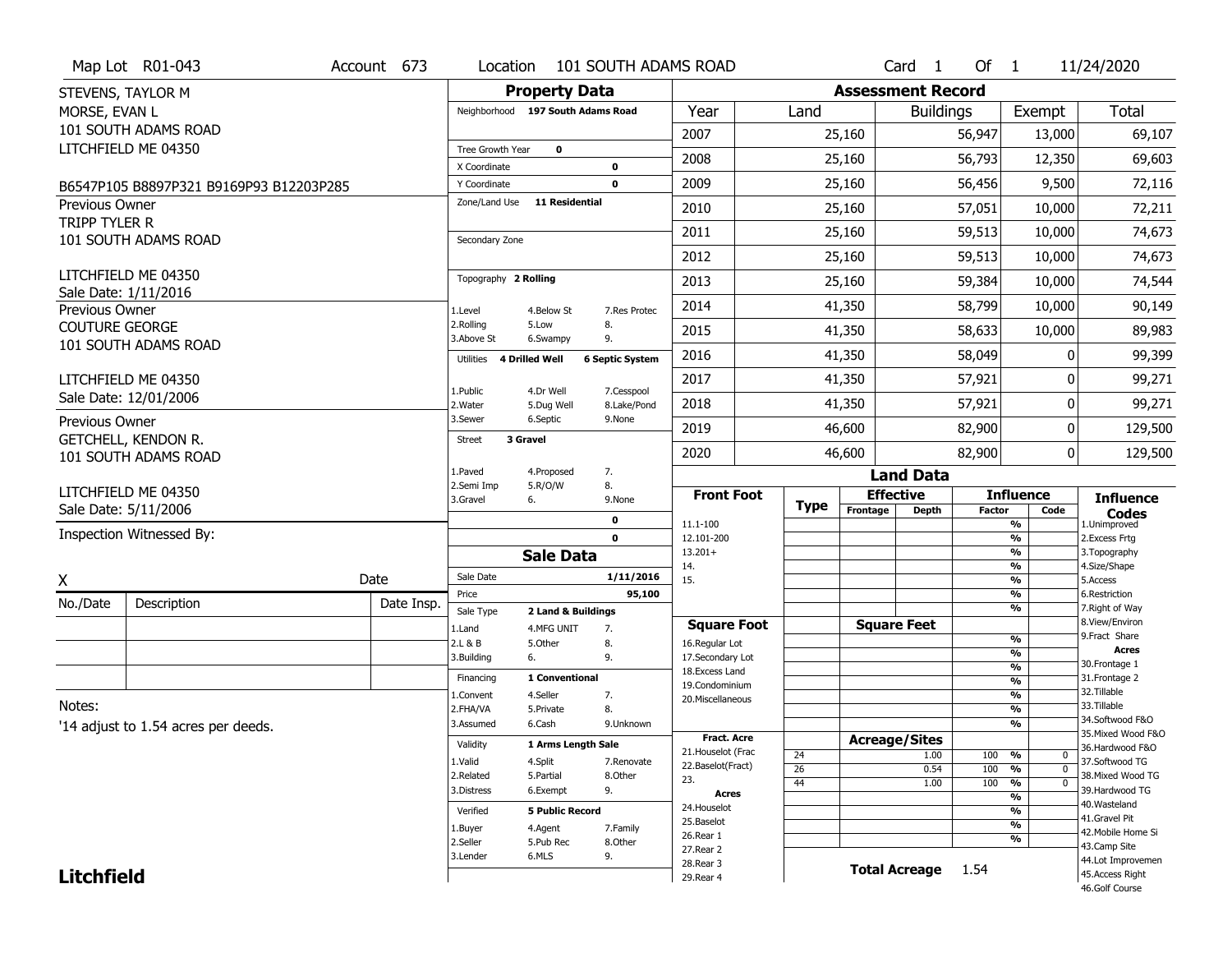|                       |                      |            |                                                   |                  |                                       |                   |                                             |                               |                 |                    | <b>Litchfield</b>                    |       |               |       |      |      |      |                |
|-----------------------|----------------------|------------|---------------------------------------------------|------------------|---------------------------------------|-------------------|---------------------------------------------|-------------------------------|-----------------|--------------------|--------------------------------------|-------|---------------|-------|------|------|------|----------------|
|                       | Map Lot R01-043      |            |                                                   |                  |                                       | Account 673       |                                             | Location                      |                 |                    | 101 SOUTH ADAMS ROAD                 |       |               |       | Card | -1   | Of 1 | 11/24/2020     |
| <b>Building Style</b> | 2 Ranch              |            | SF Bsmt Living                                    |                  | $\mathbf 0$                           |                   |                                             | Layout                        | 1 Typical       |                    |                                      |       |               |       |      |      |      |                |
| 0.Uncoded             | 4.Cape               | 8.Log      | Fin Bsmt Grade                                    |                  | 0 <sub>0</sub>                        |                   |                                             | 1.Typical                     | 4.              |                    | 7.                                   |       |               |       |      |      |      | Bam            |
| 1.Conv.               | 5.Garrison           | 9.Other    |                                                   | OPEN-5-CUSTOMIZE | 0                                     |                   |                                             | 2.Inadeg                      | 5.              |                    | 8.                                   |       |               |       |      |      |      |                |
| 2.Ranch               | 6.Split              | 10.Tri-Lev | Heat Type                                         | 100%             |                                       | 5 Forced Warm Air |                                             | 3.                            | 6.              |                    | 9.                                   |       |               |       |      |      |      |                |
| 3.R Ranch             | 7.Contemp            | 11.Earth O | 0.Uncoded                                         |                  | 4.Steam                               |                   | 8.Fl/Wall                                   | Attic                         | 9 None          |                    |                                      |       |               |       |      |      |      |                |
| Dwelling Units 1      |                      |            | 1.HWBB                                            |                  | 5.FWA                                 |                   | 9.No Heat                                   | 1.1/4 Fin                     | 4.Full Fin      |                    | 7.                                   |       |               |       |      |      |      |                |
| Other Units           | 0                    |            | 2.HWCI                                            |                  | 6.GravWA                              |                   | 10.Radiant                                  | 2.1/2 Fin                     | 5.Fl/Stair      |                    | 8.                                   |       |               |       |      |      |      | 22.0           |
| <b>Stories</b>        | 1 One Story          |            | 3.H Pump                                          |                  | 7.Electric                            |                   | 11.Radiant                                  | 3.3/4 Fin                     | 6.              |                    | 9.None                               |       |               |       |      |      |      |                |
| 1.1                   | 4.1.5                | 7.1.25     | Cool Type                                         | 0%               | 9 None                                |                   |                                             | Insulation                    | 1 Full          |                    |                                      |       |               |       |      |      |      |                |
| 2.2                   | 5.1.75               | 8.3.5      | 1.Refrig                                          |                  | 4.W&C Air                             |                   | 7.RadHW                                     | 1.Full                        | 4.Minimal       |                    | 7.                                   |       |               |       |      |      |      |                |
| 3.3                   | 6.2.5                | 9.4        | 2.Evapor                                          |                  | 5.Monitor-                            | 8.                |                                             | 2. Heavy                      | 5.Partial       |                    | 8.                                   |       |               |       |      |      |      |                |
| <b>Exterior Walls</b> | 2 Vinyl              |            | 3.H Pump                                          |                  | 6.Monitor-                            |                   | 9.None                                      | 3.Capped                      | 6.              |                    | 9.None                               |       |               |       |      |      |      | $14.0^{\circ}$ |
| 0.Uncoded             | 4.Asbestos           | 8.Concrete | Kitchen Style                                     |                  | 2 Typical                             |                   |                                             | Unfinished %                  | 0%              |                    |                                      |       | 26.0          |       |      | 1sFR |      |                |
| 1.Wd Clapb            | 5.Stucco             | 9.Other    | 1.Modern                                          |                  | 4.Obsolete                            | 7.                |                                             | Grade & Factor 3 Average 100% |                 |                    |                                      |       |               |       |      |      |      |                |
| 2.Vinyl               | 6.Brick              | 10.Wd shin | 2. Typical                                        |                  | 5.                                    | 8.                |                                             | 1.E Grade                     | 4.B Grade       |                    | 7.AAA Grad                           |       |               |       |      |      |      |                |
| 3.Compos.             | 7.Stone              | 11.T1-11   | 3.Old Type                                        |                  | 6.                                    |                   | 9.None                                      | 2.D Grade                     |                 | 5.A Grade          | 8.M&S                                |       |               |       | 16.0 |      |      |                |
| Roof Surface          | 1 Asphalt Shingles   |            | Bath(s) Style                                     |                  | 2 Typical Bath(s)                     |                   |                                             | 3.C Grade                     |                 | 6.AA Grade         | 9.Same                               |       | 1sFr/CS       |       |      |      |      |                |
| 1.Asphalt             | 4.Composit           | 7.Rolled R | 1.Modern                                          |                  | 4.Obsolete                            | 7.                |                                             | SQFT (Footprint) 720          |                 |                    |                                      |       |               | 24.0' |      |      |      |                |
| 2.Slate               | 5.Wood               | 8.         | 2. Typical                                        |                  | 5.                                    | 8.                |                                             | Condition                     | 6 Good          |                    |                                      |       |               |       |      |      |      |                |
| 3.Metal               | 6.Other              | 9.         | 3.Old Type                                        |                  | 6.                                    |                   | 9.None                                      | 1.Poor                        | 4.Avg           |                    | 7.V G                                |       |               |       | 12.0 |      |      |                |
| SF Masonry Trim 0     |                      |            | # Rooms                                           |                  | $\overline{\mathbf{4}}$               |                   |                                             | 2.Fair                        | $5.Avg+$        |                    | 8.Exc                                | 320   |               |       |      |      |      |                |
| OPEN-3-CUSTOM 0       |                      |            | # Bedrooms                                        |                  | $\overline{2}$                        |                   |                                             | $3.$ Avg-                     | 6.Good          |                    | 9.Same                               |       |               |       | 8.0' |      |      |                |
| OPEN-4-CUSTOM 0       |                      |            | # Full Baths                                      |                  | $\mathbf{1}$                          |                   |                                             | Phys. % Good                  |                 | 0%                 |                                      |       |               |       | 8.0  |      |      |                |
| Year Built            | 1956                 |            | # Half Baths                                      |                  | $\mathbf 0$                           |                   |                                             | Funct. % Good                 |                 | 100%               |                                      |       |               | 14.0  |      |      |      |                |
| Year Remodeled        | 2005                 |            |                                                   | # Addn Fixtures  | $\mathbf 0$                           |                   |                                             | <b>Functional Code</b>        |                 | 9 None             |                                      |       |               |       | 16.0 |      |      |                |
| Foundation            | 1 Concrete           |            | # Fireplaces                                      |                  | $\mathbf 0$                           |                   |                                             | 1.Incomp                      | 4.Delap         |                    | 7.No Power                           |       |               | 14.0' |      |      |      |                |
| 1.Concrete            | 4.Wood               | 7.         |                                                   |                  |                                       |                   |                                             | 2.O-Built                     | 5.Bsmt          |                    | 8.LongTerm                           |       | $8.0'$ $8.0'$ |       |      |      |      |                |
| 2.C Block             | 5.Slab               | 8.         |                                                   |                  |                                       |                   |                                             | 3.Damage                      |                 | 6.Common           | 9.None                               |       |               |       |      |      |      |                |
| 3.Br/Stone            | 6.Piers              | 9.         |                                                   |                  |                                       |                   |                                             | Econ. % Good                  | 100%            |                    |                                      | 12.0' |               | 22.0' | WD   |      |      |                |
| Basement              | <b>5 Crawl Space</b> |            |                                                   |                  |                                       |                   |                                             | Economic Code None            |                 |                    |                                      |       |               |       |      |      |      |                |
| 1.1/4 Bmt             | 4.Full Bmt           | 7.         |                                                   |                  |                                       |                   |                                             | 0.None                        |                 | 3.No Power         | 9.None                               |       |               |       |      |      |      |                |
| 2.1/2 Bmt             | 5.Crawl Sp           | 8.         |                                                   |                  |                                       |                   |                                             | 1.Location                    |                 | 4.Generate         | 8.                                   |       |               |       |      |      |      |                |
| 3.3/4 Bmt             | 6.                   | 9.None     |                                                   |                  |                                       |                   | Software                                    | 2.Encroach                    | 5.Multi-Fa      |                    | 9.                                   |       |               |       |      |      |      |                |
| Bsmt Gar # Cars 0     |                      |            |                                                   |                  | A Division of Harris Computer Systems |                   |                                             | <b>Entrance Code</b>          |                 | <b>5 Estimated</b> |                                      |       |               |       |      |      |      |                |
| Wet Basement          | 9 No Basement        |            |                                                   |                  |                                       |                   |                                             | 1.Interior                    | 4.Vacant        |                    | 7.                                   |       |               |       |      |      |      |                |
| 1.Dry                 | 4.Dirt Flr           | 7.         |                                                   |                  |                                       |                   |                                             | 2.Refusal                     |                 | 5.Estimate         | 8.                                   |       |               |       |      |      |      |                |
| 2.Damp                | 5.                   | 8.         |                                                   |                  |                                       |                   |                                             | 3.Informed                    | 6.Existing      |                    | 9.                                   |       |               |       |      |      |      |                |
| 3.Wet                 | 6.                   | 9.         |                                                   |                  |                                       |                   |                                             | Information                   | Code 5 Estimate |                    |                                      |       |               |       |      |      |      |                |
|                       |                      |            |                                                   |                  |                                       |                   |                                             | 1.Owner                       | 4.Agent         |                    | 7.Vacant                             |       |               |       |      |      |      |                |
|                       |                      |            |                                                   |                  |                                       |                   |                                             | 2.Relative                    |                 | 5.Estimate         | 8.                                   |       |               |       |      |      |      |                |
|                       |                      |            | Date Inspected 9/26/2018                          |                  |                                       |                   |                                             | 3. Tenant                     | 6.Other         |                    | 9.                                   |       |               |       |      |      |      |                |
|                       |                      |            | <b>Additions, Outbuildings &amp; Improvements</b> |                  |                                       |                   |                                             |                               |                 |                    | 1.One Story Fram                     |       |               |       |      |      |      |                |
| Type                  |                      | Year       | Units                                             | Grade            | Cond                                  | Phys.             | Funct.                                      | Sound Value                   |                 |                    | 2. Two Story Fram                    |       |               |       |      |      |      |                |
| 68 Wood Deck/s        |                      | 2008       | 240                                               | 3 100            | 4                                     | 0                 | $%100$ %                                    |                               |                 |                    | 3. Three Story Fr<br>4.1 & 1/2 Story |       |               |       |      |      |      |                |
| 1 One Story Frame     |                      | 2005       | 192                                               | 3 100            | $\vert 4$                             | 0                 | % 100 %                                     |                               |                 |                    | 5.1 & 3/4 Story                      |       |               |       |      |      |      |                |
|                       |                      |            |                                                   |                  | 14                                    | $\Omega$          | % 100 %                                     |                               |                 |                    | 6.2 & 1/2 Story                      |       |               |       |      |      |      |                |
| 65 Sm Barn            |                      | 2005       | 308                                               | 2 100            |                                       |                   |                                             |                               |                 |                    | 21. Open Frame Por                   |       |               |       |      |      |      |                |
|                       |                      |            |                                                   |                  |                                       |                   | $\%$<br>$\%$                                |                               |                 |                    | 22.Encl Frame Por                    |       |               |       |      |      |      |                |
|                       |                      |            |                                                   |                  |                                       |                   | $\%$<br>$\overline{\frac{0}{0}}$            |                               |                 |                    | 23. Frame Garage                     |       |               |       |      |      |      |                |
|                       |                      |            |                                                   |                  |                                       |                   | $\overline{\%}$<br>$\overline{\frac{0}{0}}$ |                               |                 |                    | 24.Frame Shed                        |       |               |       |      |      |      |                |
|                       |                      |            |                                                   |                  |                                       |                   |                                             |                               |                 |                    | 25. Frame Bay Wind                   |       |               |       |      |      |      |                |
|                       |                      |            |                                                   |                  |                                       |                   | $\overline{\frac{0}{0}}$<br>$\%$            |                               |                 |                    | 26.1SFr Overhang                     |       |               |       |      |      |      |                |
|                       |                      |            |                                                   |                  |                                       |                   | $\overline{\frac{0}{0}}$<br>$\%$            |                               |                 |                    | 27. Unfin Basement                   |       |               |       |      |      |      |                |
|                       |                      |            |                                                   |                  |                                       |                   | $\%$<br>$\%$                                |                               |                 |                    | 28.Unfinished Att                    |       |               |       |      |      |      |                |
|                       |                      |            |                                                   |                  |                                       |                   | $\sqrt{2}$<br>$\%$                          |                               |                 |                    | 29. Finished Attic                   |       |               |       |      |      |      |                |
|                       |                      |            |                                                   |                  |                                       |                   |                                             |                               |                 |                    |                                      |       |               |       |      |      |      |                |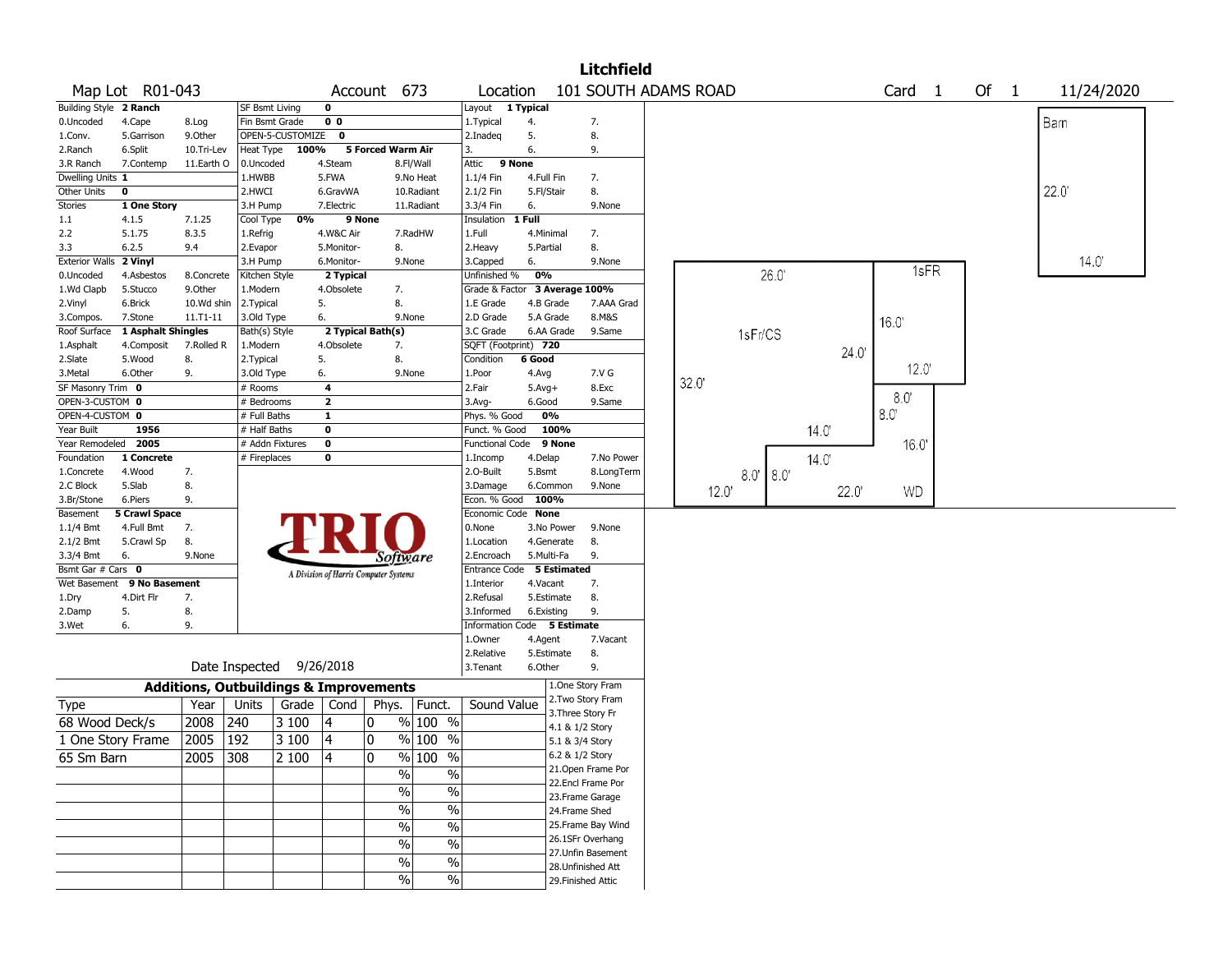|                   | Map Lot R01-044                          | Account 591 | Location                          |                                  | 73 SOUTH ADAMS ROAD    |                                   |                 |                          | Card <sub>1</sub>    | Of $1$        |                          | 11/24/2020                        |
|-------------------|------------------------------------------|-------------|-----------------------------------|----------------------------------|------------------------|-----------------------------------|-----------------|--------------------------|----------------------|---------------|--------------------------|-----------------------------------|
| DOBSON, RALPH V   |                                          |             |                                   | <b>Property Data</b>             |                        |                                   |                 | <b>Assessment Record</b> |                      |               |                          |                                   |
| LATHAM, DONNA L   |                                          |             | Neighborhood 197 South Adams Road |                                  |                        | Year                              | Land            |                          | <b>Buildings</b>     |               | Exempt                   | <b>Total</b>                      |
|                   | 73 SO. ADAMS ROAD                        |             |                                   |                                  |                        | 2007                              |                 | 71,375                   |                      | 78,718        | 0                        | 150,093                           |
|                   | LITCHFIELD ME 04350                      |             | Tree Growth Year<br>X Coordinate  | 0                                |                        | 2008                              |                 | 71,375                   |                      | 78,624        | 0                        | 149,999                           |
|                   | B7494P96 B12284P42                       |             | Y Coordinate                      |                                  | 0<br>$\mathbf 0$       | 2009                              |                 | 63,125                   |                      | 107,099       | $\mathbf{0}$             | 170,224                           |
| Previous Owner    |                                          |             | Zone/Land Use                     | <b>11 Residential</b>            |                        | 2010                              |                 | 63,125                   |                      | 77,123        | 0                        | 140,248                           |
| SOLOVEI, DAVID    |                                          |             |                                   |                                  |                        | 2011                              |                 | 63,125                   |                      | 133,112       | 0                        | 196,237                           |
| SOLOVEI, JUDITH   |                                          |             | Secondary Zone                    |                                  |                        |                                   |                 |                          |                      |               |                          |                                   |
|                   | 73 SO. ADAMS ROAD<br>LITCHFIELD ME 04350 |             |                                   |                                  |                        | 2012                              |                 | 63,125                   |                      | 133,112       | 0                        | 196,237                           |
|                   | Sale Date: 5/02/2016                     |             | Topography 2 Rolling              |                                  |                        | 2013                              |                 | 63,125                   |                      | 133,112       | 0                        | 196,237                           |
|                   |                                          |             | 1.Level                           | 4.Below St                       | 7.Res Protec           | 2014                              |                 | 63,125                   |                      | 133,112       | 0                        | 196,237                           |
|                   |                                          |             | 2.Rolling<br>3.Above St           | 5.Low<br>6.Swampy                | 8.<br>9.               | 2015                              |                 | 63,125                   |                      | 133,112       | $\mathbf{0}$             | 196,237                           |
|                   |                                          |             | 5 Dug Well<br>Utilities           |                                  | <b>6 Septic System</b> | 2016                              |                 | 62,413                   |                      | 133,112       | 0                        | 195,525                           |
|                   |                                          |             | 1.Public                          | 4.Dr Well                        | 7.Cesspool             | 2017                              |                 | 63,770                   |                      | 133,112       | 0                        | 196,882                           |
|                   |                                          |             | 2. Water                          | 5.Dug Well                       | 8.Lake/Pond            | 2018                              |                 | 63,770                   |                      | 133,112       | 0                        | 196,882                           |
|                   |                                          |             | 3.Sewer                           | 6.Septic                         | 9.None                 | 2019                              |                 | 66,200                   |                      | 205,500       | 20,000                   | 251,700                           |
|                   |                                          |             | 1 Paved<br><b>Street</b>          |                                  |                        | 2020                              |                 | 66,200                   |                      | 205,500       | 25,000                   | 246,700                           |
|                   |                                          |             | 1.Paved                           | 4.Proposed                       | 7.                     |                                   |                 |                          | <b>Land Data</b>     |               |                          |                                   |
|                   |                                          |             | 2.Semi Imp<br>3.Gravel            | 5.R/O/W<br>6.                    | 8.<br>9.None           | <b>Front Foot</b>                 |                 | <b>Effective</b>         |                      |               | <b>Influence</b>         | <b>Influence</b>                  |
|                   |                                          |             |                                   |                                  | 0                      | 11.1-100                          | <b>Type</b>     | Frontage                 | <b>Depth</b>         | <b>Factor</b> | Code<br>%                | <b>Codes</b><br>1.Unimproved      |
|                   | Inspection Witnessed By:                 |             |                                   |                                  | $\mathbf 0$            | 12.101-200                        |                 |                          |                      |               | %                        | 2.Excess Frtg                     |
|                   |                                          |             |                                   | <b>Sale Data</b>                 |                        | $13.201+$<br>14.                  |                 |                          |                      |               | %<br>%                   | 3. Topography<br>4.Size/Shape     |
| X                 |                                          | Date        | Sale Date                         |                                  | 5/02/2016              | 15.                               |                 |                          |                      |               | %                        | 5.Access                          |
| No./Date          | Description                              | Date Insp.  | Price                             |                                  | 268,500                |                                   |                 |                          |                      |               | %<br>%                   | 6.Restriction<br>7. Right of Way  |
|                   |                                          |             | Sale Type<br>1.Land               | 2 Land & Buildings<br>4.MFG UNIT | 7.                     | <b>Square Foot</b>                |                 | <b>Square Feet</b>       |                      |               |                          | 8.View/Environ                    |
|                   |                                          |             | 2.L & B                           | 5.Other                          | 8.                     | 16.Regular Lot                    |                 |                          |                      |               | %                        | 9. Fract Share<br><b>Acres</b>    |
|                   |                                          |             | 3.Building                        | 6.                               | 9.                     | 17.Secondary Lot                  |                 |                          |                      |               | %<br>$\frac{9}{6}$       | 30. Frontage 1                    |
|                   |                                          |             | Financing                         | 9 Unknown                        |                        | 18. Excess Land<br>19.Condominium |                 |                          |                      |               | $\overline{\frac{9}{6}}$ | 31. Frontage 2                    |
|                   |                                          |             | 1.Convent                         | 4.Seller                         | 7.                     | 20.Miscellaneous                  |                 |                          |                      |               | $\frac{9}{6}$            | 32.Tillable                       |
| Notes:            |                                          |             | 2.FHA/VA                          | 5.Private                        | 8.                     |                                   |                 |                          |                      |               | $\overline{\frac{9}{6}}$ | 33.Tillable<br>34.Softwood F&O    |
|                   | '17 ADJUST TO 19.36 ACRES PER DEED       |             | 3.Assumed                         | 6.Cash                           | 9.Unknown              | Fract. Acre                       |                 |                          |                      |               | $\frac{9}{6}$            | 35. Mixed Wood F&O                |
|                   | '16 .95 ACRES OF ROAD TO LOT 47.         |             | Validity                          | 1 Arms Length Sale               |                        | 21. Houselot (Frac                | 24              | <b>Acreage/Sites</b>     | 1.00                 | 100           | %<br>$\mathbf 0$         | 36.Hardwood F&O                   |
|                   |                                          |             | 1.Valid                           | 4.Split                          | 7.Renovate             | 22.Baselot(Fract)                 | 26              |                          | 5.00                 | 100           | %<br>$\mathbf 0$         | 37.Softwood TG                    |
|                   |                                          |             | 2.Related                         | 5.Partial                        | 8.Other                | 23.                               | $\overline{27}$ |                          | 10.00                | 100           | %<br>$\mathbf 0$         | 38. Mixed Wood TG                 |
|                   |                                          |             | 3.Distress                        | 6.Exempt                         | 9.                     | <b>Acres</b>                      | $\overline{28}$ |                          | 3.36                 | 100           | %<br>$\mathbf 0$         | 39.Hardwood TG                    |
|                   |                                          |             | Verified                          | <b>5 Public Record</b>           |                        | 24. Houselot                      | 44              |                          | 1.00                 | 85            | %<br>$\mathbf 0$         | 40.Wasteland<br>41.Gravel Pit     |
|                   |                                          |             | 1.Buyer                           | 4.Agent                          | 7.Family               | 25.Baselot<br>26.Rear 1           |                 |                          |                      |               | %                        | 42. Mobile Home Si                |
|                   |                                          |             | 2.Seller                          | 5.Pub Rec                        | 8.Other                | 27. Rear 2                        |                 |                          |                      |               | %                        | 43.Camp Site                      |
|                   |                                          |             | 3.Lender                          | 6.MLS                            | 9.                     | 28. Rear 3                        |                 |                          |                      |               |                          | 44.Lot Improvemen                 |
| <b>Litchfield</b> |                                          |             |                                   |                                  |                        | 29. Rear 4                        |                 |                          | <b>Total Acreage</b> | 19.36         |                          | 45.Access Right<br>46.Golf Course |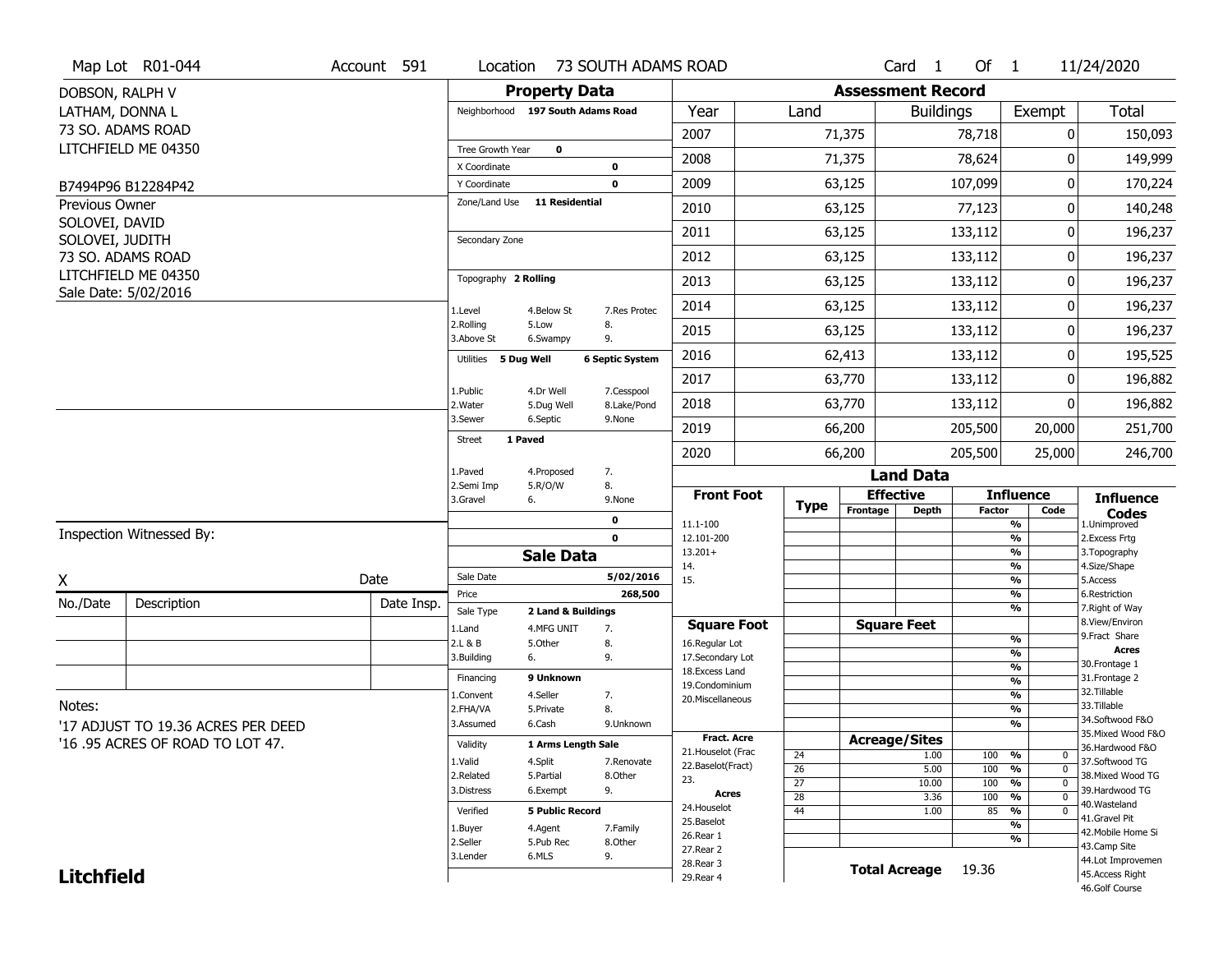|                         |                                      |                       |                                                   |                  |                         |                                       |                     |                               |            |                   | <b>Litchfield</b>                        |                     |      |                   |                        |         |                |            |
|-------------------------|--------------------------------------|-----------------------|---------------------------------------------------|------------------|-------------------------|---------------------------------------|---------------------|-------------------------------|------------|-------------------|------------------------------------------|---------------------|------|-------------------|------------------------|---------|----------------|------------|
|                         | Map Lot R01-044                      |                       |                                                   |                  |                         | Account 591                           |                     | Location                      |            |                   |                                          | 73 SOUTH ADAMS ROAD |      | Card <sub>1</sub> |                        | Of      | $\mathbf{1}$   | 11/24/2020 |
|                         | <b>Building Style 1 Conventional</b> |                       | SF Bsmt Living                                    |                  | $\mathbf 0$             |                                       |                     | Layout 1 Typical              |            |                   |                                          |                     |      |                   |                        |         |                |            |
| 0.Uncoded               | 4.Cape                               | 8.Log                 |                                                   | Fin Bsmt Grade   | 0 <sub>0</sub>          |                                       |                     | 1. Typical                    | 4.         |                   | 7.                                       | 20.0'               |      |                   |                        |         | Shed           |            |
| 1.Conv.                 | 5.Garrison                           | 9.Other               |                                                   | OPEN-5-CUSTOMIZE | $\mathbf{o}$            |                                       |                     | 2.Inadeg                      | 5.         |                   | 8.                                       |                     |      |                   |                        |         | 16.0           |            |
| 2.Ranch                 | 6.Split                              | 10.Tri-Lev            | Heat Type                                         | 100%             |                         | 1 Hot Water BB                        |                     | 3.                            | 6.         |                   | 9.                                       |                     |      |                   |                        |         |                |            |
| 3.R Ranch               | 7.Contemp                            | 11.Earth O            | 0.Uncoded                                         |                  | 4.Steam                 |                                       | 8.Fl/Wall           | 9 None<br>Attic               |            |                   |                                          | 30.0' Gar           | 30.0 |                   |                        |         | $10.0^{\circ}$ |            |
| Dwelling Units 1        |                                      |                       | 1.HWBB                                            |                  | 5.FWA                   |                                       | 9.No Heat           | 1.1/4 Fin                     | 4.Full Fin |                   | 7.                                       |                     |      |                   |                        |         |                |            |
| Other Units             | 0                                    |                       | 2.HWCI                                            |                  | 6.GravWA                |                                       | 10.Radiant          | 2.1/2 Fin                     | 5.Fl/Stair |                   | 8.                                       |                     |      |                   |                        |         |                |            |
| Stories                 | 5 One & 3/4 Story                    |                       | 3.H Pump                                          |                  | 7.Electric              |                                       | 11.Radiant          | 3.3/4 Fin                     | 6.         |                   | 9.None                                   | 20.0'               |      |                   |                        |         |                |            |
| 1.1                     | 4.1.5                                | 7.1.25                | Cool Type                                         | 0%               |                         | 9 None                                |                     | Insulation                    | 1 Full     |                   |                                          |                     |      |                   |                        |         |                |            |
| 2.2                     | 5.1.75                               | 8.3.5                 | 1.Refrig                                          |                  | 4.W&C Air               |                                       | 7.RadHW             | 1.Full                        | 4.Minimal  |                   | 7.                                       |                     |      |                   |                        | WD 12.0 |                |            |
| 3.3                     | 6.2.5                                | 9.4                   | 2.Evapor                                          |                  | 5.Monitor-              | 8.                                    |                     | 2.Heavy                       | 5.Partial  |                   | 8.                                       |                     |      |                   | 16.0'                  |         |                |            |
| <b>Exterior Walls</b>   | 2 Vinyl                              |                       | 3.H Pump                                          |                  | 6.Monitor-              |                                       | 9.None              | 3.Capped<br>Unfinished %      | 6.<br>0%   |                   | 9.None                                   |                     |      |                   |                        |         |                |            |
| 0.Uncoded<br>1.Wd Clapb | 4.Asbestos<br>5.Stucco               | 8.Concrete<br>9.Other | Kitchen Style<br>1.Modern                         |                  | 2 Typical<br>4.Obsolete | 7.                                    |                     | Grade & Factor 3 Average 100% |            |                   |                                          |                     |      |                   |                        | EP 12.0 |                |            |
| 2.Vinyl                 | 6.Brick                              | 10.Wd shin            | 2. Typical                                        |                  | 5.                      | 8.                                    |                     | 1.E Grade                     |            | 4.B Grade         | 7.AAA Grad                               |                     |      |                   | 16.0<br>40.0           |         |                |            |
| 3.Compos.               | 7.Stone                              | 11.T1-11              | 3.Old Type                                        |                  | 6.                      |                                       | 9.None              | 2.D Grade                     |            | 5.A Grade         | 8.M&S                                    |                     |      |                   |                        |         |                |            |
| Roof Surface            | 1 Asphalt Shingles                   |                       | Bath(s) Style                                     |                  |                         | 2 Typical Bath(s)                     |                     | 3.C Grade                     |            | 6.AA Grade        | 9.Same                                   |                     |      |                   |                        |         |                |            |
| 1.Asphalt               | 4.Composit                           | 7.Rolled R            | 1.Modern                                          |                  | 4.Obsolete              | 7.                                    |                     | SQFT (Footprint) 1500         |            |                   |                                          |                     |      |                   |                        |         |                |            |
| 2.Slate                 | 5.Wood                               | 8.                    | 2. Typical                                        |                  | 5.                      | 8.                                    |                     | Condition                     | 6 Good     |                   |                                          |                     |      |                   |                        |         | 30.0           |            |
| 3.Metal                 | 6.Other                              | 9.                    | 3.Old Type                                        |                  | 6.                      |                                       | 9.None              | 1.Poor                        | 4.Avg      |                   | 7.V G                                    |                     |      | 40.0              | 1 3/4 sBFr             |         |                |            |
| SF Masonry Trim 0       |                                      |                       | # Rooms                                           |                  | $\overline{\mathbf{z}}$ |                                       |                     | 2.Fair                        | $5.Avg+$   |                   | 8.Exc                                    |                     |      |                   |                        |         |                |            |
| OPEN-3-CUSTOM 0         |                                      |                       | # Bedrooms                                        |                  | 4                       |                                       |                     | 3.Avg-                        | 6.Good     |                   | 9.Same                                   |                     |      |                   |                        |         | $10.0^{\circ}$ |            |
| OPEN-4-CUSTOM 0         |                                      |                       | # Full Baths                                      |                  | $\mathbf{2}$            |                                       |                     | Phys. % Good                  |            | 0%                |                                          |                     |      |                   |                        |         |                |            |
| Year Built              | 1800                                 |                       | # Half Baths                                      |                  | 0                       |                                       |                     | Funct. % Good                 |            | 100%              |                                          |                     |      |                   |                        | 10.0    |                |            |
| Year Remodeled 1995     |                                      |                       |                                                   | # Addn Fixtures  | 0                       |                                       |                     | Functional Code 9 None        |            |                   |                                          |                     |      |                   | 30.0<br>14.0           | 8.0     |                |            |
| Foundation              | 3 Brick &/or Stone                   |                       | # Fireplaces                                      |                  | 0                       |                                       |                     | 1.Incomp                      | 4.Delap    |                   | 7.No Power                               |                     |      |                   | 1sFr                   | EP      |                |            |
| 1.Concrete              | 4.Wood                               | 7.                    |                                                   |                  |                         |                                       |                     | 2.O-Built                     | 5.Bsmt     |                   | 8.LongTerm                               |                     |      |                   | $13.0^{\circ}$<br>15.0 |         |                |            |
| 2.C Block               | 5.Slab                               | 8.                    |                                                   |                  |                         |                                       |                     | 3.Damage                      |            | 6.Common          | 9.None                                   |                     |      |                   | 2.080                  |         |                |            |
| 3.Br/Stone              | 6.Piers                              | 9.                    |                                                   |                  |                         |                                       |                     | Econ. % Good                  | 100%       |                   |                                          |                     |      |                   |                        |         |                |            |
| Basement<br>$1.1/4$ Bmt | 21/2 Basement<br>4.Full Bmt          | 7.                    |                                                   |                  |                         |                                       |                     | Economic Code None<br>0.None  |            | 3.No Power        | 9.None                                   |                     |      |                   |                        |         |                |            |
| 2.1/2 Bmt               | 5.Crawl Sp                           | 8.                    |                                                   |                  |                         |                                       |                     | 1.Location                    |            | 4.Generate        | 8.                                       |                     |      |                   |                        |         |                |            |
| 3.3/4 Bmt               | 6.                                   | 9.None                |                                                   |                  |                         |                                       |                     | 2.Encroach                    |            | 5.Multi-Fa        | 9.                                       |                     |      |                   |                        |         |                |            |
| Bsmt Gar # Cars 0       |                                      |                       |                                                   |                  |                         | Software                              |                     | Entrance Code 5 Estimated     |            |                   |                                          |                     |      |                   |                        |         |                |            |
|                         | Wet Basement 2 Damp Basement         |                       |                                                   |                  |                         | A Division of Harris Computer Systems |                     | 1.Interior                    | 4.Vacant   |                   | 7.                                       |                     |      |                   |                        |         |                |            |
| 1.Dry                   | 4.Dirt Flr                           | 7.                    |                                                   |                  |                         |                                       |                     | 2.Refusal                     |            | 5.Estimate        | 8.                                       |                     |      |                   |                        |         |                |            |
| 2.Damp                  | 5.                                   | 8.                    |                                                   |                  |                         |                                       |                     | 3.Informed                    | 6.Existing |                   | 9.                                       |                     |      |                   |                        |         |                |            |
| 3.Wet                   | 6.                                   | 9.                    |                                                   |                  |                         |                                       |                     | Information Code 5 Estimate   |            |                   |                                          |                     |      |                   |                        |         |                |            |
|                         |                                      |                       |                                                   |                  |                         |                                       |                     | 1.0wner                       | 4.Agent    |                   | 7.Vacant                                 |                     |      |                   |                        |         |                |            |
|                         |                                      |                       |                                                   |                  |                         |                                       |                     | 2.Relative                    |            | 5.Estimate        | 8.                                       |                     |      |                   |                        |         |                |            |
|                         |                                      |                       | Date Inspected 9/11/2018                          |                  |                         |                                       |                     | 3. Tenant                     | 6.Other    |                   | 9.                                       |                     |      |                   |                        |         |                |            |
|                         |                                      |                       | <b>Additions, Outbuildings &amp; Improvements</b> |                  |                         |                                       |                     |                               |            |                   | 1.One Story Fram                         |                     |      |                   |                        |         |                |            |
| Type                    |                                      | Year                  | Units                                             | Grade   Cond     |                         | Phys.                                 | Funct.              | Sound Value                   |            |                   | 2. Two Story Fram                        |                     |      |                   |                        |         |                |            |
|                         |                                      |                       |                                                   |                  |                         |                                       |                     |                               |            | 3. Three Story Fr |                                          |                     |      |                   |                        |         |                |            |
| 22 Encl Frame           |                                      | 0                     | 120                                               | 0 <sub>0</sub>   | 10                      | 0                                     | % 0<br>$\%$         |                               |            | 4.1 & 1/2 Story   |                                          |                     |      |                   |                        |         |                |            |
| 1 One Story Frame       |                                      | 0                     | 222                                               | 0 <sub>0</sub>   | ٥١                      | 0                                     | % 0<br>%            |                               |            | 5.1 & 3/4 Story   |                                          |                     |      |                   |                        |         |                |            |
| 22 Encl Frame           |                                      | 2010 120              |                                                   | 0 0              | 4                       | 0                                     | $\frac{9}{6}$ 100 % |                               |            | 6.2 & 1/2 Story   |                                          |                     |      |                   |                        |         |                |            |
| 68 Wood Deck/s          |                                      | 2010   192            |                                                   | 00               | 4                       | 0                                     | % 100 %             |                               |            |                   | 21. Open Frame Por                       |                     |      |                   |                        |         |                |            |
| 23 Frame Garage         |                                      | 1990 600              |                                                   | 3 100            | 4                       | 0                                     | % 100 %             |                               |            |                   | 22.Encl Frame Por                        |                     |      |                   |                        |         |                |            |
|                         |                                      |                       |                                                   |                  |                         |                                       |                     |                               |            |                   | 23. Frame Garage                         |                     |      |                   |                        |         |                |            |
| 24 Frame Shed           |                                      | 0                     |                                                   |                  |                         | $\frac{0}{0}$                         |                     | $\frac{800}{ }$               |            | 24.Frame Shed     |                                          |                     |      |                   |                        |         |                |            |
|                         |                                      |                       |                                                   |                  |                         | $\%$                                  | $\frac{0}{0}$       |                               |            |                   | 25. Frame Bay Wind                       |                     |      |                   |                        |         |                |            |
|                         |                                      |                       |                                                   |                  |                         | $\%$                                  | $\%$                |                               |            |                   | 26.1SFr Overhang                         |                     |      |                   |                        |         |                |            |
|                         |                                      |                       |                                                   |                  |                         | %                                     | $\sqrt{6}$          |                               |            |                   | 27.Unfin Basement                        |                     |      |                   |                        |         |                |            |
|                         |                                      |                       |                                                   |                  |                         | $\frac{0}{0}$                         | $\sqrt{20}$         |                               |            |                   | 28. Unfinished Att<br>29. Finished Attic |                     |      |                   |                        |         |                |            |
|                         |                                      |                       |                                                   |                  |                         |                                       |                     |                               |            |                   |                                          |                     |      |                   |                        |         |                |            |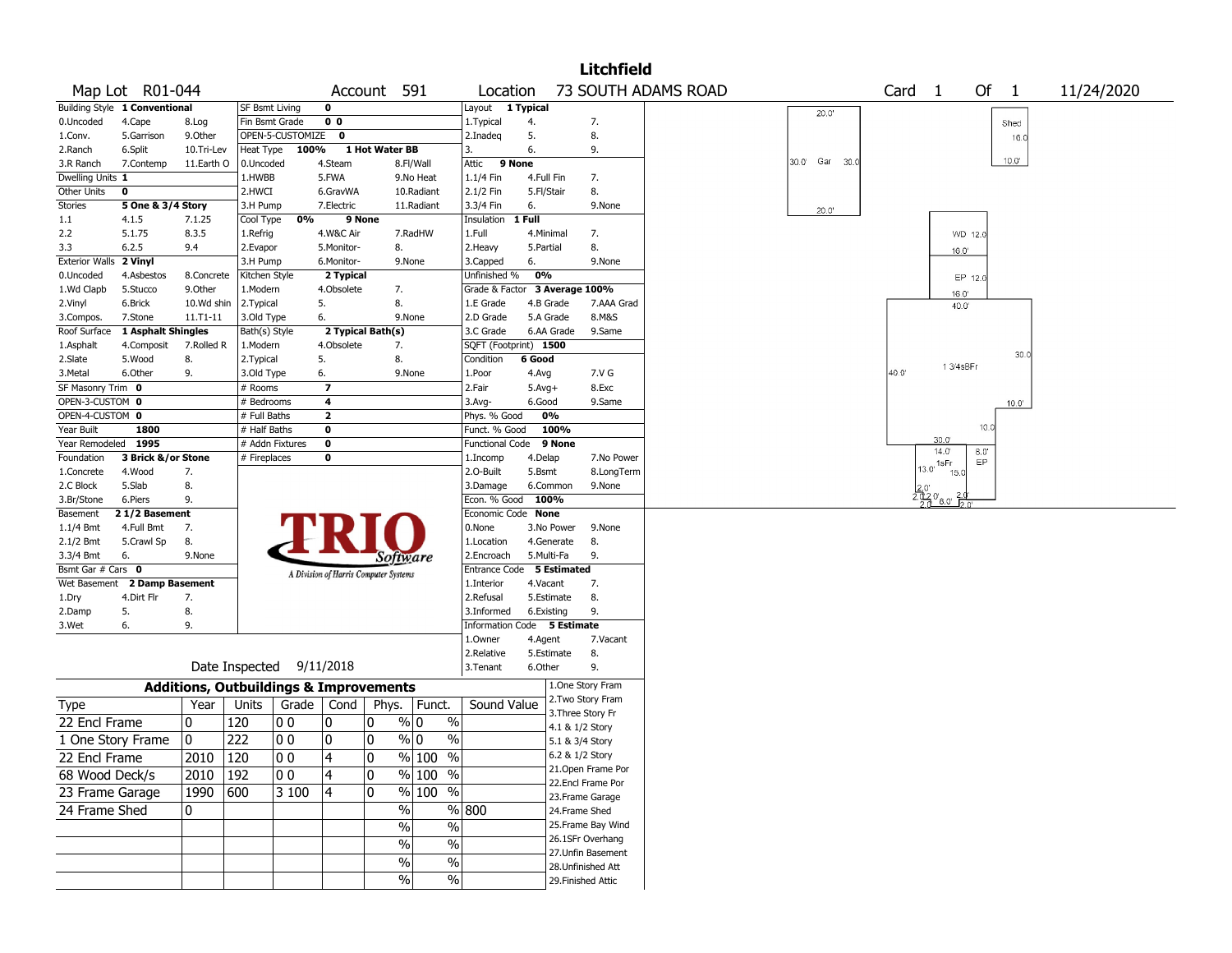|                   | Map Lot R01-044A                                       | Account 442 | Location                          |                         | 89 SOUTH ADAMS ROAD       |                                     |                 |                          | Card <sub>1</sub>                | Of $1$        |                                | 11/24/2020                           |
|-------------------|--------------------------------------------------------|-------------|-----------------------------------|-------------------------|---------------------------|-------------------------------------|-----------------|--------------------------|----------------------------------|---------------|--------------------------------|--------------------------------------|
| COOK, THOMAS C    |                                                        |             |                                   | <b>Property Data</b>    |                           |                                     |                 | <b>Assessment Record</b> |                                  |               |                                |                                      |
| 89 S. ADAMS ROAD  |                                                        |             | Neighborhood 197 South Adams Road |                         |                           | Year                                | Land            |                          | <b>Buildings</b>                 |               | Exempt                         | Total                                |
|                   | LITCHFIELD ME 04350                                    |             |                                   |                         |                           | 2007                                |                 | 45,800                   |                                  | 9,527         | 13,000                         | 42,327                               |
|                   |                                                        |             | Tree Growth Year<br>X Coordinate  | $\mathbf 0$             | 0                         | 2008                                |                 | 45,800                   |                                  | 9,466         | 12,350                         | 42,916                               |
|                   | B5039P18 B11950P163                                    |             | Y Coordinate                      |                         | 0                         | 2009                                |                 | 45,000                   |                                  | 7,268         | 9,500                          | 42,768                               |
| Previous Owner    |                                                        |             | Zone/Land Use                     | <b>11 Residential</b>   |                           | 2010                                |                 | 45,000                   |                                  | 7,861         | 10,000                         | 42,861                               |
| DEBLY, LOUIS      |                                                        |             |                                   |                         |                           | 2011                                |                 | 45,000                   |                                  | 36,319        | 10,000                         | 71,319                               |
|                   | 89 SOUTH ADAMS ROAD                                    |             | Secondary Zone                    |                         |                           | 2012                                |                 | 45,000                   |                                  | 36,319        | 10,000                         | 71,319                               |
|                   | LITCHFIELD ME 04350                                    |             | Topography 2 Rolling              |                         |                           | 2013                                |                 | 45,000                   |                                  | 36,316        | 10,000                         | 71,316                               |
|                   | Sale Date: 4/06/2015                                   |             | 1.Level                           | 4.Below St              | 7.Res Protec              | 2014                                |                 | 45,000                   |                                  | 34,476        | 10,000                         | 69,476                               |
|                   |                                                        |             | 2.Rolling<br>3.Above St           | 5.Low                   | 8.<br>9.                  | 2015                                |                 | 45,000                   |                                  | 34,122        | 10,000                         | 69,122                               |
|                   |                                                        |             | Utilities 4 Drilled Well          | 6.Swampy                | <b>6 Septic System</b>    | 2016                                |                 | 45,000                   |                                  | 34,033        | $\Omega$                       | 79,033                               |
|                   |                                                        |             |                                   |                         |                           | 2017                                |                 | 45,000                   |                                  | 33,680        | 0                              | 78,680                               |
|                   |                                                        |             | 1.Public<br>2. Water              | 4.Dr Well<br>5.Dug Well | 7.Cesspool<br>8.Lake/Pond | 2018                                |                 | 45,000                   |                                  | 33,239        | 0                              | 78,239                               |
|                   |                                                        |             | 3.Sewer                           | 6.Septic                | 9.None                    | 2019                                |                 | 51,000                   |                                  | 44,500        | 0                              | 95,500                               |
|                   |                                                        |             | 3 Gravel<br><b>Street</b>         |                         |                           | 2020                                |                 | 51,000                   |                                  | 44,500        | 0                              | 95,500                               |
|                   |                                                        |             | 1.Paved<br>2.Semi Imp             | 4.Proposed<br>5.R/O/W   | 7.<br>8.                  |                                     |                 |                          | <b>Land Data</b>                 |               |                                |                                      |
|                   |                                                        |             | 3.Gravel                          | 6.                      | 9.None                    | <b>Front Foot</b>                   | Type            | Frontage                 | <b>Effective</b><br><b>Depth</b> | <b>Factor</b> | <b>Influence</b><br>Code       | <b>Influence</b>                     |
|                   | Inspection Witnessed By:                               |             |                                   |                         | 0                         | 11.1-100                            |                 |                          |                                  |               | $\frac{9}{6}$                  | <b>Codes</b><br>1.Unimproved         |
|                   |                                                        |             |                                   |                         | $\mathbf 0$               | 12.101-200<br>$13.201+$             |                 |                          |                                  |               | $\frac{9}{6}$<br>$\frac{9}{6}$ | 2.Excess Frtg<br>3. Topography       |
|                   |                                                        |             | Sale Date                         | <b>Sale Data</b>        | 4/06/2015                 | 14.                                 |                 |                          |                                  |               | %                              | 4.Size/Shape                         |
| X                 |                                                        | Date        | Price                             |                         | 42,000                    | 15.                                 |                 |                          |                                  |               | $\frac{9}{6}$<br>%             | 5.Access<br>6.Restriction            |
| No./Date          | Description                                            | Date Insp.  | Sale Type                         | 2 Land & Buildings      |                           |                                     |                 |                          |                                  |               | %                              | 7. Right of Way                      |
|                   |                                                        |             | 1.Land                            | 4.MFG UNIT              | 7.                        | <b>Square Foot</b>                  |                 |                          | <b>Square Feet</b>               |               |                                | 8.View/Environ<br>9. Fract Share     |
|                   |                                                        |             | 2.L & B                           | 5.0ther                 | 8.                        | 16.Regular Lot                      |                 |                          |                                  |               | %<br>%                         | <b>Acres</b>                         |
|                   |                                                        |             | 3.Building                        | 6.                      | 9.                        | 17.Secondary Lot<br>18. Excess Land |                 |                          |                                  |               | %                              | 30. Frontage 1                       |
|                   |                                                        |             | Financing                         | 9 Unknown               |                           | 19.Condominium                      |                 |                          |                                  |               | %                              | 31. Frontage 2                       |
| Notes:            |                                                        |             | 1.Convent                         | 4.Seller                | 7.                        | 20.Miscellaneous                    |                 |                          |                                  |               | %                              | 32. Tillable<br>33.Tillable          |
|                   |                                                        |             | 2.FHA/VA                          | 5.Private               | 8.                        |                                     |                 |                          |                                  |               | %<br>%                         | 34.Softwood F&O                      |
|                   | 4/11/19 NAH ADJ STORY HEIGHT TO A (u)/1sFr/P & ADJ INC |             | 3.Assumed                         | 6.Cash                  | 9.Unknown                 | <b>Fract. Acre</b>                  |                 |                          | <b>Acreage/Sites</b>             |               |                                | 35. Mixed Wood F&O                   |
|                   |                                                        |             | Validity                          | 1 Arms Length Sale      |                           | 21. Houselot (Frac                  | 24              |                          | 1.00                             | 100           | %<br>0                         | 36.Hardwood F&O                      |
|                   |                                                        |             | 1.Valid                           | 4.Split                 | 7.Renovate                | 22.Baselot(Fract)                   | $\overline{26}$ |                          | 2.00                             | 100           | $\frac{9}{6}$<br>$\mathbf 0$   | 37.Softwood TG                       |
|                   |                                                        |             | 2.Related                         | 5.Partial               | 8.Other                   | 23.                                 | 44              |                          | 1.00                             | 100           | $\frac{9}{6}$<br>$\mathbf 0$   | 38. Mixed Wood TG                    |
|                   |                                                        |             | 3.Distress                        | 6.Exempt                | 9.                        | <b>Acres</b>                        |                 |                          |                                  |               | %                              | 39.Hardwood TG<br>40. Wasteland      |
|                   |                                                        |             | Verified                          | <b>5 Public Record</b>  |                           | 24. Houselot<br>25.Baselot          |                 |                          |                                  |               | %                              | 41.Gravel Pit                        |
|                   |                                                        |             |                                   |                         |                           |                                     |                 |                          |                                  |               | $\frac{9}{6}$                  |                                      |
|                   |                                                        |             | 1.Buyer                           | 4.Agent                 | 7.Family                  |                                     |                 |                          |                                  |               |                                | 42. Mobile Home Si                   |
|                   |                                                        |             | 2.Seller                          | 5.Pub Rec               | 8.0ther                   | 26.Rear 1<br>27. Rear 2             |                 |                          |                                  |               | %                              | 43.Camp Site                         |
| <b>Litchfield</b> |                                                        |             | 3.Lender                          | 6.MLS                   | 9.                        | 28. Rear 3<br>29. Rear 4            |                 |                          | <b>Total Acreage</b>             | 3.00          |                                | 44.Lot Improvemen<br>45.Access Right |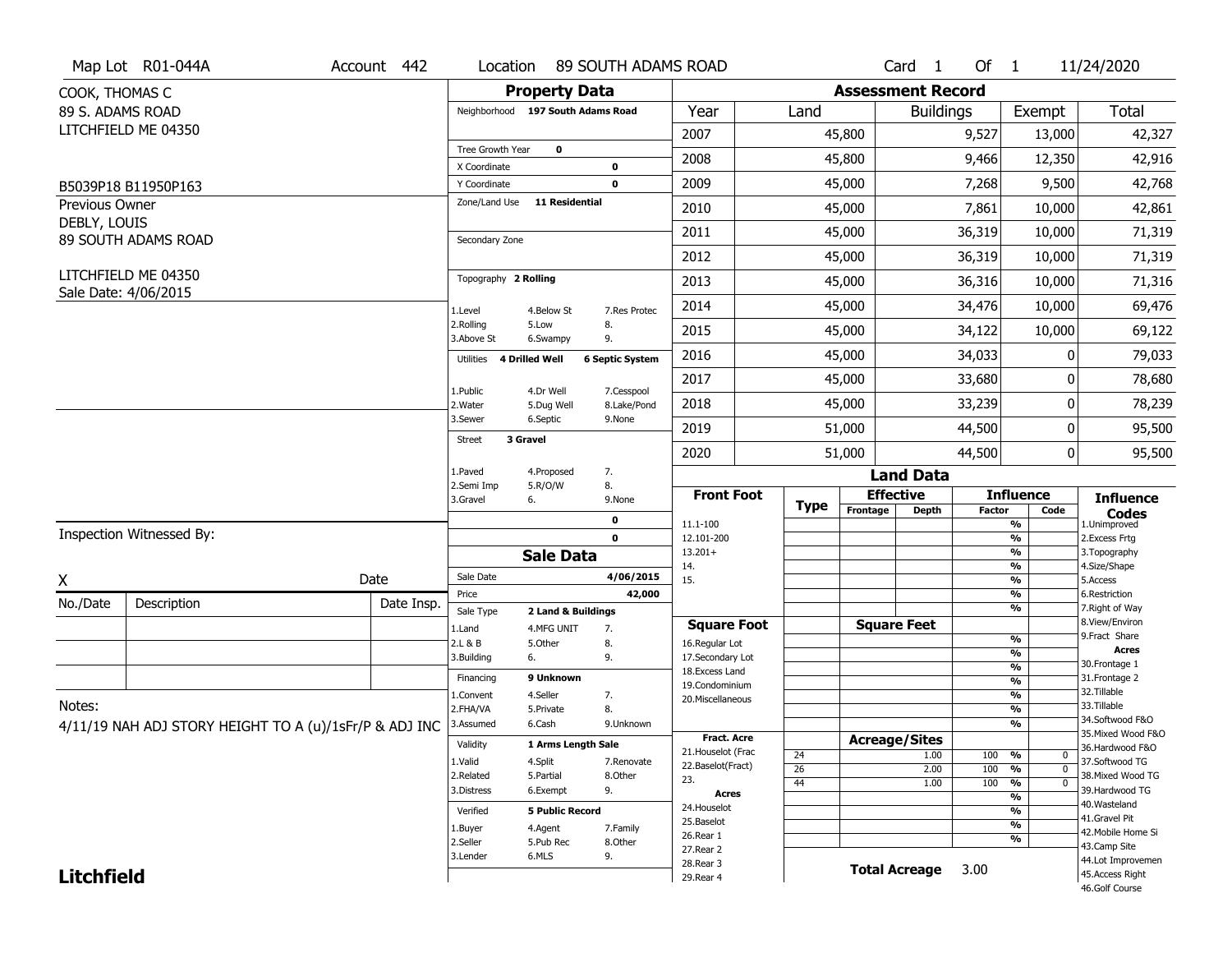|                                  |                               |                                                   |                       |                  |                   |                                       |                          |                             |                  |              | <b>Litchfield</b>  |                     |  |                   |  |        |            |  |
|----------------------------------|-------------------------------|---------------------------------------------------|-----------------------|------------------|-------------------|---------------------------------------|--------------------------|-----------------------------|------------------|--------------|--------------------|---------------------|--|-------------------|--|--------|------------|--|
|                                  | Map Lot R01-044A              |                                                   |                       |                  | Account           |                                       | 442                      | Location                    |                  |              |                    | 89 SOUTH ADAMS ROAD |  | Card <sub>1</sub> |  | Of $1$ | 11/24/2020 |  |
|                                  | Building Style 1 Conventional |                                                   | <b>SF Bsmt Living</b> |                  | 0                 |                                       |                          | Layout 1 Typical            |                  |              |                    |                     |  |                   |  |        |            |  |
| 0.Uncoded                        | 4.Cape                        | 8.Log                                             | Fin Bsmt Grade        |                  | 00                |                                       |                          | 1. Typical                  | 4.               |              | 7.                 |                     |  |                   |  |        |            |  |
| 1.Conv.                          | 5.Garrison                    | 9.0ther                                           |                       | OPEN-5-CUSTOMIZE | $\mathbf 0$       |                                       |                          | 2.Inadeq                    | 5.               |              | 8.                 |                     |  |                   |  |        |            |  |
| 2.Ranch                          | 6.Split                       | 10.Tri-Lev                                        | Heat Type             | 100%             |                   | 5 Forced Warm Air                     |                          | 3.                          | 6.               |              | 9.                 |                     |  |                   |  |        |            |  |
| 3.R Ranch                        | 7.Contemp                     | 11.Earth O                                        | 0.Uncoded             |                  | 4.Steam           |                                       | 8.Fl/Wall                | Attic                       | 5 Floor & Stairs |              |                    |                     |  |                   |  |        |            |  |
| Dwelling Units 1                 |                               |                                                   | 1.HWBB                |                  | 5.FWA             |                                       | 9.No Heat                | 1.1/4 Fin                   | 4.Full Fin       |              | 7.                 |                     |  |                   |  |        |            |  |
| Other Units                      | 0                             |                                                   | 2.HWCI                |                  | 6.GravWA          |                                       | 10.Radiant               | 2.1/2 Fin                   | 5.Fl/Stair       |              | 8.                 |                     |  |                   |  |        |            |  |
| Stories                          | 1 One Story                   |                                                   | 3.H Pump              |                  | 7.Electric        |                                       | 11.Radiant               | 3.3/4 Fin                   | 6.               |              | 9.None             |                     |  |                   |  |        |            |  |
| 1.1                              | 4.1.5                         | 7.1.25                                            | Cool Type             | 0%               | 9 None            |                                       |                          | Insulation                  | 1 Full           |              |                    |                     |  |                   |  |        |            |  |
| 2.2                              | 5.1.75                        | 8.3.5                                             | 1.Refrig              |                  | 4.W&C Air         |                                       | 7.RadHW                  | 1.Full                      |                  | 4.Minimal    | 7.                 |                     |  |                   |  |        |            |  |
| 3.3                              | 6.2.5                         | 9.4                                               | 2.Evapor              |                  | 5.Monitor-        | 8.                                    |                          | 2. Heavy                    | 5.Partial        |              | 8.                 |                     |  |                   |  |        |            |  |
| <b>Exterior Walls</b>            | 2 Vinyl                       |                                                   | 3.H Pump              |                  | 6.Monitor-        | 9.None                                |                          | 3.Capped                    | 6.               |              | 9.None             |                     |  |                   |  |        |            |  |
| 0.Uncoded                        | 4.Asbestos                    | 8.Concrete                                        | Kitchen Style         |                  | 2 Typical         |                                       |                          | Unfinished %                | 0%               |              |                    |                     |  | 1sA(u)Fr/P        |  |        |            |  |
| 1.Wd Clapb                       | 5.Stucco                      | 9.0ther                                           | 1.Modern              |                  | 4.Obsolete        | 7.                                    |                          | Grade & Factor 2 Fair 80%   |                  |              |                    |                     |  |                   |  |        |            |  |
| 2.Vinyl                          | 6.Brick                       | 10.Wd shin                                        | 2. Typical            |                  | 5.                | 8.                                    |                          | 1.E Grade                   |                  | 4.B Grade    | 7.AAA Grad         | 24.0                |  |                   |  |        |            |  |
| 3.Compos.                        | 7.Stone                       | 11.T1-11                                          | 3.Old Type            |                  | 6.                | 9.None                                |                          | 2.D Grade                   |                  | 5.A Grade    | 8.M&S              |                     |  |                   |  |        |            |  |
| Roof Surface                     | 1 Asphalt Shingles            |                                                   | Bath(s) Style         |                  | 2 Typical Bath(s) |                                       |                          | 3.C Grade                   |                  | 6.AA Grade   | 9.Same             |                     |  |                   |  |        |            |  |
| 1.Asphalt                        | 4.Composit                    | 7.Rolled R                                        | 1.Modern              |                  | 4.Obsolete        | 7.                                    |                          | SQFT (Footprint) 1056       |                  |              |                    |                     |  |                   |  |        |            |  |
| 2.Slate                          | 5.Wood                        | 8.                                                | 2.Typical             |                  | 5.                | 8.                                    |                          | Condition                   | 4 Average        |              |                    |                     |  |                   |  |        |            |  |
| 3.Metal                          | 6.Other                       | 9.                                                | 3.Old Type            |                  | 6.                | 9.None                                |                          | 1.Poor                      | 4.Avg            |              | 7.V G              |                     |  |                   |  |        |            |  |
| SF Masonry Trim 0                |                               |                                                   | # Rooms               |                  | 4                 |                                       |                          | 2.Fair                      | $5.$ Avg $+$     |              | 8.Exc              |                     |  |                   |  |        |            |  |
| OPEN-3-CUSTOM 0                  |                               |                                                   | # Bedrooms            |                  | 2                 |                                       |                          | 3.Avg-                      | 6.Good           |              | 9.Same             |                     |  |                   |  |        |            |  |
| OPEN-4-CUSTOM 0                  |                               |                                                   | # Full Baths          |                  | 1                 |                                       |                          | Phys. % Good                |                  | 0%           |                    |                     |  |                   |  |        |            |  |
| Year Built                       | 1984                          |                                                   | # Half Baths          |                  | 0                 |                                       |                          | Funct. % Good               |                  | 85%          |                    |                     |  | 44.0              |  |        |            |  |
| Year Remodeled                   | 2005                          |                                                   | # Addn Fixtures       |                  | 0                 |                                       |                          | <b>Functional Code</b>      |                  | 1 Incomplete |                    |                     |  |                   |  |        |            |  |
| Foundation                       | 6 Piers                       |                                                   | # Fireplaces          |                  | 0                 |                                       |                          | 1.Incomp                    | 4.Delap          |              | 7.No Power         |                     |  |                   |  |        |            |  |
| 1.Concrete                       | 4.Wood                        | 7.                                                |                       |                  |                   |                                       |                          | 2.0-Built                   | 5.Bsmt           |              | 8.LongTerm         |                     |  |                   |  |        |            |  |
| 2.C Block                        | 5.Slab                        | 8.                                                |                       |                  |                   |                                       |                          | 3.Damage                    |                  | 6.Common     | 9.None             |                     |  |                   |  |        |            |  |
| 3.Br/Stone                       | 6.Piers                       | 9.                                                |                       |                  |                   |                                       |                          | Econ. % Good                | 100%             |              |                    |                     |  |                   |  |        |            |  |
| Basement                         | 9 No Basement                 |                                                   |                       |                  |                   |                                       |                          | Economic Code None          |                  |              |                    |                     |  |                   |  |        |            |  |
| $1.1/4$ Bmt                      | 4.Full Bmt                    | 7.                                                |                       |                  |                   |                                       |                          | 0.None                      |                  | 3.No Power   | 9.None             |                     |  |                   |  |        |            |  |
| 2.1/2 Bmt                        | 5.Crawl Sp                    | 8.                                                |                       |                  |                   |                                       |                          | 1.Location                  |                  | 4.Generate   | 8.                 |                     |  |                   |  |        |            |  |
| 3.3/4 Bmt                        | 6.                            | 9.None                                            |                       |                  |                   | Software                              |                          | 2.Encroach                  |                  | 5.Multi-Fa   | 9.                 |                     |  |                   |  |        |            |  |
| Bsmt Gar $#$ Cars $\overline{0}$ |                               |                                                   |                       |                  |                   |                                       |                          | Entrance Code 5 Estimated   |                  |              |                    |                     |  |                   |  |        |            |  |
| Wet Basement                     | 9 No Basement                 |                                                   |                       |                  |                   | A Division of Harris Computer Systems |                          | 1.Interior                  | 4.Vacant         |              | 7.                 |                     |  |                   |  |        |            |  |
| 1.Dry                            | 4.Dirt Flr                    | 7.                                                |                       |                  |                   |                                       |                          | 2.Refusal                   |                  | 5.Estimate   | 8.                 |                     |  |                   |  |        |            |  |
| 2.Damp                           | 5.                            | 8.                                                |                       |                  |                   |                                       |                          | 3.Informed                  |                  | 6.Existing   | 9.                 |                     |  |                   |  |        |            |  |
| 3.Wet                            | 6.                            | 9.                                                |                       |                  |                   |                                       |                          | Information Code 5 Estimate |                  |              |                    |                     |  |                   |  |        |            |  |
|                                  |                               |                                                   |                       |                  |                   |                                       |                          | 1.0wner                     | 4.Agent          |              | 7.Vacant           |                     |  |                   |  |        |            |  |
|                                  |                               |                                                   |                       |                  |                   |                                       |                          | 2.Relative                  |                  | 5.Estimate   | 8.                 |                     |  |                   |  |        |            |  |
|                                  |                               |                                                   | Date Inspected        |                  | 9/26/2018         |                                       |                          | 3. Tenant                   | 6.Other          |              | 9.                 |                     |  |                   |  |        |            |  |
|                                  |                               |                                                   |                       |                  |                   |                                       |                          |                             |                  |              |                    |                     |  |                   |  |        |            |  |
|                                  |                               | <b>Additions, Outbuildings &amp; Improvements</b> |                       |                  |                   |                                       |                          |                             |                  |              | 1.One Story Fram   |                     |  |                   |  |        |            |  |
| Type                             |                               | Year                                              | Units                 | Grade   Cond     |                   | Phys.                                 | Funct.                   | Sound Value                 |                  |              | 2. Two Story Fram  |                     |  |                   |  |        |            |  |
|                                  |                               |                                                   |                       |                  |                   | $\%$                                  | $\%$                     |                             |                  |              | 3. Three Story Fr  |                     |  |                   |  |        |            |  |
|                                  |                               |                                                   |                       |                  |                   |                                       |                          |                             |                  |              | 4.1 & 1/2 Story    |                     |  |                   |  |        |            |  |
|                                  |                               |                                                   |                       |                  |                   | $\%$                                  | $\%$                     |                             |                  |              | 5.1 & 3/4 Story    |                     |  |                   |  |        |            |  |
|                                  |                               |                                                   |                       |                  |                   | $\%$                                  | $\%$                     |                             |                  |              | 6.2 & 1/2 Story    |                     |  |                   |  |        |            |  |
|                                  |                               |                                                   |                       |                  |                   | $\overline{\frac{0}{0}}$              | $\frac{0}{0}$            |                             |                  |              | 21.Open Frame Por  |                     |  |                   |  |        |            |  |
|                                  |                               |                                                   |                       |                  |                   | $\frac{1}{2}$                         | $\frac{0}{6}$            |                             |                  |              | 22.Encl Frame Por  |                     |  |                   |  |        |            |  |
|                                  |                               |                                                   |                       |                  |                   |                                       |                          |                             |                  |              | 23. Frame Garage   |                     |  |                   |  |        |            |  |
|                                  |                               |                                                   |                       |                  |                   | $\overline{\frac{0}{0}}$              | $\overline{\frac{0}{0}}$ |                             |                  |              | 24.Frame Shed      |                     |  |                   |  |        |            |  |
|                                  |                               |                                                   |                       |                  |                   | $\sqrt{2}$                            | $\overline{\frac{0}{0}}$ |                             |                  |              | 25. Frame Bay Wind |                     |  |                   |  |        |            |  |
|                                  |                               |                                                   |                       |                  |                   | $\overline{\frac{0}{0}}$              | $\overline{\frac{0}{0}}$ |                             |                  |              | 26.1SFr Overhang   |                     |  |                   |  |        |            |  |
|                                  |                               |                                                   |                       |                  |                   |                                       |                          |                             |                  |              | 27.Unfin Basement  |                     |  |                   |  |        |            |  |
|                                  |                               |                                                   |                       |                  |                   | $\%$                                  | $\frac{0}{0}$            |                             |                  |              | 28.Unfinished Att  |                     |  |                   |  |        |            |  |
|                                  |                               |                                                   |                       |                  |                   | $\frac{9}{6}$                         | $\%$                     |                             |                  |              | 29. Finished Attic |                     |  |                   |  |        |            |  |
|                                  |                               |                                                   |                       |                  |                   |                                       |                          |                             |                  |              |                    |                     |  |                   |  |        |            |  |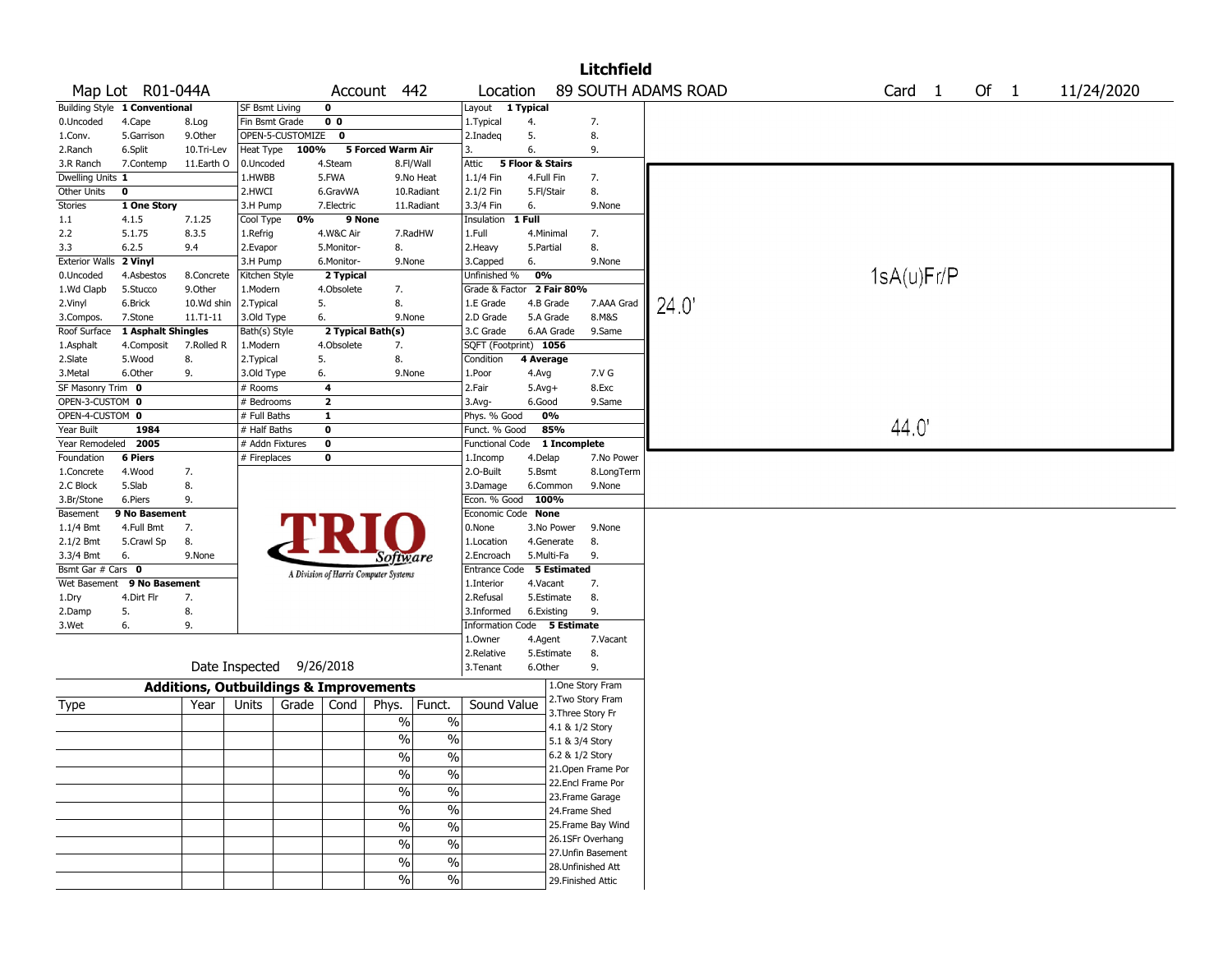|                   | Map Lot R01-045                                   | Account 1323 | Location                         | <b>67 SOUTH ADAMS ROAD</b>        |                           |                                  |                       |                          | Card <sub>1</sub>    | Of $1$        |                          | 11/24/2020                           |
|-------------------|---------------------------------------------------|--------------|----------------------------------|-----------------------------------|---------------------------|----------------------------------|-----------------------|--------------------------|----------------------|---------------|--------------------------|--------------------------------------|
| ORR, EKA F        |                                                   |              |                                  | <b>Property Data</b>              |                           |                                  |                       | <b>Assessment Record</b> |                      |               |                          |                                      |
|                   | 67 SOUTH ADAMS RD                                 |              |                                  | Neighborhood 197 South Adams Road |                           | Year                             | Land                  |                          | <b>Buildings</b>     |               | Exempt                   | <b>Total</b>                         |
|                   | LITCHFIELD ME 04350                               |              |                                  |                                   |                           | 2007                             |                       | 41,450                   |                      | 97,444        | 13,000                   | 125,894                              |
|                   |                                                   |              | Tree Growth Year<br>X Coordinate | $\mathbf 0$                       | 0                         | 2008                             |                       | 41,450                   |                      | 96,434        | 12,350                   | 125,534                              |
|                   | B4685P335 B12725P86                               |              | Y Coordinate                     |                                   | $\mathbf 0$               | 2009                             |                       | 41,250                   |                      | 149,729       | 9,500                    | 181,479                              |
| Previous Owner    |                                                   |              | Zone/Land Use                    | <b>11 Residential</b>             |                           | 2010                             |                       | 41,250                   |                      | 96,434        | 10,000                   | 127,684                              |
| ORR, DANA E       | 67 SOUTH ADAMS ROAD                               |              |                                  |                                   |                           | 2011                             |                       | 41,250                   |                      | 77,411        | 10,000                   | 108,661                              |
|                   |                                                   |              | Secondary Zone                   |                                   |                           | 2012                             |                       | 41,250                   |                      | 77,411        | 10,000                   | 108,661                              |
|                   | LITCHFIELD ME 04350                               |              | Topography 2 Rolling             |                                   |                           | 2013                             |                       | 41,250                   |                      | 77,394        | 10,000                   | 108,644                              |
|                   | Sale Date: 9/19/2017                              |              | 1.Level                          | 4.Below St                        | 7.Res Protec              | 2014                             |                       | 41,250                   |                      | 74,265        | 10,000                   | 105,515                              |
|                   |                                                   |              | 2.Rolling<br>3.Above St          | 5.Low<br>6.Swampy                 | 8.<br>9.                  | 2015                             |                       | 41,250                   |                      | 74,248        | 10,000                   | 105,498                              |
|                   |                                                   |              | Utilities                        | 4 Drilled Well                    | <b>6 Septic System</b>    | 2016                             |                       | 41,250                   |                      | 73,396        | 15,000                   | 99,646                               |
|                   |                                                   |              |                                  |                                   |                           | 2017                             |                       | 41,250                   |                      | 73,379        | 20,000                   | 94,629                               |
|                   |                                                   |              | 1.Public<br>2. Water             | 4.Dr Well<br>5.Dug Well           | 7.Cesspool<br>8.Lake/Pond | 2018                             |                       | 41,250                   |                      | 72,526        | 0                        | 113,776                              |
|                   |                                                   |              | 3.Sewer                          | 6.Septic                          | 9.None                    | 2019                             |                       | 46,500                   |                      | 111,400       | 0                        | 157,900                              |
|                   |                                                   |              | Street                           | 1 Paved                           |                           | 2020                             |                       | 46,500                   |                      | 111,400       | 0                        | 157,900                              |
|                   |                                                   |              | 1.Paved<br>2.Semi Imp            | 4.Proposed<br>5.R/O/W             | 7.<br>8.                  |                                  |                       |                          | <b>Land Data</b>     |               |                          |                                      |
|                   |                                                   |              | 3.Gravel                         | 6.                                | 9.None                    | <b>Front Foot</b>                | <b>Type</b>           | Frontage                 | <b>Effective</b>     | <b>Factor</b> | <b>Influence</b><br>Code | <b>Influence</b>                     |
|                   |                                                   |              |                                  |                                   | $\mathbf 0$               | 11.1-100                         |                       |                          | <b>Depth</b>         |               | $\frac{9}{6}$            | <b>Codes</b><br>1.Unimproved         |
|                   | Inspection Witnessed By:                          |              |                                  | <b>Sale Data</b>                  | $\mathbf 0$               | 12.101-200                       |                       |                          |                      |               | $\frac{9}{6}$            | 2.Excess Frtg<br>3. Topography       |
|                   |                                                   |              |                                  |                                   |                           |                                  |                       |                          |                      |               | $\frac{9}{6}$            |                                      |
| X                 |                                                   |              |                                  |                                   |                           | $13.201+$<br>14.                 |                       |                          |                      |               | %                        | 4.Size/Shape                         |
|                   |                                                   | Date         | Sale Date<br>Price               |                                   | 9/19/2017                 | 15.                              |                       |                          |                      |               | $\frac{9}{6}$            | 5.Access                             |
| No./Date          | Description                                       | Date Insp.   | Sale Type                        | 2 Land & Buildings                |                           |                                  |                       |                          |                      |               | %<br>%                   | 6.Restriction<br>7. Right of Way     |
|                   |                                                   |              | 1.Land                           | 4.MFG UNIT                        | 7.                        | <b>Square Foot</b>               |                       |                          | <b>Square Feet</b>   |               |                          | 8.View/Environ                       |
|                   |                                                   |              | 2.L & B                          | 5.Other                           | 8.                        | 16.Regular Lot                   |                       |                          |                      |               | $\frac{9}{6}$            | 9. Fract Share<br><b>Acres</b>       |
|                   |                                                   |              | 3.Building                       | 6.                                | 9.                        | 17.Secondary Lot                 |                       |                          |                      |               | %<br>%                   | 30. Frontage 1                       |
|                   |                                                   |              | Financing                        | 9 Unknown                         |                           | 18.Excess Land<br>19.Condominium |                       |                          |                      |               | %                        | 31. Frontage 2                       |
|                   |                                                   |              | 1.Convent                        | 4.Seller                          | 7.                        | 20.Miscellaneous                 |                       |                          |                      |               | %                        | 32. Tillable                         |
| Notes:            |                                                   |              | 2.FHA/VA                         | 5.Private                         | 8.                        |                                  |                       |                          |                      |               | %                        | 33.Tillable<br>34.Softwood F&O       |
|                   | 12/2/2011: Per Pat Dow-About to finish 2nd level. |              | 3.Assumed                        | 6.Cash                            | 9.Unknown                 | <b>Fract. Acre</b>               |                       |                          |                      |               | %                        | 35. Mixed Wood F&O                   |
|                   |                                                   |              | Validity                         | <b>2 Related Parties</b>          |                           | 21. Houselot (Frac               |                       |                          | <b>Acreage/Sites</b> |               |                          | 36.Hardwood F&O                      |
|                   |                                                   |              | 1.Valid                          | 4.Split                           | 7.Renovate                | 22.Baselot(Fract)                | 24<br>$\overline{26}$ |                          | 1.00                 | 100           | %<br>0<br>$\mathbf 0$    | 37.Softwood TG                       |
|                   |                                                   |              | 2.Related                        | 5.Partial                         | 8.Other                   | 23.                              | 44                    |                          | 0.50<br>1.00         | 100<br>100    | %<br>%<br>$\mathbf 0$    | 38. Mixed Wood TG                    |
|                   |                                                   |              | 3.Distress                       | 6.Exempt                          | 9.                        | Acres                            |                       |                          |                      |               | %                        | 39.Hardwood TG                       |
|                   |                                                   |              | Verified                         | <b>5 Public Record</b>            |                           | 24. Houselot                     |                       |                          |                      |               | %                        | 40. Wasteland<br>41.Gravel Pit       |
|                   |                                                   |              | 1.Buyer                          | 4.Agent                           | 7.Family                  | 25.Baselot                       |                       |                          |                      |               | %                        | 42. Mobile Home Si                   |
|                   |                                                   |              | 2.Seller                         | 5.Pub Rec                         | 8.0ther                   | 26.Rear 1<br>27. Rear 2          |                       |                          |                      |               | %                        | 43.Camp Site                         |
| <b>Litchfield</b> |                                                   |              | 3.Lender                         | 6.MLS                             | 9.                        | 28. Rear 3<br>29. Rear 4         |                       |                          | Total Acreage 1.50   |               |                          | 44.Lot Improvemen<br>45.Access Right |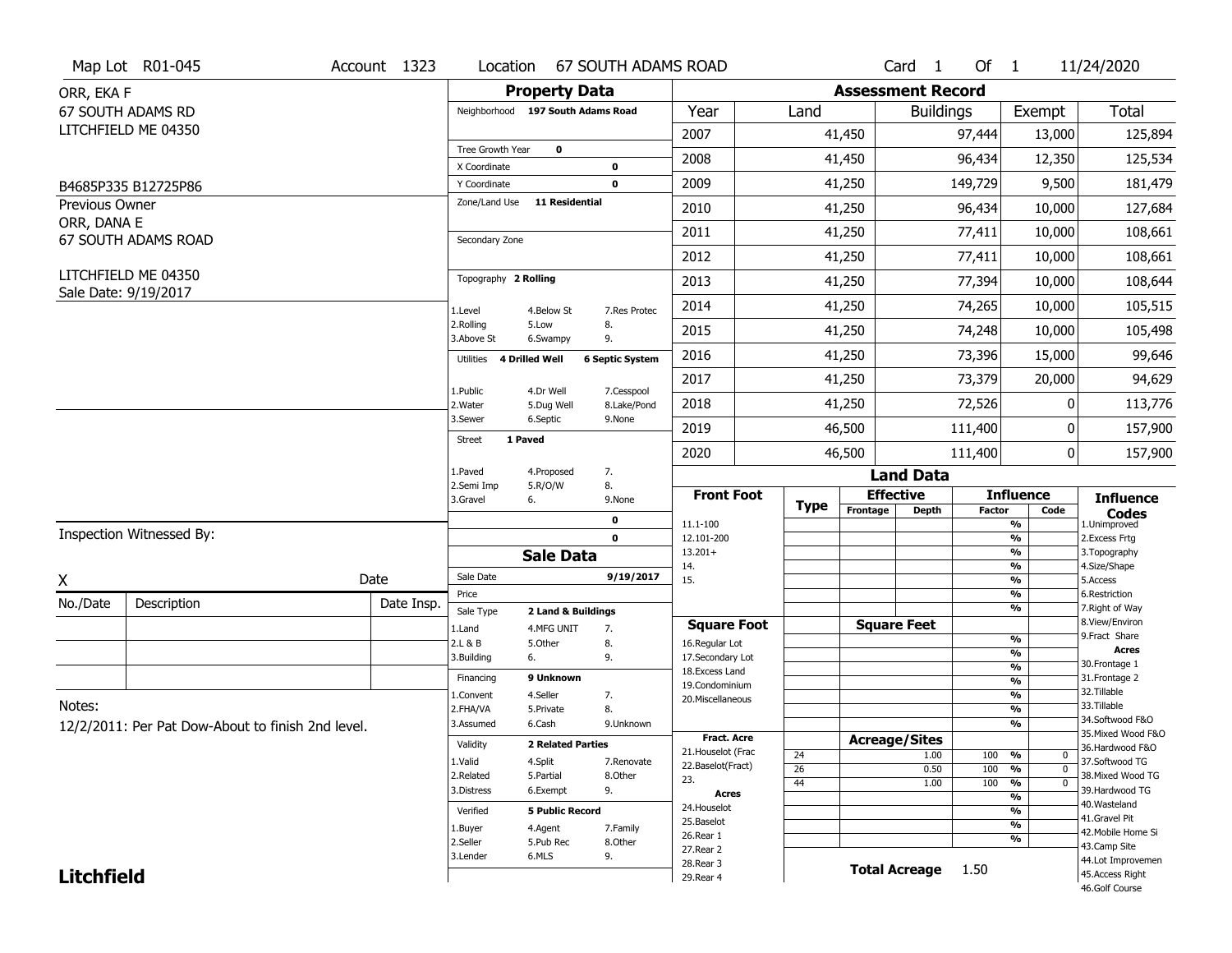|                       |                             |                                                   |                |                  |                |                                       |                          |                             |                        |                 | <b>Litchfield</b>  |                     |      |           |                |           |               |
|-----------------------|-----------------------------|---------------------------------------------------|----------------|------------------|----------------|---------------------------------------|--------------------------|-----------------------------|------------------------|-----------------|--------------------|---------------------|------|-----------|----------------|-----------|---------------|
|                       | Map Lot R01-045             |                                                   |                |                  |                | Account 1323                          |                          | Location                    |                        |                 |                    | 67 SOUTH ADAMS ROAD |      | Card      | $\blacksquare$ | Of $1$    | 11/24/2020    |
| <b>Building Style</b> | 1 Conventional              |                                                   | SF Bsmt Living |                  | 0              |                                       |                          | Layout 1 Typical            |                        |                 |                    |                     |      |           |                |           |               |
| 0.Uncoded             | 4.Cape                      | 8.Log                                             | Fin Bsmt Grade |                  | 0 <sub>0</sub> |                                       |                          | 1. Typical                  | 4.                     |                 | 7.                 |                     |      |           |                |           | <b>WD</b>     |
| 1.Conv.               | 5.Garrison                  | 9.0ther                                           |                | OPEN-5-CUSTOMIZE | $\mathbf 0$    |                                       |                          | 2.Inadeq                    | 5.                     |                 | 8.                 |                     |      |           |                |           |               |
| 2.Ranch               | 6.Split                     | 10.Tri-Lev                                        | Heat Type      | 100%             |                | 1 Hot Water BB                        |                          | 3.                          | 6.                     |                 | 9.                 |                     |      |           |                |           |               |
| 3.R Ranch             | 7.Contemp                   | 11.Earth O                                        | 0.Uncoded      |                  | 4.Steam        |                                       | 8.Fl/Wall                | Attic                       | <b>4 Full Finished</b> |                 |                    |                     |      |           |                |           |               |
| Dwelling Units 1      |                             |                                                   | 1.HWBB         |                  | 5.FWA          |                                       | 9.No Heat                | 1.1/4 Fin                   | 4.Full Fin             |                 | 7.                 |                     |      |           |                |           |               |
| Other Units           | $\mathbf{o}$                |                                                   | 2.HWCI         |                  | 6.GravWA       |                                       | 10.Radiant               | 2.1/2 Fin                   | 5.Fl/Stair             |                 | 8.                 |                     |      |           |                |           |               |
| <b>Stories</b>        | 1 One Story                 |                                                   | 3.H Pump       |                  | 7.Electric     |                                       | 11.Radiant               | 3.3/4 Fin                   | 6.                     |                 | 9.None             |                     |      |           |                |           |               |
| 1.1                   | 4.1.5                       | 7.1.25                                            | Cool Type      | 0%               |                | 9 None                                |                          | Insulation                  | 1 Full                 |                 |                    |                     |      |           |                |           |               |
| 2.2                   | 5.1.75                      | 8.3.5                                             | 1.Refrig       |                  | 4.W&C Air      |                                       | 7.RadHW                  | 1.Full                      | 4.Minimal              |                 | 7.                 |                     |      |           |                |           |               |
| 3.3                   | 6.2.5                       | 9.4                                               | 2.Evapor       |                  | 5.Monitor-     | 8.                                    |                          | 2.Heavy                     | 5.Partial              |                 | 8.                 |                     |      |           |                |           |               |
| <b>Exterior Walls</b> | 2 Vinyl                     |                                                   | 3.H Pump       |                  | 6.Monitor-     |                                       | 9.None                   | 3.Capped                    | 6.                     |                 | 9.None             | 28.0                |      | 1sA(f)BFr |                |           | 28.0          |
| 0.Uncoded             | 4.Asbestos                  | 8.Concrete                                        | Kitchen Style  |                  | 2 Typical      |                                       |                          | Unfinished %                | 0%                     |                 |                    |                     |      |           |                |           |               |
| 1.Wd Clapb            | 5.Stucco                    | 9.0ther                                           | 1.Modern       |                  | 4.Obsolete     | 7.                                    |                          | Grade & Factor              |                        | 2 Fair 110%     |                    |                     |      |           |                |           |               |
| 2.Vinyl               | 6.Brick                     | 10.Wd shin                                        | 2. Typical     |                  | 5.             | 8.                                    |                          | 1.E Grade                   |                        | 4.B Grade       | 7.AAA Grad         |                     |      |           |                |           |               |
| 3.Compos.             | 7.Stone                     | 11.T1-11                                          | 3.Old Type     |                  | 6.             |                                       | 9.None                   | 2.D Grade                   |                        | 5.A Grade       | 8.M&S              |                     |      |           |                |           |               |
| Roof Surface          | 1 Asphalt Shingles          |                                                   | Bath(s) Style  |                  |                | 2 Typical Bath(s)                     |                          | 3.C Grade                   |                        | 6.AA Grade      | 9.Same             |                     |      |           |                |           |               |
| 1.Asphalt             | 4.Composit                  | 7.Rolled R                                        | 1.Modern       |                  | 4.Obsolete     | 7.                                    |                          | SQFT (Footprint) 1120       |                        |                 |                    |                     |      |           |                |           |               |
| 2.Slate               | 5.Wood                      | 8.                                                | 2.Typical      |                  | 5.             | 8.                                    |                          | Condition                   | 4 Average              |                 |                    |                     |      |           |                |           |               |
| 3. Metal              | 6.Other                     | 9.                                                | 3.Old Type     |                  | 6.             |                                       | 9.None                   | 1.Poor                      | 4.Avg                  |                 | 7.V G              |                     |      |           |                |           |               |
| SF Masonry Trim 0     |                             |                                                   | # Rooms        |                  | 3              |                                       |                          | 2.Fair                      | $5.$ Avg $+$           |                 | 8.Exc              |                     |      | 40.0      |                |           | $8.0^{\circ}$ |
| OPEN-3-CUSTOM 0       |                             |                                                   | # Bedrooms     |                  | $\mathbf{1}$   |                                       |                          | 3.Avg-                      | 6.Good                 |                 | 9.Same             |                     |      |           |                |           |               |
| OPEN-4-CUSTOM 0       |                             |                                                   | # Full Baths   |                  | $\overline{2}$ |                                       |                          | Phys. % Good                |                        | 0%              |                    |                     |      |           |                |           |               |
| Year Built            | 1994                        |                                                   | # Half Baths   |                  | 0              |                                       |                          | Funct. % Good               |                        | 100%            |                    |                     |      |           |                | <b>WD</b> |               |
| Year Remodeled        | $\mathbf{o}$                |                                                   |                | # Addn Fixtures  | $\mathbf 0$    |                                       |                          | <b>Functional Code</b>      |                        | 9 None          |                    |                     |      |           |                |           |               |
| Foundation            | 1 Concrete                  |                                                   | # Fireplaces   |                  | 0              |                                       |                          | 1.Incomp                    | 4.Delap                |                 | 7.No Power         |                     | 8.0' |           |                |           |               |
| 1.Concrete            | 4.Wood                      | 7.                                                |                |                  |                |                                       |                          | 2.O-Built                   | 5.Bsmt                 |                 | 8.LongTerm         |                     |      |           |                |           |               |
| 2.C Block             | 5.Slab                      | 8.                                                |                |                  |                |                                       |                          | 3.Damage                    |                        | 6.Common        | 9.None             |                     |      | 24.0'     |                |           |               |
| 3.Br/Stone            | 6.Piers                     | 9.                                                |                |                  |                |                                       |                          | Econ. % Good                | 100%                   |                 |                    |                     |      |           |                |           |               |
| Basement              | <b>4 Full Basement</b>      |                                                   |                |                  |                |                                       |                          | Economic Code None          |                        |                 |                    |                     |      |           |                |           |               |
| 1.1/4 Bmt             | 4.Full Bmt                  | 7.                                                |                |                  |                |                                       |                          | 0.None                      |                        | 3.No Power      | 9.None             |                     |      |           |                |           |               |
| 2.1/2 Bmt             | 5.Crawl Sp                  | 8.                                                |                |                  |                |                                       |                          | 1.Location                  |                        | 4.Generate      | 8.                 |                     |      |           |                |           |               |
| 3.3/4 Bmt             | 6.                          | 9.None                                            |                |                  |                | Software                              |                          | 2.Encroach                  |                        | 5.Multi-Fa      | 9.                 |                     |      |           |                |           |               |
| Bsmt Gar # Cars 0     |                             |                                                   |                |                  |                | A Division of Harris Computer Systems |                          | Entrance Code 5 Estimated   |                        |                 |                    |                     |      |           |                |           |               |
|                       | Wet Basement 1 Dry Basement |                                                   |                |                  |                |                                       |                          | 1.Interior                  | 4.Vacant               |                 | 7.                 |                     |      |           |                |           |               |
| 1.Dry                 | 4.Dirt Flr                  | 7.                                                |                |                  |                |                                       |                          | 2.Refusal                   |                        | 5.Estimate      | 8.                 |                     |      |           |                |           |               |
| 2.Damp                | 5.                          | 8.                                                |                |                  |                |                                       |                          | 3.Informed                  |                        | 6.Existing      | 9.                 |                     |      |           |                |           |               |
| 3.Wet                 | 6.                          | 9.                                                |                |                  |                |                                       |                          | Information Code 5 Estimate |                        |                 |                    |                     |      |           |                |           |               |
|                       |                             |                                                   |                |                  |                |                                       |                          | 1.0wner                     | 4.Agent                |                 | 7.Vacant           |                     |      |           |                |           |               |
|                       |                             |                                                   |                |                  |                |                                       |                          | 2.Relative                  |                        | 5.Estimate      | 8.                 |                     |      |           |                |           |               |
|                       |                             |                                                   | Date Inspected |                  | 9/26/2018      |                                       |                          | 3.Tenant                    | 6.Other                |                 | 9.                 |                     |      |           |                |           |               |
|                       |                             | <b>Additions, Outbuildings &amp; Improvements</b> |                |                  |                |                                       |                          |                             |                        |                 | 1.One Story Fram   |                     |      |           |                |           |               |
| Type                  |                             | Year                                              | Units          |                  | Grade   Cond   | Phys.                                 | Funct.                   | Sound Value                 |                        |                 | 2. Two Story Fram  |                     |      |           |                |           |               |
| 68 Wood Deck/s        |                             | 0                                                 | 224            | O O              | 10             | 0                                     | $\frac{9}{0}$ 0<br>$\%$  |                             |                        |                 | 3. Three Story Fr  |                     |      |           |                |           |               |
| 68 Wood Deck/s        |                             | 0                                                 | 192            | O 0              | 10             | 0                                     | $\frac{9}{0}$ 0<br>$\%$  |                             |                        |                 | 4.1 & 1/2 Story    |                     |      |           |                |           |               |
|                       |                             |                                                   |                |                  |                |                                       |                          |                             |                        | 5.1 & 3/4 Story |                    |                     |      |           |                |           |               |
|                       |                             |                                                   |                |                  |                | $\%$                                  | $\frac{0}{0}$            |                             |                        | 6.2 & 1/2 Story |                    |                     |      |           |                |           |               |
|                       |                             |                                                   |                |                  |                | $\frac{0}{0}$                         | $\frac{0}{0}$            |                             |                        |                 | 21. Open Frame Por |                     |      |           |                |           |               |
|                       |                             |                                                   |                |                  |                | $\frac{9}{6}$                         | $\overline{\frac{0}{0}}$ |                             |                        |                 | 22.Encl Frame Por  |                     |      |           |                |           |               |
|                       |                             |                                                   |                |                  |                |                                       | $\overline{\frac{0}{0}}$ |                             |                        |                 | 23. Frame Garage   |                     |      |           |                |           |               |
|                       |                             |                                                   |                |                  |                | $\frac{1}{2}$                         |                          |                             |                        |                 | 24.Frame Shed      |                     |      |           |                |           |               |
|                       |                             |                                                   |                |                  |                | $\frac{1}{2}$                         | $\overline{\frac{0}{0}}$ |                             |                        |                 | 25. Frame Bay Wind |                     |      |           |                |           |               |
|                       |                             |                                                   |                |                  |                | %                                     | $\overline{\frac{0}{0}}$ |                             |                        |                 | 26.1SFr Overhang   |                     |      |           |                |           |               |
|                       |                             |                                                   |                |                  |                | $\frac{0}{0}$                         | $\overline{\frac{0}{0}}$ |                             |                        |                 | 27.Unfin Basement  |                     |      |           |                |           |               |
|                       |                             |                                                   |                |                  |                |                                       |                          |                             |                        |                 | 28. Unfinished Att |                     |      |           |                |           |               |
|                       |                             |                                                   |                |                  |                | %                                     | %                        |                             |                        |                 | 29. Finished Attic |                     |      |           |                |           |               |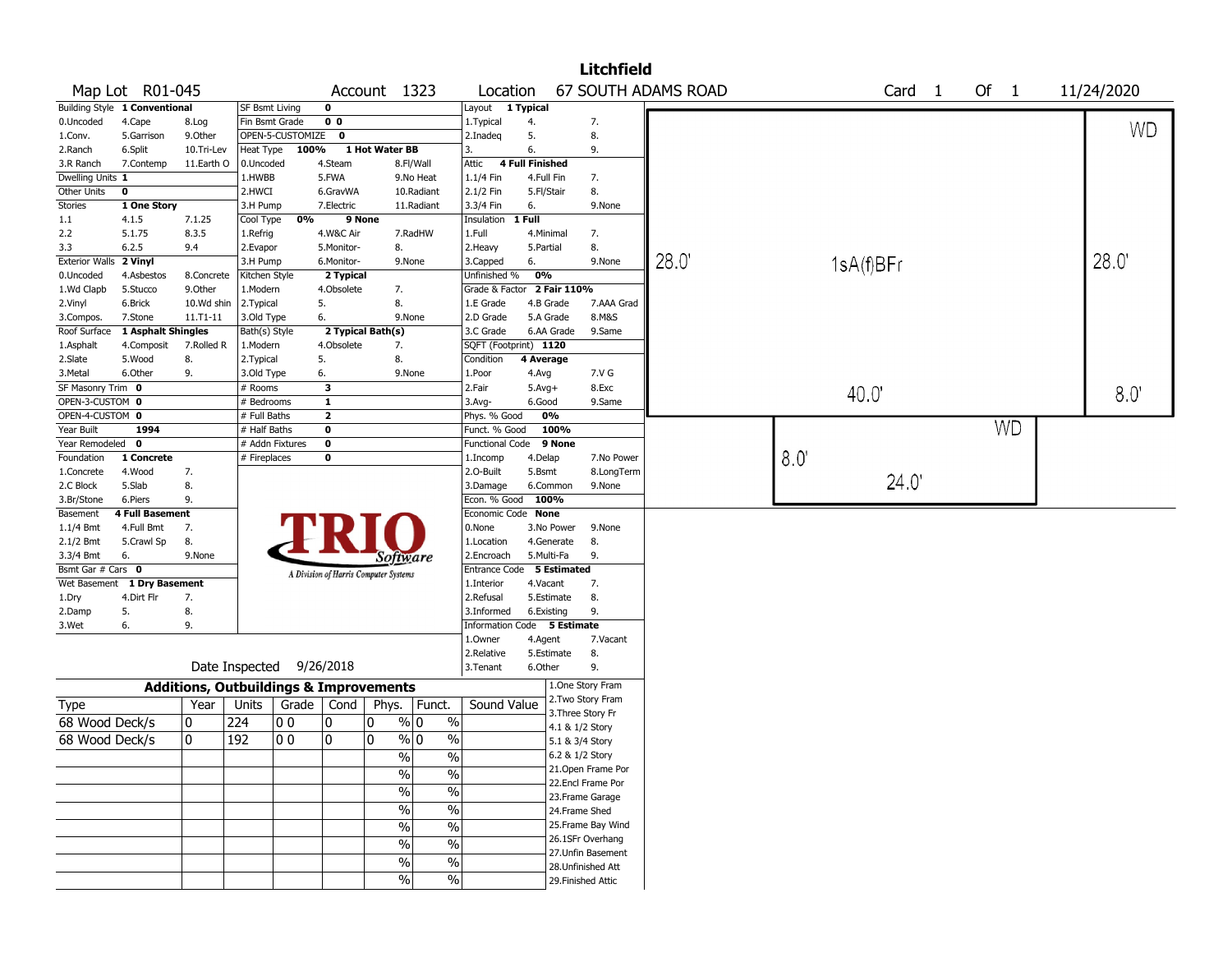|                   | Map Lot R01-046                                                          | Account 347 | Location                |                                   | 55 SOUTH ADAMS ROAD    |                                  |             |                          | Card 1               | Of $1$        |                                    | 11/24/2020                           |
|-------------------|--------------------------------------------------------------------------|-------------|-------------------------|-----------------------------------|------------------------|----------------------------------|-------------|--------------------------|----------------------|---------------|------------------------------------|--------------------------------------|
|                   | COLLINS, JR, ARTHUR C.                                                   |             |                         | <b>Property Data</b>              |                        |                                  |             | <b>Assessment Record</b> |                      |               |                                    |                                      |
|                   | COLLINS, DEBORAH E                                                       |             |                         | Neighborhood 197 South Adams Road |                        | Year                             | Land        |                          | <b>Buildings</b>     |               | Exempt                             | <b>Total</b>                         |
| 9 PARK AVENUE     |                                                                          |             |                         |                                   |                        | 2007                             |             | 40,580                   |                      | 64,804        | 0                                  | 105,384                              |
|                   | LITCHFIELD ME 04350                                                      |             | Tree Growth Year        | $\mathbf 0$                       |                        | 2008                             |             | 40,580                   |                      | 64,796        | 0                                  | 105,376                              |
|                   |                                                                          |             | X Coordinate            |                                   | $\bf{0}$               |                                  |             |                          |                      |               |                                    |                                      |
|                   | B4544P237 B12604P41                                                      |             | Y Coordinate            |                                   | $\mathbf 0$            | 2009                             |             | 40,500                   |                      | 65,640        | 0                                  | 106,140                              |
|                   |                                                                          |             | Zone/Land Use           | <b>11 Residential</b>             |                        | 2010                             |             | 40,500                   |                      | 63,325        | 0                                  | 103,825                              |
|                   |                                                                          |             | Secondary Zone          |                                   |                        | 2011                             |             | 40,500                   |                      | 82,683        | 0                                  | 123,183                              |
|                   |                                                                          |             |                         |                                   |                        | 2012                             |             | 40,500                   |                      | 82,683        | 0                                  | 123,183                              |
|                   |                                                                          |             | Topography 2 Rolling    |                                   |                        | 2013                             |             | 40,500                   |                      | 82,663        | 0                                  | 123,163                              |
|                   |                                                                          |             | 1.Level                 | 4.Below St                        | 7.Res Protec           | 2014                             |             | 40,500                   |                      | 81,699        | 0                                  | 122,199                              |
|                   |                                                                          |             | 2.Rolling<br>3.Above St | 5.Low<br>6.Swampy                 | 8.<br>9.               | 2015                             |             | 40,500                   |                      | 81,691        | 0                                  | 122,191                              |
|                   |                                                                          |             | Utilities 5 Dug Well    |                                   | <b>6 Septic System</b> | 2016                             |             | 40,500                   |                      | 80,716        | 0                                  | 121,216                              |
|                   |                                                                          |             |                         |                                   | 7.Cesspool             | 2017                             |             | 40,500                   |                      | 80,709        | 0                                  | 121,209                              |
|                   |                                                                          |             | 1.Public<br>2. Water    | 4.Dr Well<br>5.Dug Well           | 8.Lake/Pond            | 2018                             |             | 40,500                   |                      | 79,746        | 0                                  | 120,246                              |
|                   |                                                                          |             | 3.Sewer                 | 6.Septic                          | 9.None                 | 2019                             |             | 42,600                   |                      | 81,500        | 0                                  | 124,100                              |
|                   |                                                                          |             | Street                  | 1 Paved                           |                        | 2020                             |             | 42,600                   |                      | 81,500        | 0                                  | 124,100                              |
|                   |                                                                          |             | 1.Paved                 | 4.Proposed                        | 7.                     |                                  |             |                          | <b>Land Data</b>     |               |                                    |                                      |
|                   |                                                                          |             | 2.Semi Imp<br>3.Gravel  | 5.R/O/W<br>6.                     | 8.<br>9.None           | <b>Front Foot</b>                | <b>Type</b> | <b>Effective</b>         |                      |               | <b>Influence</b>                   | <b>Influence</b>                     |
|                   |                                                                          |             |                         |                                   | 0                      | 11.1-100                         |             | Frontage                 | <b>Depth</b>         | <b>Factor</b> | Code<br>%                          | <b>Codes</b><br>1.Unimproved         |
|                   | Inspection Witnessed By:                                                 |             |                         |                                   | $\mathbf 0$            | 12.101-200                       |             |                          |                      |               | $\frac{9}{6}$                      | 2. Excess Frtg                       |
|                   |                                                                          |             |                         | <b>Sale Data</b>                  |                        | $13.201+$<br>14.                 |             |                          |                      |               | %<br>%                             | 3. Topography<br>4.Size/Shape        |
| X                 |                                                                          | Date        | Sale Date               |                                   |                        | 15.                              |             |                          |                      |               | $\frac{9}{6}$                      | 5.Access                             |
| No./Date          | Description                                                              | Date Insp.  | Price                   |                                   |                        |                                  |             |                          |                      |               | $\frac{9}{6}$<br>%                 | 6.Restriction<br>7. Right of Way     |
|                   |                                                                          |             | Sale Type<br>1.Land     | 4.MFG UNIT                        | 7.                     | <b>Square Foot</b>               |             |                          | <b>Square Feet</b>   |               |                                    | 8.View/Environ                       |
|                   |                                                                          |             | 2.L & B                 | 5.0ther                           | 8.                     | 16.Regular Lot                   |             |                          |                      |               | $\frac{9}{6}$                      | 9.Fract Share                        |
|                   |                                                                          |             | 3.Building              | 6.                                | 9.                     | 17.Secondary Lot                 |             |                          |                      |               | $\frac{9}{6}$<br>$\frac{9}{6}$     | <b>Acres</b><br>30. Frontage 1       |
|                   |                                                                          |             | Financing               |                                   |                        | 18.Excess Land<br>19.Condominium |             |                          |                      |               | $\frac{9}{6}$                      | 31. Frontage 2                       |
|                   |                                                                          |             | 1.Convent               | 4.Seller                          | 7.                     | 20.Miscellaneous                 |             |                          |                      |               | $\frac{9}{6}$                      | 32. Tillable                         |
| Notes:            |                                                                          |             | 2.FHA/VA                | 5.Private                         | 8.                     |                                  |             |                          |                      |               | $\frac{9}{6}$                      | 33.Tillable<br>34.Softwood F&O       |
|                   | MSG FOR PAT DOW FROM DEBBIE COLLINS: DEBBIE                              |             | 3.Assumed               | 6.Cash                            | 9.Unknown              | Fract. Acre                      |             |                          |                      |               | $\overline{\frac{9}{6}}$           | 35. Mixed Wood F&O                   |
|                   | CALLED-SAID SHE TALKED WITH YOU ABOUT NOT ENTERING Validity              |             |                         |                                   |                        | 21. Houselot (Frac               |             | <b>Acreage/Sites</b>     |                      |               | 0                                  | 36.Hardwood F&O                      |
| <b>HER</b>        |                                                                          |             | 1.Valid                 | 4.Split                           | 7.Renovate             | 22.Baselot(Fract)                | 24<br>26    |                          | 1.00<br>0.20         | 100<br>100    | %<br>$\frac{9}{6}$<br>$\mathbf{0}$ | 37.Softwood TG                       |
|                   | HOME BUT GOT A CALL FROM TENANTS. SHE DOESN'T WANT <sup>[2.Related</sup> |             |                         | 5.Partial                         | 8.Other                | 23.                              | 44          |                          | 1.00                 | 85            | %<br>$\mathbf 0$                   | 38. Mixed Wood TG                    |
|                   | AN INSIDE INSPECTION FOR EITHER OF THESE 2                               |             | 3.Distress              | 6.Exempt                          | 9.                     | <b>Acres</b>                     |             |                          |                      |               | %                                  | 39.Hardwood TG<br>40. Wasteland      |
|                   | PROPERTIES ALSO/BECKY                                                    |             | Verified                |                                   |                        | 24. Houselot                     |             |                          |                      |               | %                                  | 41.Gravel Pit                        |
|                   |                                                                          |             | 1.Buyer                 | 4.Agent                           | 7.Family               | 25.Baselot<br>26.Rear 1          |             |                          |                      |               | $\frac{9}{6}$                      | 42. Mobile Home Si                   |
|                   |                                                                          |             | 2.Seller                | 5.Pub Rec                         | 8.Other                |                                  |             |                          |                      |               | %                                  | 43.Camp Site                         |
|                   |                                                                          |             |                         |                                   |                        | 27.Rear 2                        |             |                          |                      |               |                                    |                                      |
| <b>Litchfield</b> |                                                                          |             | 3.Lender                | 6.MLS                             | 9.                     | 28. Rear 3<br>29. Rear 4         |             |                          | <b>Total Acreage</b> | 1.20          |                                    | 44.Lot Improvemen<br>45.Access Right |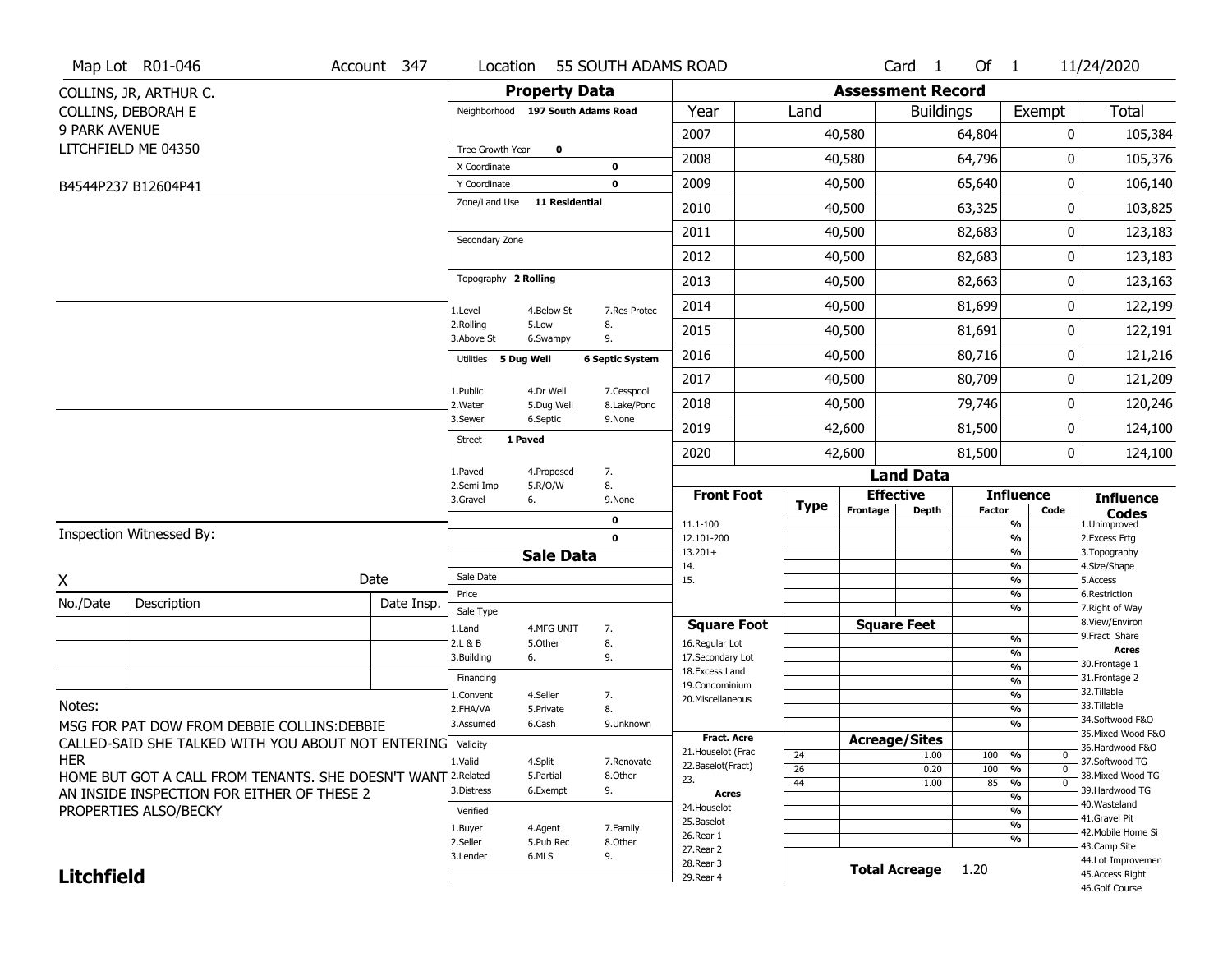|                       |                               |              |                                                   |                  |                                       |                   |                |                             |                        |            | Litchfield         |                     |       |                |                   |          |        |            |  |
|-----------------------|-------------------------------|--------------|---------------------------------------------------|------------------|---------------------------------------|-------------------|----------------|-----------------------------|------------------------|------------|--------------------|---------------------|-------|----------------|-------------------|----------|--------|------------|--|
|                       | Map Lot R01-046               |              |                                                   |                  |                                       | Account 347       |                | Location                    |                        |            |                    | 55 SOUTH ADAMS ROAD |       |                | Card <sub>1</sub> |          | Of $1$ | 11/24/2020 |  |
|                       | Building Style 1 Conventional |              | SF Bsmt Living                                    |                  | 0                                     |                   |                | Layout 1 Typical            |                        |            |                    |                     |       |                |                   |          |        |            |  |
| 0.Uncoded             | 4.Cape                        | 8.Log        | Fin Bsmt Grade                                    |                  | 0 <sub>0</sub>                        |                   |                | 1. Typical                  | 4.                     |            | 7.                 |                     |       | 1sFr           |                   |          |        |            |  |
| 1.Conv.               | 5.Garrison                    | 9.Other      |                                                   | OPEN-5-CUSTOMIZE | $\mathbf 0$                           |                   |                | 2.Inadeq                    | 5.                     |            | 8.                 |                     |       |                |                   |          |        |            |  |
| 2.Ranch               | 6.Split                       | 10.Tri-Lev   | Heat Type                                         | 100%             |                                       | 1 Hot Water BB    |                | 3.                          | 6.                     |            | 9.                 |                     |       |                |                   |          |        |            |  |
| 3.R Ranch             | 7.Contemp                     | 11.Earth O   | 0.Uncoded                                         |                  | 4.Steam                               |                   | 8.Fl/Wall      | Attic                       | <b>4 Full Finished</b> |            |                    |                     |       |                |                   |          |        |            |  |
| Dwelling Units 1      |                               |              | 1.HWBB                                            |                  | 5.FWA                                 |                   | 9.No Heat      | 1.1/4 Fin                   |                        | 4.Full Fin | 7.                 |                     |       | 20.0"          |                   |          |        |            |  |
| Other Units           | 0                             |              | 2.HWCI                                            |                  | 6.GravWA                              |                   | 10.Radiant     | 2.1/2 Fin                   |                        | 5.Fl/Stair | 8.                 |                     |       |                |                   | 1sAFr/CS |        |            |  |
| Stories               | 1 One Story                   |              | 3.H Pump                                          |                  | 7.Electric                            |                   | 11.Radiant     | 3.3/4 Fin                   | 6.                     |            | 9.None             |                     |       |                |                   |          |        |            |  |
| 1.1                   | 4.1.5                         | 7.1.25       | Cool Type                                         | 0%               |                                       | 9 None            |                | Insulation                  | 1 Full                 |            |                    |                     |       |                | 30.0              |          |        |            |  |
| 2.2                   | 5.1.75                        | 8.3.5        | 1.Refrig                                          |                  | 4.W&C Air                             |                   | 7.RadHW        | 1.Full                      |                        | 4.Minimal  | 7.                 |                     |       | $10.0^{\circ}$ |                   |          |        |            |  |
| 3.3                   | 6.2.5                         | 9.4          | 2.Evapor                                          |                  | 5.Monitor-                            | 8.                |                | 2. Heavy                    | 5.Partial              |            | 8.                 |                     |       |                |                   |          |        |            |  |
| <b>Exterior Walls</b> | 2 Vinyl                       |              | 3.H Pump                                          |                  | 6.Monitor-                            |                   | 9.None         | 3.Capped                    | 6.                     |            | 9.None             |                     |       | <b>MD</b>      |                   |          |        |            |  |
| 0.Uncoded             | 4.Asbestos                    | 8.Concrete   | Kitchen Style                                     |                  | 2 Typical                             |                   |                | Unfinished %                | 0%                     |            |                    |                     |       | 8.0            |                   |          |        |            |  |
| 1.Wd Clapb            | 5.Stucco                      | 9.Other      | 1.Modern                                          |                  | 4.Obsolete                            | 7.                |                | Grade & Factor 2 Fair 110%  |                        |            |                    |                     |       |                |                   |          |        |            |  |
| 2.Vinyl               | 6.Brick                       | 10.Wd shin   | 2. Typical                                        |                  | 5.                                    | 8.                |                | 1.E Grade                   |                        | 4.B Grade  | 7.AAA Grad         |                     |       | 5.0            |                   |          |        |            |  |
| 3.Compos.             | 7.Stone                       | $11.71 - 11$ | 3.Old Type                                        |                  | 6.                                    |                   | 9.None         | 2.D Grade                   |                        | 5.A Grade  | 8.M&S              |                     |       |                |                   |          | 24.0'  |            |  |
| Roof Surface          | 1 Asphalt Shingles            |              | Bath(s) Style                                     |                  |                                       | 2 Typical Bath(s) |                | 3.C Grade                   |                        | 6.AA Grade | 9.Same             |                     |       |                |                   |          |        |            |  |
| 1.Asphalt             | 4.Composit                    | 7.Rolled R   | 1.Modern                                          |                  | 4.Obsolete                            | 7.                |                | SQFT (Footprint) 720        |                        |            |                    |                     |       |                |                   |          |        |            |  |
| 2.Slate               | 5.Wood                        | 8.           | 2.Typical                                         |                  | 5.                                    | 8.                |                | Condition                   |                        |            | 5 Above Average    |                     |       |                |                   |          |        |            |  |
| 3.Metal               | 6.Other                       | 9.           | 3.Old Type                                        |                  | 6.                                    |                   | 9.None         | 1.Poor                      | 4.Avg                  |            | 7.V G              |                     |       |                |                   |          |        |            |  |
| SF Masonry Trim 0     |                               |              | # Rooms                                           |                  | 0                                     |                   |                | 2.Fair                      | $5.Avg+$               |            | 8.Exc              |                     |       |                |                   |          |        |            |  |
| OPEN-3-CUSTOM 0       |                               |              | <sup>#</sup> Bedrooms                             |                  | 0                                     |                   |                | 3.Avg-                      | 6.Good                 |            | 9.Same             |                     |       |                |                   |          |        |            |  |
| OPEN-4-CUSTOM 0       |                               |              | # Full Baths                                      |                  | 1                                     |                   |                | Phys. % Good                |                        | 0%         |                    |                     |       |                |                   |          |        |            |  |
| Year Built            | 1990                          |              | # Half Baths                                      |                  | 0                                     |                   |                | Funct. % Good               |                        | 100%       |                    |                     |       |                |                   |          |        |            |  |
| Year Remodeled 0      |                               |              | # Addn Fixtures                                   |                  | $\mathbf 0$                           |                   |                | <b>Functional Code</b>      |                        | 9 None     |                    |                     |       |                |                   |          |        |            |  |
| Foundation            | 2 Concrete Block              |              | # Fireplaces                                      |                  | 0                                     |                   |                | 1.Incomp                    | 4.Delap                |            | 7.No Power         |                     | Shed  |                |                   |          |        |            |  |
| 1.Concrete            | 4.Wood                        | 7.           |                                                   |                  |                                       |                   |                | 2.O-Built                   | 5.Bsmt                 |            | 8.LongTerm         |                     | 8.0   |                |                   |          |        |            |  |
| 2.C Block             | 5.Slab                        | 8.           |                                                   |                  |                                       |                   |                | 3.Damage                    |                        | 6.Common   | 9.None             |                     | 10.0' |                |                   |          |        |            |  |
| 3.Br/Stone            | 6.Piers                       | 9.           |                                                   |                  |                                       |                   |                | Econ. % Good                |                        | 100%       |                    |                     |       |                |                   |          |        |            |  |
| Basement              | <b>5 Crawl Space</b>          |              |                                                   |                  |                                       |                   |                | Economic Code None          |                        |            |                    |                     |       |                |                   |          |        |            |  |
| $1.1/4$ Bmt           | 4.Full Bmt                    | 7.           |                                                   |                  |                                       |                   |                | 0.None                      |                        | 3.No Power | 9.None             |                     |       |                |                   |          |        |            |  |
| 2.1/2 Bmt             | 5.Crawl Sp                    | 8.           |                                                   |                  |                                       |                   |                | 1.Location                  |                        | 4.Generate | 8.                 |                     |       |                |                   |          |        |            |  |
| 3.3/4 Bmt             | 6.                            | 9.None       |                                                   |                  |                                       | Software          |                | 2.Encroach                  |                        | 5.Multi-Fa | 9.                 |                     |       |                |                   |          |        |            |  |
| Bsmt Gar # Cars 0     |                               |              |                                                   |                  | A Division of Harris Computer Systems |                   |                | Entrance Code 5 Estimated   |                        |            |                    |                     |       |                |                   |          |        |            |  |
| Wet Basement          | 9 No Basement                 |              |                                                   |                  |                                       |                   |                | 1.Interior                  |                        | 4.Vacant   | 7.                 |                     |       |                |                   |          |        |            |  |
| 1.Dry                 | 4.Dirt Flr                    | 7.           |                                                   |                  |                                       |                   |                | 2.Refusal                   |                        | 5.Estimate | 8.                 |                     |       |                |                   |          |        |            |  |
| 2.Damp                | 5.                            | 8.           |                                                   |                  |                                       |                   |                | 3.Informed                  |                        | 6.Existing | 9.                 |                     |       |                |                   |          |        |            |  |
| 3.Wet                 | 6.                            | 9.           |                                                   |                  |                                       |                   |                | Information Code 5 Estimate |                        |            |                    |                     |       |                |                   |          |        |            |  |
|                       |                               |              |                                                   |                  |                                       |                   |                | 1.Owner                     | 4.Agent                |            | 7.Vacant           |                     |       |                |                   |          |        |            |  |
|                       |                               |              |                                                   |                  |                                       |                   |                | 2.Relative                  |                        | 5.Estimate | 8.                 |                     |       |                |                   |          |        |            |  |
|                       |                               |              | Date Inspected 9/26/2018                          |                  |                                       |                   |                | 3. Tenant                   | 6.Other                |            | 9.                 |                     |       |                |                   |          |        |            |  |
|                       |                               |              | <b>Additions, Outbuildings &amp; Improvements</b> |                  |                                       |                   |                |                             |                        |            | 1.One Story Fram   |                     |       |                |                   |          |        |            |  |
| Type                  |                               | Year         | Units                                             |                  | Grade   Cond                          |                   | Phys.   Funct. | Sound Value                 |                        |            | 2. Two Story Fram  |                     |       |                |                   |          |        |            |  |
| 68 Wood Deck/s        |                               | 0            | 40                                                | 00               | 10                                    | 0                 | $\%$ 0         | $\%$                        |                        |            | 3. Three Story Fr  |                     |       |                |                   |          |        |            |  |
|                       |                               |              |                                                   |                  |                                       |                   |                |                             |                        |            | 4.1 & 1/2 Story    |                     |       |                |                   |          |        |            |  |
| 1 One Story Frame     |                               | 10           | 200                                               | 0 100            | 10                                    | 0                 | % 0            | $\%$                        |                        |            | 5.1 & 3/4 Story    |                     |       |                |                   |          |        |            |  |
| 24 Frame Shed         |                               | 2007         |                                                   |                  |                                       |                   | $\frac{1}{2}$  | % 500                       |                        |            | 6.2 & 1/2 Story    |                     |       |                |                   |          |        |            |  |
|                       |                               |              |                                                   |                  |                                       | %                 |                | %                           |                        |            | 21.Open Frame Por  |                     |       |                |                   |          |        |            |  |
|                       |                               |              |                                                   |                  |                                       |                   | $\frac{0}{0}$  | $\%$                        |                        |            | 22.Encl Frame Por  |                     |       |                |                   |          |        |            |  |
|                       |                               |              |                                                   |                  |                                       |                   |                |                             |                        |            | 23. Frame Garage   |                     |       |                |                   |          |        |            |  |
|                       |                               |              |                                                   |                  |                                       | $\%$              |                | $\%$                        |                        |            | 24.Frame Shed      |                     |       |                |                   |          |        |            |  |
|                       |                               |              |                                                   |                  |                                       | $\%$              |                | $\%$                        |                        |            | 25. Frame Bay Wind |                     |       |                |                   |          |        |            |  |
|                       |                               |              |                                                   |                  |                                       | $\%$              |                | $\%$                        |                        |            | 26.1SFr Overhang   |                     |       |                |                   |          |        |            |  |
|                       |                               |              |                                                   |                  |                                       |                   |                |                             |                        |            | 27.Unfin Basement  |                     |       |                |                   |          |        |            |  |
|                       |                               |              |                                                   |                  |                                       | %                 |                | $\frac{1}{2}$               |                        |            | 28. Unfinished Att |                     |       |                |                   |          |        |            |  |
|                       |                               |              |                                                   |                  |                                       | $\%$              |                | %                           |                        |            | 29. Finished Attic |                     |       |                |                   |          |        |            |  |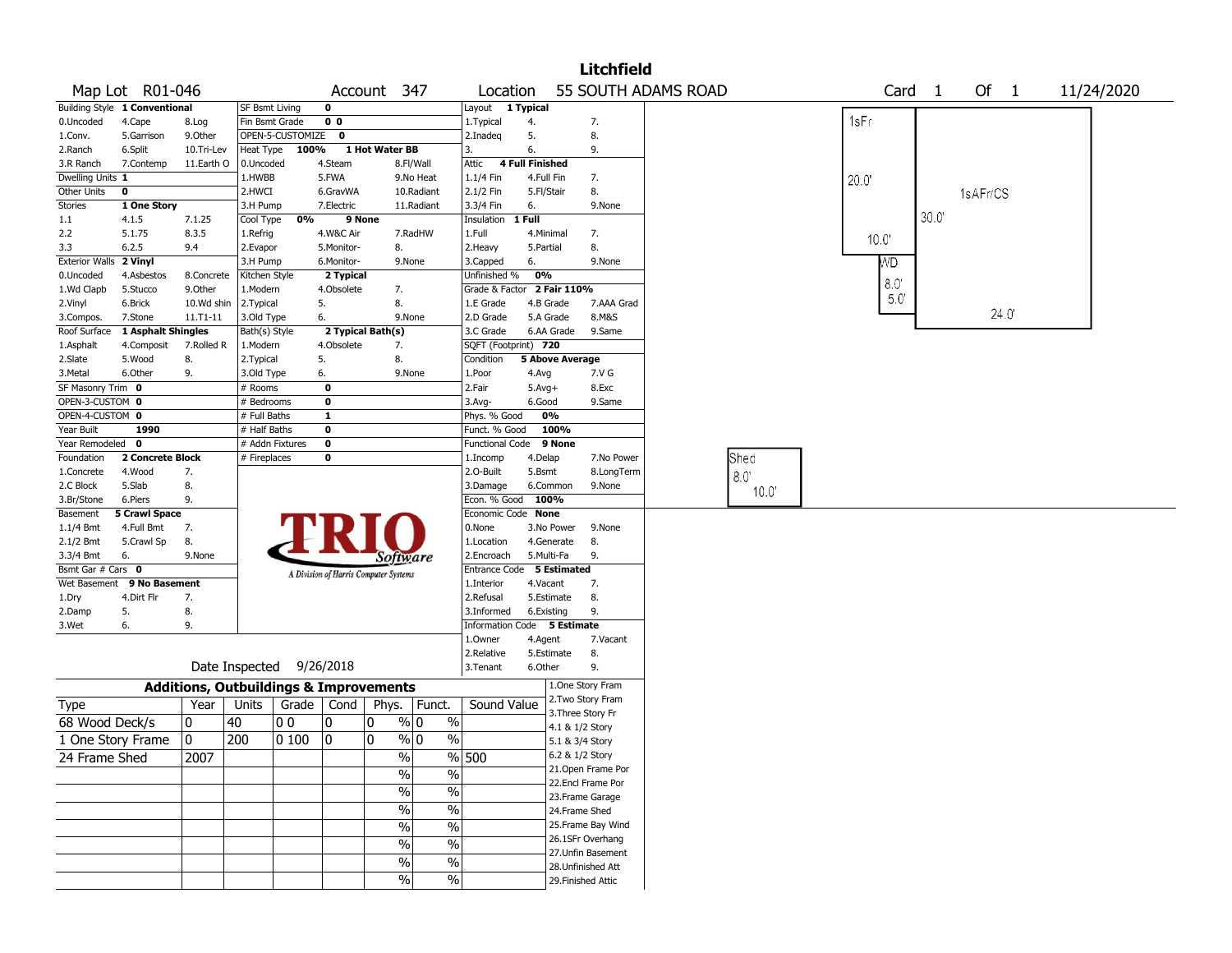|                   | Map Lot R01-047                                   | Account 346 | Location                     |                       | 9 PARK AVENUE          |                                     |                 |                          | Card <sub>1</sub>    | Of $1$        |                                           | 11/24/2020                           |
|-------------------|---------------------------------------------------|-------------|------------------------------|-----------------------|------------------------|-------------------------------------|-----------------|--------------------------|----------------------|---------------|-------------------------------------------|--------------------------------------|
|                   | <b>COLLINS, ARTHUR JR</b>                         |             |                              | <b>Property Data</b>  |                        |                                     |                 | <b>Assessment Record</b> |                      |               |                                           |                                      |
|                   | COLLINS, DEBORAH                                  |             | Neighborhood 155 Park Avenue |                       |                        | Year                                | Land            |                          | <b>Buildings</b>     |               | Exempt                                    | Total                                |
| 9 PARK AVE        |                                                   |             |                              |                       |                        | 2007                                |                 | 68,250                   |                      | 75,522        | 13,000                                    | 130,772                              |
|                   | LITCHFIELD ME 04350                               |             | Tree Growth Year             | 0                     |                        | 2008                                |                 | 68,250                   |                      | 75,522        | 12,350                                    | 131,422                              |
|                   |                                                   |             | X Coordinate<br>Y Coordinate |                       | 0<br>$\mathbf 0$       | 2009                                |                 | 61,250                   |                      | 67,616        | 9,500                                     | 119,366                              |
|                   | B2710P96 B11981P237                               |             | Zone/Land Use                | 11 Residential        |                        | 2010                                |                 | 61,250                   |                      | 74,930        | 10,000                                    | 126,180                              |
|                   |                                                   |             |                              |                       |                        | 2011                                |                 | 61,250                   |                      | 89,109        | 10,000                                    | 140,359                              |
|                   |                                                   |             | Secondary Zone               |                       |                        |                                     |                 |                          |                      |               |                                           |                                      |
|                   |                                                   |             |                              |                       |                        | 2012                                |                 | 61,250                   |                      | 82,987        | 10,000                                    | 134,237                              |
|                   |                                                   |             | Topography 2 Rolling         |                       |                        | 2013                                |                 | 61,250                   |                      | 82,974        | 10,000                                    | 134,224                              |
|                   |                                                   |             | 1.Level                      | 4.Below St            | 7.Res Protec           | 2014                                |                 | 61,250                   |                      | 80,727        | 10,000                                    | 131,977                              |
|                   |                                                   |             | 2.Rolling<br>3.Above St      | 5.Low<br>6.Swampy     | 8.<br>9.               | 2015                                |                 | 61,250                   |                      | 80,714        | 10,000                                    | 131,964                              |
|                   |                                                   |             | 4 Drilled Well<br>Utilities  |                       | <b>6 Septic System</b> | 2016                                |                 | 61,963                   |                      | 79,698        | 15,000                                    | 126,661                              |
|                   |                                                   |             | 1.Public                     | 4.Dr Well             | 7.Cesspool             | 2017                                |                 | 61,963                   |                      | 79,685        | 20,000                                    | 121,648                              |
|                   |                                                   |             | 2. Water                     | 5.Dug Well            | 8.Lake/Pond            | 2018                                |                 | 61,963                   |                      | 78,655        | 19,200                                    | 121,418                              |
|                   |                                                   |             | 3.Sewer                      | 6.Septic              | 9.None                 | 2019                                |                 | 68,000                   |                      | 76,800        | 20,000                                    | 124,800                              |
|                   |                                                   |             | <b>Street</b><br>1 Paved     |                       |                        | 2020                                |                 | 68,000                   |                      | 76,800        | 25,000                                    | 119,800                              |
|                   |                                                   |             | 1.Paved                      | 4.Proposed            | 7.                     |                                     |                 |                          | <b>Land Data</b>     |               |                                           |                                      |
|                   |                                                   |             | 2.Semi Imp<br>3.Gravel       | 5.R/O/W<br>6.         | 8.<br>9.None           | <b>Front Foot</b>                   |                 | <b>Effective</b>         |                      |               | <b>Influence</b>                          | <b>Influence</b>                     |
|                   |                                                   |             |                              |                       | 0                      | 11.1-100                            | <b>Type</b>     | Frontage                 | <b>Depth</b>         | <b>Factor</b> | Code<br>$\overline{\frac{9}{6}}$          | <b>Codes</b><br>1.Unimproved         |
|                   | Inspection Witnessed By:                          |             |                              |                       | $\mathbf 0$            | 12.101-200                          |                 |                          |                      |               | $\frac{9}{6}$                             | 2.Excess Frtg                        |
|                   |                                                   |             |                              | <b>Sale Data</b>      |                        | $13.201+$<br>14.                    |                 |                          |                      |               | $\frac{9}{6}$<br>$\frac{9}{6}$            | 3. Topography<br>4.Size/Shape        |
| X                 |                                                   | Date        | Sale Date                    |                       |                        | 15.                                 |                 |                          |                      |               | $\overline{\frac{9}{6}}$                  | 5.Access                             |
| No./Date          | Description                                       | Date Insp.  | Price<br>Sale Type           |                       |                        |                                     |                 |                          |                      |               | $\frac{9}{6}$<br>$\overline{\frac{9}{6}}$ | 6.Restriction<br>7. Right of Way     |
|                   |                                                   |             | 1.Land                       | 4.MFG UNIT            | 7.                     | <b>Square Foot</b>                  |                 | <b>Square Feet</b>       |                      |               |                                           | 8.View/Environ<br>9.Fract Share      |
|                   |                                                   |             | 2.L & B                      | 5.Other               | 8.                     | 16.Regular Lot                      |                 |                          |                      |               | $\frac{9}{6}$<br>$\frac{9}{6}$            | <b>Acres</b>                         |
|                   |                                                   |             | 3.Building                   | 6.                    | 9.                     | 17.Secondary Lot<br>18. Excess Land |                 |                          |                      |               | $\frac{9}{6}$                             | 30. Frontage 1                       |
|                   |                                                   |             | Financing                    |                       |                        | 19.Condominium                      |                 |                          |                      |               | $\frac{9}{6}$                             | 31. Frontage 2<br>32.Tillable        |
| Notes:            |                                                   |             | 1.Convent<br>2.FHA/VA        | 4.Seller<br>5.Private | 7.<br>8.               | 20.Miscellaneous                    |                 |                          |                      |               | $\frac{9}{6}$<br>%                        | 33.Tillable                          |
|                   | '16.95 ACRES (ROAD) FROM LOT44. Mh Park defunct.  |             | 3.Assumed                    | 6.Cash                | 9.Unknown              |                                     |                 |                          |                      |               | %                                         | 34.Softwood F&O                      |
| deleted all "ONS" |                                                   |             |                              |                       |                        | <b>Fract. Acre</b>                  |                 | <b>Acreage/Sites</b>     |                      |               |                                           | 35. Mixed Wood F&O                   |
|                   |                                                   |             | Validity                     |                       |                        | 21. Houselot (Frac                  | 24              |                          | 1.00                 | 100           | %<br>0                                    | 36.Hardwood F&O                      |
|                   |                                                   |             |                              | 4.Split               | 7.Renovate             |                                     |                 |                          | 5.00                 | 100           | $\overline{0}$                            | 37.Softwood TG                       |
|                   | PERMIT # 140-036, 6/27/2012. DBL WIDE PAD FOR MFG |             | 1.Valid                      |                       |                        | 22.Baselot(Fract)                   | $\overline{26}$ |                          |                      |               | %                                         |                                      |
| UNIT, \$5,200.    |                                                   |             | 2.Related                    | 5.Partial             | 8.Other                | 23.                                 | $\overline{27}$ |                          | 10.00                | 100           | $\overline{0}$<br>%                       | 38. Mixed Wood TG<br>39.Hardwood TG  |
|                   |                                                   |             | 3.Distress                   | 6.Exempt              | 9.                     | Acres                               | 28              |                          | 0.95                 | 100           | $\overline{0}$<br>%                       | 40.Wasteland                         |
|                   |                                                   |             | Verified                     |                       |                        | 24. Houselot<br>25.Baselot          | 44              |                          | 1.00                 | 100           | %<br>0                                    | 41.Gravel Pit                        |
|                   |                                                   |             | 1.Buyer                      | 4.Agent               | 7.Family               | 26.Rear 1                           |                 |                          |                      |               | %<br>%                                    | 42. Mobile Home Si                   |
|                   |                                                   |             | 2.Seller<br>3.Lender         | 5.Pub Rec<br>6.MLS    | 8.Other<br>9.          | 27. Rear 2                          |                 |                          |                      |               |                                           | 43.Camp Site                         |
| <b>Litchfield</b> |                                                   |             |                              |                       |                        | 28. Rear 3<br>29. Rear 4            |                 |                          | <b>Total Acreage</b> | 16.95         |                                           | 44.Lot Improvemen<br>45.Access Right |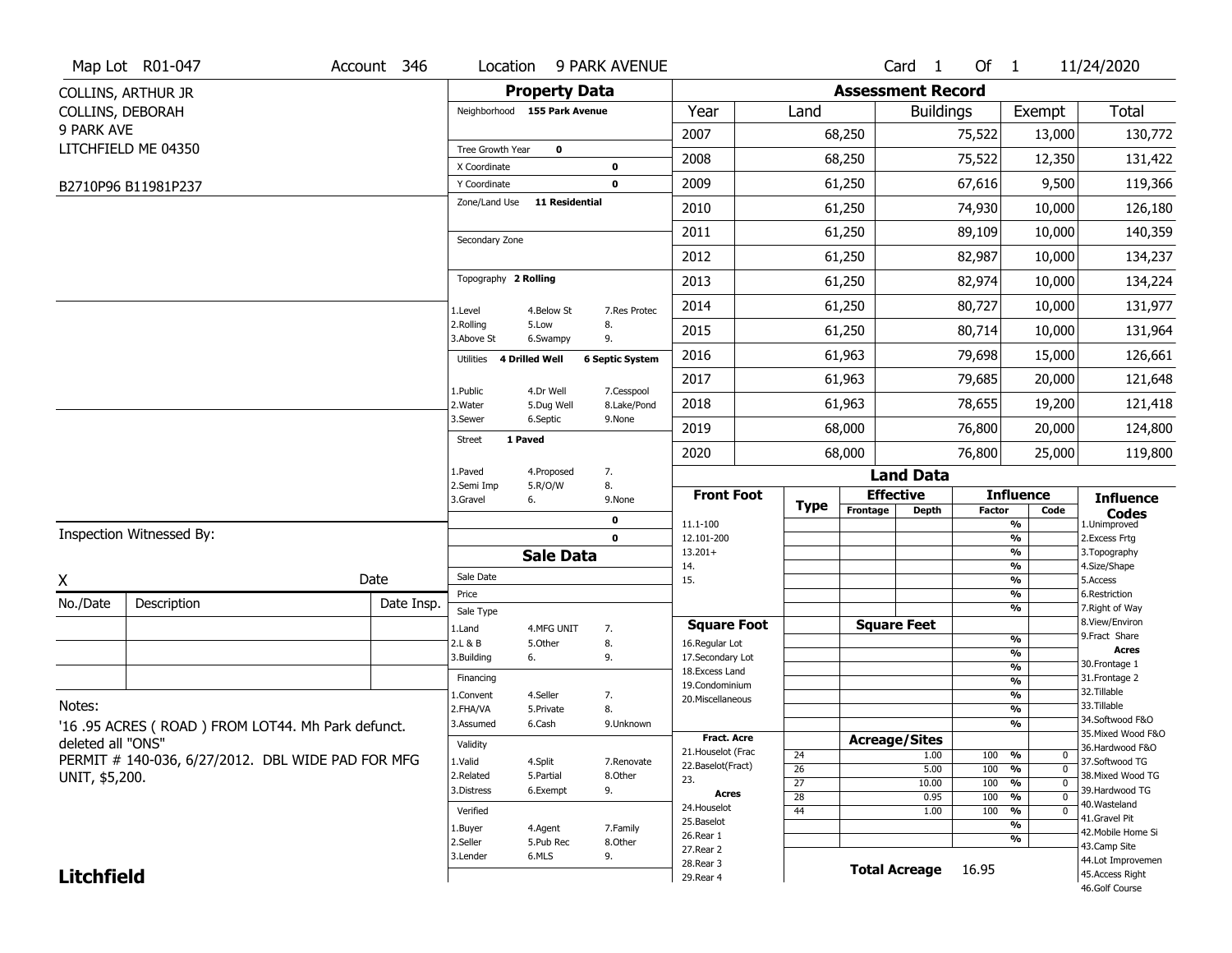|                        |                   |              |                |                                                   |                                       |             |                                  |                             |            |                    | <b>Litchfield</b>    |                |                      |                   |                |                        |            |
|------------------------|-------------------|--------------|----------------|---------------------------------------------------|---------------------------------------|-------------|----------------------------------|-----------------------------|------------|--------------------|----------------------|----------------|----------------------|-------------------|----------------|------------------------|------------|
|                        | Map Lot R01-047   |              |                |                                                   |                                       | Account 346 |                                  | Location                    |            |                    | <b>9 PARK AVENUE</b> |                |                      | Card <sub>1</sub> |                | Of $1$                 | 11/24/2020 |
| <b>Building Style</b>  |                   |              |                | <b>SF Bsmt Living</b>                             |                                       |             |                                  | Layout                      |            |                    |                      |                |                      |                   |                |                        |            |
| 0.Uncoded              | 4.Cape            | 8.Log        |                | Fin Bsmt Grade                                    |                                       |             |                                  | 1.Typical                   | 4.         |                    | 7.                   |                |                      |                   | Garage         |                        |            |
| 1.Conv.                | 5.Garrison        | 9.0ther      |                | OPEN-5-CUSTOMIZE                                  |                                       |             |                                  | 2.Inadeq                    | 5.         |                    | 8.                   |                |                      |                   |                |                        |            |
| 2.Ranch                | 6.Split           | 10.Tri-Lev   | Heat Type      | 100%                                              |                                       |             |                                  | 3.                          | 6.         |                    | 9.                   |                |                      |                   |                |                        |            |
| 3.R Ranch              | 7.Contemp         | 11.Earth O   | 0.Uncoded      |                                                   | 4.Steam                               |             | 8.Fl/Wall                        | Attic                       |            |                    |                      | Garage         |                      |                   | $24.0^{\circ}$ |                        |            |
| <b>Dwelling Units</b>  |                   |              | 1.HWBB         |                                                   | 5.FWA                                 |             | 9.No Heat                        | 1.1/4 Fin                   | 4.Full Fin |                    | 7.                   | $24.0^{\circ}$ |                      |                   |                |                        |            |
| Other Units            |                   |              | 2.HWCI         |                                                   | 6.GravWA                              |             | 10.Radiant                       | 2.1/2 Fin                   | 5.Fl/Stair |                    | 8.                   |                |                      |                   |                |                        |            |
| <b>Stories</b>         |                   |              | 3.H Pump       |                                                   | 7.Electric                            |             | 11.Radiant                       | 3.3/4 Fin                   | 6.         |                    | 9.None               |                |                      |                   |                | 20.0                   |            |
| 1.1                    | 4.1.5             | 7.1.25       | Cool Type      | 0%                                                |                                       |             |                                  | Insulation                  |            |                    |                      |                | 40.0                 |                   |                |                        |            |
| 2.2                    | 5.1.75            | 8.3.5        | 1.Refrig       |                                                   | 4.W&C Air                             |             | 7.RadHW                          | 1.Full                      | 4.Minimal  |                    | 7.                   |                |                      |                   |                |                        |            |
| 3.3                    | 6.2.5             | 9.4          | 2.Evapor       |                                                   | 5.Monitor-                            | 8.          |                                  | 2.Heavy                     | 5.Partial  |                    | 8.                   |                |                      |                   |                |                        |            |
| <b>Exterior Walls</b>  |                   |              | 3.H Pump       |                                                   | 6.Monitor-                            |             | 9.None                           | 3.Capped                    | 6.         |                    | 9.None               |                |                      |                   |                |                        |            |
| 0.Uncoded              | 4.Asbestos        | 8.Concrete   | Kitchen Style  |                                                   |                                       |             |                                  | Unfinished %                |            |                    |                      |                |                      |                   |                |                        |            |
| 1.Wd Clapb             | 5.Stucco          | 9.0ther      | 1.Modern       |                                                   | 4.Obsolete                            | 7.          |                                  | Grade & Factor              |            |                    |                      |                |                      |                   |                |                        |            |
| 2.Vinyl                | 6.Brick           | 10.Wd shin   | 2.Typical      |                                                   | 5.                                    | 8.          |                                  | 1.E Grade                   | 4.B Grade  |                    | 7.AAA Grad           |                |                      |                   |                |                        |            |
| 3.Compos.              | 7.Stone           | $11.71 - 11$ | 3.Old Type     |                                                   | 6.                                    |             | 9.None                           | 2.D Grade                   | 5.A Grade  |                    | 8.M&S                |                |                      |                   |                |                        |            |
| Roof Surface           |                   |              | Bath(s) Style  |                                                   |                                       |             |                                  | 3.C Grade                   |            | 6.AA Grade         | 9.Same               |                |                      |                   |                | 1sBFr                  |            |
| 1.Asphalt              | 4.Composit        | 7.Rolled R   | 1.Modern       |                                                   | 4.Obsolete                            | 7.          |                                  | SQFT (Footprint)            |            |                    |                      |                |                      |                   |                |                        |            |
| 2.Slate                | 5.Wood            | 8.           | 2.Typical      |                                                   | 5.                                    | 8.          |                                  | Condition                   |            |                    |                      |                |                      |                   |                |                        |            |
| 3.Metal                | 6.Other           | 9.           | 3.Old Type     |                                                   | 6.                                    |             | 9.None                           | 1.Poor                      | 4.Avg      |                    | 7.V G                |                |                      |                   | 21.0           |                        |            |
| <b>SF Masonry Trim</b> |                   |              | # Rooms        |                                                   |                                       |             |                                  | 2.Fair                      | $5.Avg+$   |                    | 8.Exc                |                |                      | 1sFr              |                |                        |            |
| OPEN-3-CUSTOM          |                   |              | # Bedrooms     |                                                   |                                       |             |                                  | 3.Avg-                      | 6.Good     |                    | 9.Same               |                | $8.0^\circ$          |                   |                |                        |            |
| OPEN-4-CUSTOM          |                   |              | # Full Baths   |                                                   |                                       |             |                                  | Phys. % Good                |            |                    |                      |                | 12.0                 |                   |                | 25.0                   |            |
| Year Built             |                   |              | # Half Baths   |                                                   |                                       |             |                                  | Funct. % Good               |            |                    |                      |                |                      |                   |                |                        |            |
| Year Remodeled         |                   |              |                | # Addn Fixtures                                   |                                       |             |                                  | <b>Functional Code</b>      |            |                    |                      | 12.0           |                      | R/C/MH/S          |                |                        |            |
| Foundation             |                   |              | # Fireplaces   |                                                   |                                       |             |                                  | 1.Incomp                    | 4.Delap    |                    | 7.No Power           |                |                      |                   |                |                        |            |
| 1.Concrete             | 4.Wood            | 7.           |                |                                                   |                                       |             |                                  | 2.O-Built                   | 5.Bsmt     |                    | 8.LongTerm           |                |                      |                   | 58.0           |                        |            |
| 2.C Block              | 5.Slab            | 8.           |                |                                                   |                                       |             |                                  | 3.Damage                    | 6.Common   |                    | 9.None               |                |                      | WD                |                | $17.0 \text{ ps}^{-1}$ |            |
| 3.Br/Stone             | 6.Piers           | 9.           |                |                                                   |                                       |             |                                  | Econ. % Good                |            |                    |                      |                | $16.0^{\circ}$ 12.0" |                   |                | $8.0^{\circ}$          |            |
| Basement               |                   |              |                |                                                   |                                       |             |                                  | Economic Code               |            |                    |                      |                |                      |                   |                |                        |            |
| 1.1/4 Bmt              | 4.Full Bmt        | 7.           |                |                                                   |                                       |             |                                  | 0.None                      |            | 3.No Power         | 9.None               |                |                      |                   |                |                        |            |
| 2.1/2 Bmt              | 5.Crawl Sp        | 8.           |                |                                                   |                                       |             |                                  | 1.Location                  |            | 4.Generate         | 8.                   |                |                      |                   |                |                        |            |
| 3.3/4 Bmt              | 6.                | 9.None       |                |                                                   |                                       |             |                                  | 2.Encroach                  | 5.Multi-Fa |                    | 9.                   |                |                      |                   |                |                        |            |
| Bsmt Gar # Cars        |                   |              |                |                                                   |                                       |             | Software                         | Entrance Code               |            | <b>5 Estimated</b> |                      |                |                      |                   |                |                        |            |
| Wet Basement           |                   |              |                |                                                   | A Division of Harris Computer Systems |             |                                  | 1.Interior                  | 4.Vacant   |                    | 7.                   |                |                      |                   |                |                        |            |
| 1.Dry                  | 4.Dirt Flr        | 7.           |                |                                                   |                                       |             |                                  | 2.Refusal                   |            | 5.Estimate         | 8.                   |                |                      |                   |                |                        |            |
| 2.Damp                 | 5.                | 8.           |                |                                                   |                                       |             |                                  | 3.Informed                  | 6.Existing |                    | 9.                   |                |                      |                   |                |                        |            |
| 3.Wet                  | 6.                | 9.           |                |                                                   |                                       |             |                                  | Information Code 5 Estimate |            |                    |                      |                |                      |                   |                |                        |            |
|                        |                   |              |                |                                                   |                                       |             |                                  | 1.Owner                     | 4.Agent    |                    | 7.Vacant             |                |                      |                   |                |                        |            |
|                        |                   |              |                |                                                   |                                       |             |                                  | 2.Relative                  | 5.Estimate |                    | 8.                   |                |                      |                   |                |                        |            |
|                        |                   |              | Date Inspected |                                                   | 9/26/2018                             |             |                                  | 3.Tenant                    | 6.Other    |                    | 9.                   |                |                      |                   |                |                        |            |
|                        |                   |              |                | <b>Additions, Outbuildings &amp; Improvements</b> |                                       |             |                                  |                             |            |                    | 1.One Story Fram     |                |                      |                   |                |                        |            |
| <b>Type</b>            |                   | Year         | Units          |                                                   | Grade $\vert$ Cond                    | Phys.       | Funct.                           | Sound Value                 |            |                    | 2. Two Story Fram    |                |                      |                   |                |                        |            |
| 997 12 MFG UNIT        |                   | 1970         | 12x58          | 2 100                                             | 16                                    | 0           | % 85<br>$\%$                     |                             |            |                    | 3. Three Story Fr    |                |                      |                   |                |                        |            |
|                        |                   |              |                |                                                   |                                       | 0           |                                  |                             |            |                    | 4.1 & 1/2 Story      |                |                      |                   |                |                        |            |
| 101 Conc Slab          |                   | 1970         | 696            | 3 100                                             | 4                                     |             | % 85<br>$\%$                     |                             |            |                    | 5.1 & 3/4 Story      |                |                      |                   |                |                        |            |
|                        | 1 One Story Frame | 1970         | 96             | 9100                                              | 19                                    | $\mathbf 0$ | $\frac{9}{0}$ 0<br>$\frac{0}{0}$ |                             |            |                    | 6.2 & 1/2 Story      |                |                      |                   |                |                        |            |
| 38 1 Story Bsmt        |                   | 1980         | 525            | 3 100                                             | 9                                     | 0           | $\%$ 0<br>$\%$                   |                             |            |                    | 21. Open Frame Por   |                |                      |                   |                |                        |            |
| 68 Wood Deck/s         |                   | 1970         | 72             | 9100                                              | 9                                     | 0           | $\frac{9}{0}$<br>$\%$            |                             |            |                    | 22.Encl Frame Por    |                |                      |                   |                |                        |            |
|                        |                   |              |                |                                                   |                                       |             |                                  |                             |            |                    | 23. Frame Garage     |                |                      |                   |                |                        |            |
| 100 Roof Over MH       |                   | 1970         | 696            | 9100                                              | 9                                     | 0           | $\sqrt[6]{0}$<br>$\%$            |                             |            |                    | 24.Frame Shed        |                |                      |                   |                |                        |            |
| 23 Frame Garage        |                   | 1990         | 960            | 3 100                                             | 4                                     | 0           | % 100<br>$\frac{0}{0}$           |                             |            |                    | 25. Frame Bay Wind   |                |                      |                   |                |                        |            |
| 23 Frame Garage        |                   | 2009         | 480            | 3 100                                             | 4                                     | 0           | $\frac{9}{6}$ 75<br>$\%$         |                             |            |                    | 26.1SFr Overhang     |                |                      |                   |                |                        |            |
|                        | 1 One Story Frame | 2018         | 56             | 9 100                                             | 4                                     | 0           | % 100 %                          |                             |            |                    | 27.Unfin Basement    |                |                      |                   |                |                        |            |
|                        |                   |              |                |                                                   |                                       |             |                                  |                             |            |                    | 28. Unfinished Att   |                |                      |                   |                |                        |            |
|                        |                   |              |                |                                                   |                                       |             | $\%$<br>$\%$                     |                             |            |                    | 29. Finished Attic   |                |                      |                   |                |                        |            |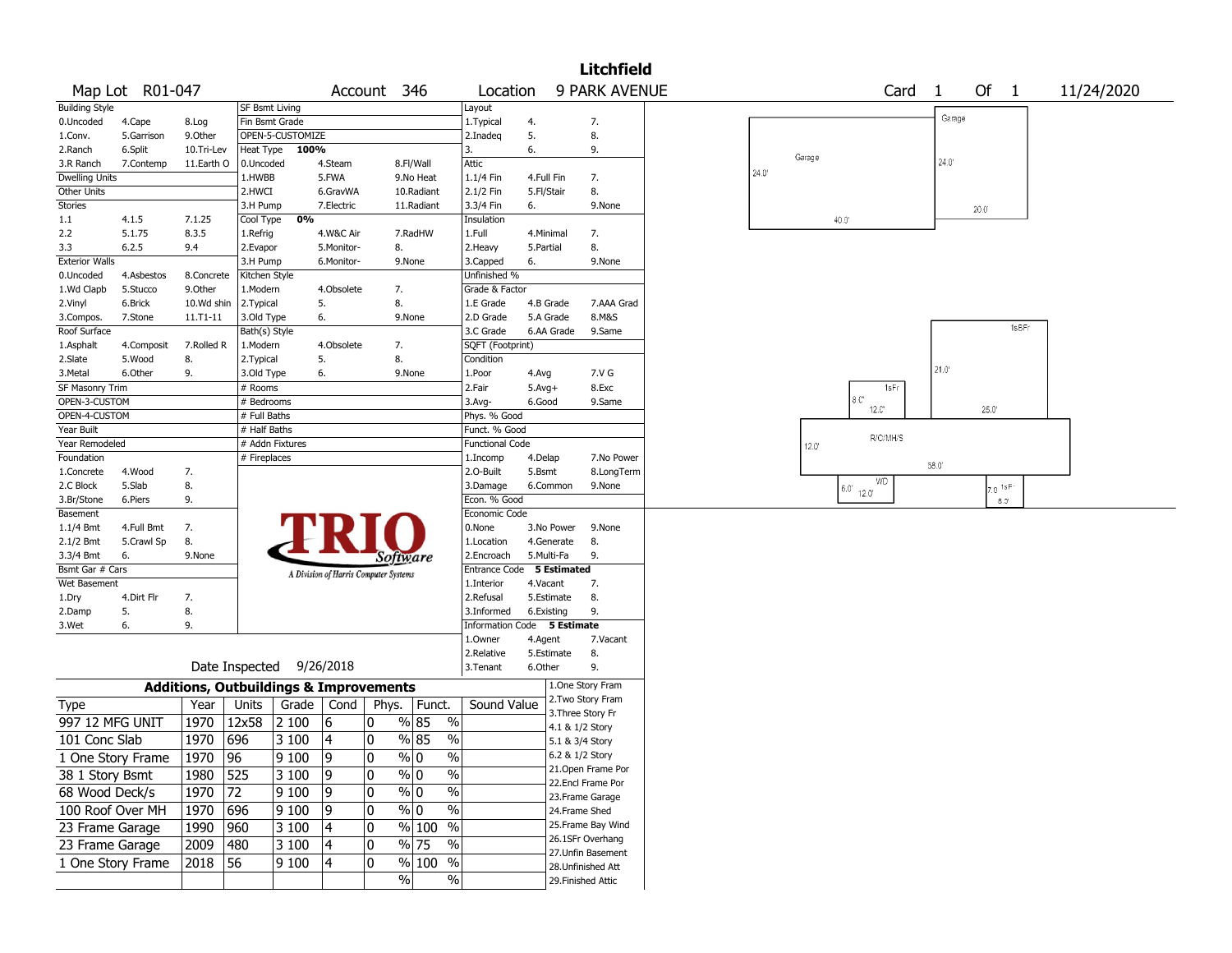|                   | Map Lot R01-048                             | Account 1055 | Location                |                                   | SOUTH ADAMS ROAD          |                                    |                 |                          | Card <sub>1</sub>    | Of $1$        |                                   | 11/24/2020                            |
|-------------------|---------------------------------------------|--------------|-------------------------|-----------------------------------|---------------------------|------------------------------------|-----------------|--------------------------|----------------------|---------------|-----------------------------------|---------------------------------------|
|                   | RICHARD, MARCEL Y                           |              |                         | <b>Property Data</b>              |                           |                                    |                 | <b>Assessment Record</b> |                      |               |                                   |                                       |
|                   | RICHARD, LORETTA A                          |              |                         | Neighborhood 197 South Adams Road |                           | Year                               | Land            |                          | <b>Buildings</b>     |               | Exempt                            | Total                                 |
| 32 S ADAMS ROAD   |                                             |              |                         |                                   |                           | 2007                               |                 | 30,030                   |                      | $\pmb{0}$     | 0                                 | 30,030                                |
|                   | LITCHFIELD ME 04350 3915                    |              | Tree Growth Year        | $\mathbf 0$                       |                           |                                    |                 |                          |                      |               |                                   |                                       |
|                   |                                             |              | X Coordinate            |                                   | 0                         | 2008                               |                 | 30,030                   |                      | 0             | 0                                 | 30,030                                |
|                   | B1518P525 B10840P253                        |              | Y Coordinate            |                                   | $\mathbf 0$               | 2009                               |                 | 29,750                   |                      | $\pmb{0}$     | 0                                 | 29,750                                |
| Previous Owner    |                                             |              | Zone/Land Use           | <b>11 Residential</b>             |                           | 2010                               |                 | 29,750                   |                      | 0             | 0                                 | 29,750                                |
| LEWIS, DONALD R   | 32 SOUTH ADAMS ROAD                         |              | Secondary Zone          |                                   |                           | 2011                               |                 | 50,000                   |                      | 0             | 0                                 | 50,000                                |
|                   |                                             |              |                         |                                   |                           | 2012                               |                 | 50,000                   |                      | $\pmb{0}$     | 0                                 | 50,000                                |
|                   | LITCHFIELD ME 04350<br>Sale Date: 9/26/2011 |              | Topography 2 Rolling    |                                   |                           | 2013                               |                 | 50,000                   |                      | 0             | 0                                 | 50,000                                |
|                   |                                             |              | 1.Level                 | 4.Below St                        | 7.Res Protec              | 2014                               |                 | 50,000                   |                      | 0             | 0                                 | 50,000                                |
|                   |                                             |              | 2.Rolling<br>3.Above St | 5.Low<br>6.Swampy                 | 8.<br>9.                  | 2015                               |                 | 50,000                   |                      | 0             | 0                                 | 50,000                                |
|                   |                                             |              | Utilities 9 None        |                                   | 9 None                    | 2016                               |                 | 50,000                   |                      | $\mathbf 0$   | 0                                 | 50,000                                |
|                   |                                             |              |                         |                                   |                           | 2017                               |                 | 50,000                   |                      | $\pmb{0}$     | 0                                 | 50,000                                |
|                   |                                             |              | 1.Public<br>2. Water    | 4.Dr Well<br>5.Dug Well           | 7.Cesspool<br>8.Lake/Pond | 2018                               |                 | 50,000                   |                      | 0             | 0                                 | 50,000                                |
|                   |                                             |              | 3.Sewer                 | 6.Septic                          | 9.None                    | 2019                               |                 | 48,000                   |                      | 0             | 0                                 | 48,000                                |
|                   |                                             |              | <b>Street</b>           | 1 Paved                           |                           | 2020                               |                 | 48,000                   |                      | $\mathbf 0$   | $\Omega$                          | 48,000                                |
|                   |                                             |              | 1.Paved<br>2.Semi Imp   | 4.Proposed<br>5.R/O/W             | 7.<br>8.                  |                                    |                 |                          | <b>Land Data</b>     |               |                                   |                                       |
|                   |                                             |              | 3.Gravel                | 6.                                | 9.None                    | <b>Front Foot</b>                  | <b>Type</b>     | <b>Effective</b>         |                      |               | <b>Influence</b>                  | <b>Influence</b>                      |
|                   |                                             |              |                         |                                   | 0                         | 11.1-100                           |                 | Frontage                 | <b>Depth</b>         | <b>Factor</b> | Code<br>%                         | <b>Codes</b><br>1.Unimproved          |
|                   | Inspection Witnessed By:                    |              |                         |                                   | $\mathbf 0$               | 12.101-200                         |                 |                          |                      |               | %                                 | 2. Excess Frtg                        |
|                   |                                             |              |                         | <b>Sale Data</b>                  |                           | $13.201+$<br>14.                   |                 |                          |                      |               | %<br>%                            | 3. Topography<br>4.Size/Shape         |
| X                 |                                             | Date         | Sale Date               |                                   | 9/26/2011                 | 15.                                |                 |                          |                      |               | %                                 | 5.Access                              |
| No./Date          | Description                                 | Date Insp.   | Price                   |                                   | 29,750                    |                                    |                 |                          |                      |               | %<br>%                            | 6.Restriction<br>7. Right of Way      |
|                   |                                             |              | Sale Type               | 1 Land Only                       |                           | <b>Square Foot</b>                 |                 |                          | <b>Square Feet</b>   |               |                                   | 8.View/Environ                        |
|                   |                                             |              | 1.Land<br>2.L & B       | 4.MFG UNIT<br>5.Other             | 7.<br>8.                  | 16.Regular Lot                     |                 |                          |                      |               | %                                 | 9.Fract Share                         |
|                   |                                             |              | 3.Building              | 6.                                | 9.                        | 17.Secondary Lot                   |                 |                          |                      |               | $\overline{\frac{9}{6}}$          | <b>Acres</b><br>30.Frontage 1         |
|                   |                                             |              | Financing               | 6 Cash Sale                       |                           | 18. Excess Land                    |                 |                          |                      |               | $\frac{9}{6}$<br>$\frac{9}{6}$    | 31. Frontage 2                        |
|                   |                                             |              | 1.Convent               | 4.Seller                          | 7.                        | 19.Condominium<br>20.Miscellaneous |                 |                          |                      |               | $\frac{9}{6}$                     | 32.Tillable                           |
| Notes:            |                                             |              | 2.FHA/VA                | 5.Private                         | 8.                        |                                    |                 |                          |                      |               | $\overline{\frac{9}{6}}$          | 33.Tillable                           |
|                   |                                             |              | 3.Assumed               | 6.Cash                            | 9.Unknown                 |                                    |                 |                          |                      |               | $\overline{\frac{9}{6}}$          | 34.Softwood F&O                       |
|                   |                                             |              | Validity                | 1 Arms Length Sale                |                           | <b>Fract. Acre</b>                 |                 | <b>Acreage/Sites</b>     |                      |               |                                   | 35. Mixed Wood F&O<br>36.Hardwood F&O |
|                   |                                             |              | 1.Valid                 | 4.Split                           | 7.Renovate                | 21. Houselot (Frac                 | 25              |                          | 1.00                 | 100           | %<br>0                            | 37.Softwood TG                        |
|                   |                                             |              | 2.Related               | 5.Partial                         | 8.Other                   | 22.Baselot(Fract)<br>23.           | $\overline{26}$ |                          | 5.00                 | 100           | %<br>$\mathbf 0$                  | 38. Mixed Wood TG                     |
|                   |                                             |              | 3.Distress              | 6.Exempt                          | 9.                        | <b>Acres</b>                       | $\overline{27}$ |                          | 10.00                | 100           | %<br>$\mathbf 0$                  | 39.Hardwood TG                        |
|                   |                                             |              | Verified                | <b>5 Public Record</b>            |                           | 24. Houselot                       | 28              |                          | 1.00                 | 100           | $\frac{9}{6}$<br>$\mathbf 0$<br>% | 40. Wasteland                         |
|                   |                                             |              |                         |                                   |                           | 25.Baselot                         |                 |                          |                      |               | $\frac{9}{6}$                     | 41.Gravel Pit                         |
|                   |                                             |              | 1.Buyer<br>2.Seller     | 4.Agent<br>5.Pub Rec              | 7.Family<br>8.Other       | 26.Rear 1                          |                 |                          |                      |               | $\frac{9}{6}$                     | 42. Mobile Home Si                    |
|                   |                                             |              | 3.Lender                | 6.MLS                             | 9.                        | 27.Rear 2                          |                 |                          |                      |               |                                   | 43.Camp Site                          |
| <b>Litchfield</b> |                                             |              |                         |                                   |                           | 28. Rear 3                         |                 |                          | <b>Total Acreage</b> | 17.00         |                                   | 44.Lot Improvemen<br>45.Access Right  |
|                   |                                             |              |                         |                                   |                           | 29. Rear 4                         |                 |                          |                      |               |                                   |                                       |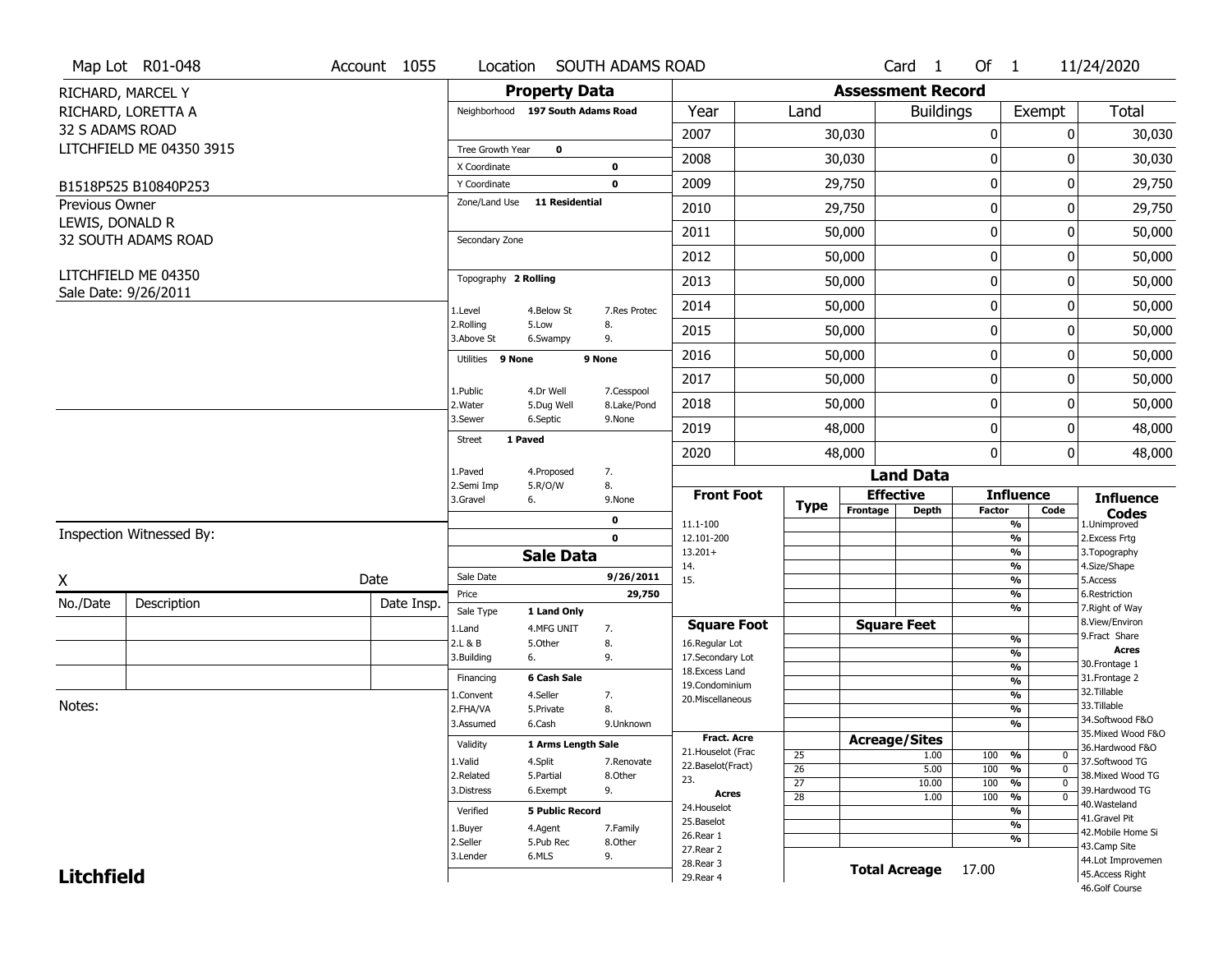|                       |                 |                                                   |                       |                  |            |                                       |               |                        |            |            | <b>Litchfield</b>                        |  |                   |  |        |            |
|-----------------------|-----------------|---------------------------------------------------|-----------------------|------------------|------------|---------------------------------------|---------------|------------------------|------------|------------|------------------------------------------|--|-------------------|--|--------|------------|
|                       | Map Lot R01-048 |                                                   |                       |                  |            | Account 1055                          |               | Location               |            |            | SOUTH ADAMS ROAD                         |  | Card <sub>1</sub> |  | Of $1$ | 11/24/2020 |
| <b>Building Style</b> |                 |                                                   | <b>SF Bsmt Living</b> |                  |            |                                       |               | Layout                 |            |            |                                          |  |                   |  |        |            |
| 0.Uncoded             | 4.Cape          | 8.Log                                             | Fin Bsmt Grade        |                  |            |                                       |               | 1. Typical             | 4.         |            | 7.                                       |  |                   |  |        |            |
| 1.Conv.               | 5.Garrison      | 9.0ther                                           |                       | OPEN-5-CUSTOMIZE |            |                                       |               | 2.Inadeg               | 5.         |            | 8.                                       |  |                   |  |        |            |
| 2.Ranch               | 6.Split         | 10.Tri-Lev                                        | Heat Type             | 100%             |            |                                       |               | 3.                     | 6.         |            | 9.                                       |  |                   |  |        |            |
| 3.R Ranch             | 7.Contemp       | 11.Earth O                                        | 0.Uncoded             |                  | 4.Steam    | 8.Fl/Wall                             |               | Attic                  |            |            |                                          |  |                   |  |        |            |
| <b>Dwelling Units</b> |                 |                                                   | 1.HWBB                |                  | 5.FWA      |                                       | 9.No Heat     | 1.1/4 Fin              | 4.Full Fin |            | 7.                                       |  |                   |  |        |            |
| Other Units           |                 |                                                   | 2.HWCI                |                  | 6.GravWA   |                                       | 10.Radiant    | 2.1/2 Fin              | 5.Fl/Stair |            | 8.                                       |  |                   |  |        |            |
| Stories               |                 |                                                   | 3.H Pump              |                  | 7.Electric |                                       | 11.Radiant    | 3.3/4 Fin              | 6.         |            | 9.None                                   |  |                   |  |        |            |
| 1.1                   | 4.1.5           | 7.1.25                                            | Cool Type             | 0%               |            |                                       |               | Insulation             |            |            |                                          |  |                   |  |        |            |
| 2.2                   | 5.1.75          | 8.3.5                                             | 1.Refrig              |                  | 4.W&C Air  |                                       | 7.RadHW       | 1.Full                 | 4.Minimal  |            | 7.                                       |  |                   |  |        |            |
| 3.3                   | 6.2.5           | 9.4                                               | 2.Evapor              |                  | 5.Monitor- | 8.                                    |               | 2. Heavy               | 5.Partial  |            | 8.                                       |  |                   |  |        |            |
| <b>Exterior Walls</b> |                 |                                                   | 3.H Pump              |                  | 6.Monitor- | 9.None                                |               | 3.Capped               | 6.         |            | 9.None                                   |  |                   |  |        |            |
| 0.Uncoded             | 4.Asbestos      | 8.Concrete                                        | Kitchen Style         |                  |            |                                       |               | Unfinished %           |            |            |                                          |  |                   |  |        |            |
| 1.Wd Clapb            | 5.Stucco        | 9.Other                                           | 1.Modern              |                  | 4.Obsolete | 7.                                    |               | Grade & Factor         |            |            |                                          |  |                   |  |        |            |
| 2.Vinyl               | 6.Brick         | 10.Wd shin                                        | 2. Typical            | 5.               |            | 8.                                    |               | 1.E Grade              |            | 4.B Grade  | 7.AAA Grad                               |  |                   |  |        |            |
| 3.Compos.             | 7.Stone         | 11.T1-11                                          | 3.Old Type            | 6.               |            | 9.None                                |               | 2.D Grade              | 5.A Grade  |            | 8.M&S                                    |  |                   |  |        |            |
| Roof Surface          |                 |                                                   | Bath(s) Style         |                  |            |                                       |               | 3.C Grade              |            | 6.AA Grade | 9.Same                                   |  |                   |  |        |            |
| 1.Asphalt             | 4.Composit      | 7.Rolled R                                        | 1.Modern              |                  | 4.Obsolete | 7.                                    |               | SQFT (Footprint)       |            |            |                                          |  |                   |  |        |            |
| 2.Slate               | 5.Wood          | 8.                                                | 2.Typical             | 5.               |            | 8.                                    |               | Condition              |            |            |                                          |  |                   |  |        |            |
| 3. Metal              | 6.Other         | 9.                                                | 3.Old Type            | 6.               |            | 9.None                                |               | 1.Poor                 | 4.Avg      |            | 7.V G                                    |  |                   |  |        |            |
| SF Masonry Trim       |                 |                                                   | # Rooms               |                  |            |                                       |               | 2.Fair                 | $5.Avg+$   |            | 8.Exc                                    |  |                   |  |        |            |
| OPEN-3-CUSTOM         |                 |                                                   | # Bedrooms            |                  |            |                                       |               | 3.Avg-                 | 6.Good     |            | 9.Same                                   |  |                   |  |        |            |
| OPEN-4-CUSTOM         |                 |                                                   | # Full Baths          |                  |            |                                       |               | Phys. % Good           |            |            |                                          |  |                   |  |        |            |
| Year Built            |                 |                                                   | # Half Baths          |                  |            |                                       |               | Funct. % Good          |            |            |                                          |  |                   |  |        |            |
| Year Remodeled        |                 |                                                   | # Addn Fixtures       |                  |            |                                       |               | <b>Functional Code</b> |            |            |                                          |  |                   |  |        |            |
| Foundation            |                 |                                                   | # Fireplaces          |                  |            |                                       |               | 1.Incomp               | 4.Delap    |            | 7.No Power                               |  |                   |  |        |            |
| 1.Concrete            | 4.Wood          | 7.                                                |                       |                  |            |                                       |               | 2.0-Built              | 5.Bsmt     |            | 8.LongTerm                               |  |                   |  |        |            |
| 2.C Block             | 5.Slab          | 8.                                                |                       |                  |            |                                       |               | 3.Damage               |            | 6.Common   | 9.None                                   |  |                   |  |        |            |
| 3.Br/Stone            | 6.Piers         | 9.                                                |                       |                  |            |                                       |               | Econ. % Good           |            |            |                                          |  |                   |  |        |            |
| Basement              |                 |                                                   |                       |                  |            |                                       |               | Economic Code          |            |            |                                          |  |                   |  |        |            |
| $1.1/4$ Bmt           | 4.Full Bmt      | 7.                                                |                       |                  |            |                                       |               | 0.None                 |            | 3.No Power | 9.None                                   |  |                   |  |        |            |
| 2.1/2 Bmt             | 5.Crawl Sp      | 8.                                                |                       |                  |            |                                       |               | 1.Location             |            | 4.Generate | 8.                                       |  |                   |  |        |            |
| 3.3/4 Bmt             | 6.              | 9.None                                            |                       |                  |            | <i>Software</i>                       |               | 2.Encroach             | 5.Multi-Fa |            | 9.                                       |  |                   |  |        |            |
| Bsmt Gar # Cars       |                 |                                                   |                       |                  |            | A Division of Harris Computer Systems |               | Entrance Code          | $\bf{0}$   |            |                                          |  |                   |  |        |            |
| Wet Basement          |                 |                                                   |                       |                  |            |                                       |               | 1.Interior             | 4.Vacant   |            | 7.                                       |  |                   |  |        |            |
| 1.Dry                 | 4.Dirt Flr      | 7.                                                |                       |                  |            |                                       |               | 2.Refusal              |            | 5.Estimate | 8.                                       |  |                   |  |        |            |
| 2.Damp                | 5.              | 8.                                                |                       |                  |            |                                       |               | 3.Informed             | 6.Existing |            | 9.                                       |  |                   |  |        |            |
| 3.Wet                 | 6.              | 9.                                                |                       |                  |            |                                       |               | Information Code 0     |            |            |                                          |  |                   |  |        |            |
|                       |                 |                                                   |                       |                  |            |                                       |               | 1.0wner                | 4.Agent    |            | 7.Vacant                                 |  |                   |  |        |            |
|                       |                 |                                                   |                       |                  |            |                                       |               | 2.Relative             |            | 5.Estimate | 8.                                       |  |                   |  |        |            |
|                       |                 | Date Inspected                                    |                       |                  |            |                                       |               | 3. Tenant              | 6.Other    |            | 9.                                       |  |                   |  |        |            |
|                       |                 | <b>Additions, Outbuildings &amp; Improvements</b> |                       |                  |            |                                       |               |                        |            |            | 1.One Story Fram                         |  |                   |  |        |            |
|                       |                 |                                                   |                       |                  |            |                                       |               | Sound Value            |            |            | 2. Two Story Fram                        |  |                   |  |        |            |
| Type                  |                 | Year                                              | Units                 | Grade            | Cond       | Phys.                                 | Funct.        |                        |            |            | 3. Three Story Fr                        |  |                   |  |        |            |
|                       |                 |                                                   |                       |                  |            | $\%$                                  | $\%$          |                        |            |            | 4.1 & 1/2 Story                          |  |                   |  |        |            |
|                       |                 |                                                   |                       |                  |            | $\frac{0}{0}$                         | $\%$          |                        |            |            | 5.1 & 3/4 Story                          |  |                   |  |        |            |
|                       |                 |                                                   |                       |                  |            | $\frac{9}{6}$                         | $\frac{0}{6}$ |                        |            |            | 6.2 & 1/2 Story                          |  |                   |  |        |            |
|                       |                 |                                                   |                       |                  |            |                                       |               |                        |            |            | 21. Open Frame Por                       |  |                   |  |        |            |
|                       |                 |                                                   |                       |                  |            | $\sqrt{6}$                            | $\sqrt{2}$    |                        |            |            | 22.Encl Frame Por                        |  |                   |  |        |            |
|                       |                 |                                                   |                       |                  |            | $\sqrt{6}$                            | $\sqrt{2}$    |                        |            |            | 23. Frame Garage                         |  |                   |  |        |            |
|                       |                 |                                                   |                       |                  |            | $\sqrt{6}$                            | $\%$          |                        |            |            | 24.Frame Shed                            |  |                   |  |        |            |
|                       |                 |                                                   |                       |                  |            |                                       |               |                        |            |            | 25. Frame Bay Wind                       |  |                   |  |        |            |
|                       |                 |                                                   |                       |                  |            | $\%$                                  | $\%$          |                        |            |            | 26.1SFr Overhang                         |  |                   |  |        |            |
|                       |                 |                                                   |                       |                  |            | $\%$                                  | $\%$          |                        |            |            |                                          |  |                   |  |        |            |
|                       |                 |                                                   |                       |                  |            | $\frac{0}{0}$                         | $\sqrt{6}$    |                        |            |            | 27. Unfin Basement<br>28. Unfinished Att |  |                   |  |        |            |
|                       |                 |                                                   |                       |                  |            | $\%$                                  | %             |                        |            |            |                                          |  |                   |  |        |            |
|                       |                 |                                                   |                       |                  |            |                                       |               |                        |            |            | 29. Finished Attic                       |  |                   |  |        |            |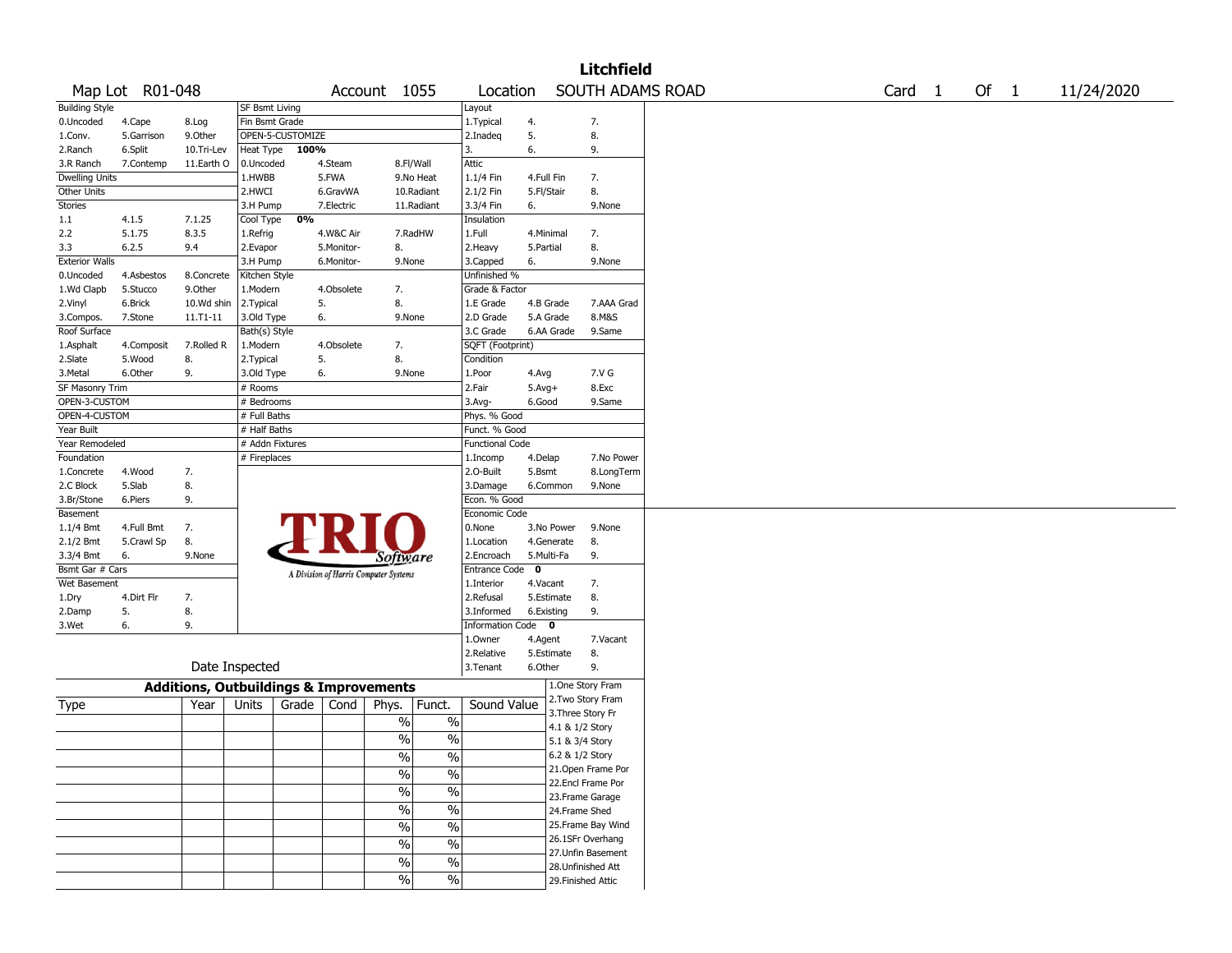|                   | Map Lot R01-049                             | Account 2147 | Location                        |                       | 836 DEAD RIVER ROAD      |                                     |    |                      |                    | Card 1               | Of $1$                       |                               | 11/24/2020                       |  |  |
|-------------------|---------------------------------------------|--------------|---------------------------------|-----------------------|--------------------------|-------------------------------------|----|----------------------|--------------------|----------------------|------------------------------|-------------------------------|----------------------------------|--|--|
|                   | ASSELIN, LORRAINE                           |              |                                 | <b>Property Data</b>  |                          | <b>Assessment Record</b>            |    |                      |                    |                      |                              |                               |                                  |  |  |
|                   | 836 DEAD RIVER RD                           |              | Neighborhood 52 Dead River Road |                       |                          | Year                                |    | Land                 |                    | <b>Buildings</b>     |                              | Exempt                        | <b>Total</b>                     |  |  |
|                   | LITCHFIELD ME 04350                         |              |                                 |                       |                          | 2007                                |    |                      | 0                  |                      | 28,365                       | 0                             | 28,365                           |  |  |
|                   |                                             |              | Tree Growth Year                | $\mathbf 0$           |                          | 2008                                |    |                      | 0                  |                      | 27,593                       | $\Omega$                      | 27,593                           |  |  |
|                   |                                             |              | X Coordinate<br>Y Coordinate    |                       | $\pmb{0}$<br>$\mathbf 0$ | 2009                                |    |                      | 0                  |                      | 24,413                       | 0                             | 24,413                           |  |  |
|                   | B11793P283 B13645P195                       |              | Zone/Land Use                   | <b>11 Residential</b> |                          | 2010                                |    |                      | 0                  |                      | 24,954                       | 0                             | 24,954                           |  |  |
|                   |                                             |              |                                 |                       |                          | 2011                                |    |                      | 0                  |                      | 24,591                       | 0                             |                                  |  |  |
|                   |                                             |              | Secondary Zone                  |                       |                          |                                     |    |                      |                    |                      |                              |                               | 24,591                           |  |  |
|                   |                                             |              |                                 |                       |                          | 2012                                |    |                      | 0                  |                      | 24,591                       | 0                             | 24,591                           |  |  |
|                   |                                             |              | Topography 2 Rolling            |                       |                          | 2013                                |    |                      | 0                  |                      | 23,819                       | 0                             | 23,819                           |  |  |
|                   |                                             |              | 1.Level                         | 4.Below St            | 7.Res Protec             | 2014                                |    | 0                    |                    | 20,787               |                              | 0                             | 20,787                           |  |  |
|                   |                                             |              | 2.Rolling<br>3.Above St         | 5.Low<br>6.Swampy     | 8.<br>9.                 | 2015                                |    |                      | 63,200             | 20,171               |                              | 0                             | 83,371                           |  |  |
|                   |                                             |              | 4 Drilled Well<br>Utilities     |                       | <b>6 Septic System</b>   | 2016                                |    | 63,200               |                    | 19,628               |                              | 0                             | 82,828                           |  |  |
|                   |                                             |              | 1.Public                        | 4.Dr Well             | 7.Cesspool               | 2017                                |    |                      | 63,200             |                      | 19,035                       | 20,000                        | 62,235                           |  |  |
|                   |                                             |              | 2. Water                        | 5.Dug Well            | 8.Lake/Pond              | 2018                                |    |                      | 63,200             |                      | 18,498                       | 19,200                        | 62,498                           |  |  |
|                   |                                             |              | 3.Sewer                         | 6.Septic              | 9.None                   | 2019                                |    |                      | 68,800             |                      | 20,300                       | 20,000                        | 69,100                           |  |  |
|                   |                                             |              | 1 Paved<br><b>Street</b>        |                       |                          | 2020                                |    |                      | 68,800             |                      | 20,300                       | 25,000                        | 64,100                           |  |  |
|                   |                                             |              | 1.Paved                         | 4.Proposed            | 7.                       |                                     |    |                      |                    | <b>Land Data</b>     |                              |                               |                                  |  |  |
|                   |                                             |              | 2.Semi Imp<br>3.Gravel<br>6.    | 5.R/O/W               | 8.<br>9.None             | <b>Front Foot</b>                   |    |                      | <b>Effective</b>   |                      |                              | <b>Influence</b>              | <b>Influence</b>                 |  |  |
|                   |                                             |              |                                 |                       | 0                        | 11.1-100                            |    | <b>Type</b>          | Frontage           | <b>Depth</b>         | <b>Factor</b>                | Code<br>%                     | <b>Codes</b><br>1.Unimproved     |  |  |
|                   | Inspection Witnessed By:                    |              |                                 |                       | $\mathbf 0$              | 12.101-200                          |    |                      |                    |                      |                              | %                             | 2.Excess Frtg                    |  |  |
|                   |                                             |              |                                 | <b>Sale Data</b>      |                          | $13.201+$<br>14.                    |    |                      |                    |                      |                              | %<br>%                        | 3. Topography<br>4.Size/Shape    |  |  |
| X                 |                                             | Date         | Sale Date                       |                       |                          | 15.                                 |    |                      |                    |                      |                              | %                             | 5.Access                         |  |  |
| No./Date          | Description                                 | Date Insp.   | Price<br>Sale Type              |                       |                          |                                     |    |                      |                    |                      |                              | %<br>%                        | 6.Restriction<br>7. Right of Way |  |  |
|                   |                                             |              | 1.Land                          | 4.MFG UNIT            | 7.                       | <b>Square Foot</b>                  |    |                      | <b>Square Feet</b> |                      |                              |                               | 8.View/Environ                   |  |  |
|                   |                                             |              | 2.L & B                         | 5.Other               | 8.                       | 16.Regular Lot                      |    |                      |                    |                      |                              | %<br>%                        | 9.Fract Share<br><b>Acres</b>    |  |  |
|                   |                                             |              | 3.Building<br>6.                |                       | 9.                       | 17.Secondary Lot<br>18. Excess Land |    |                      |                    |                      |                              | $\frac{9}{6}$                 | 30.Frontage 1                    |  |  |
|                   |                                             |              | Financing                       |                       |                          | 19.Condominium                      |    |                      |                    |                      |                              | $\frac{9}{6}$                 | 31. Frontage 2                   |  |  |
| Notes:            |                                             |              | 1.Convent                       | 4.Seller              | 7.                       | 20.Miscellaneous                    |    |                      |                    |                      |                              | $\frac{9}{6}$                 | 32. Tillable<br>33.Tillable      |  |  |
|                   |                                             |              | 2.FHA/VA<br>3.Assumed           | 5.Private<br>6.Cash   | 8.<br>9.Unknown          |                                     |    |                      |                    |                      |                              | $\overline{\frac{9}{6}}$<br>% | 34.Softwood F&O                  |  |  |
|                   | '15 18.6 ACARES FROM LOT 49 BECOMES LOT 49. |              |                                 |                       | <b>Fract. Acre</b>       |                                     |    | <b>Acreage/Sites</b> |                    |                      |                              | 35. Mixed Wood F&O            |                                  |  |  |
|                   |                                             | Validity     |                                 |                       | 21. Houselot (Frac       |                                     | 24 |                      | 1.00               | 100                  | %<br>$\mathbf 0$             | 36.Hardwood F&O               |                                  |  |  |
|                   |                                             | 1.Valid      | 4.Split                         | 7.Renovate            | 22.Baselot(Fract)        |                                     | 26 |                      | 5.00               | 100                  | $\frac{9}{6}$<br>$\mathbf 0$ | 37.Softwood TG                |                                  |  |  |
|                   |                                             |              | 2.Related<br>3.Distress         | 5.Partial<br>6.Exempt | 8.Other<br>9.            | 23.                                 |    | $\overline{27}$      |                    | 10.00                | 100                          | $\frac{9}{6}$<br>$\mathbf 0$  | 38. Mixed Wood TG                |  |  |
|                   |                                             |              |                                 |                       |                          | <b>Acres</b><br>24. Houselot        |    | $\overline{28}$      |                    | 2.60                 | 100                          | $\frac{9}{6}$<br>$\mathbf 0$  | 39.Hardwood TG<br>40.Wasteland   |  |  |
|                   |                                             | Verified     |                                 |                       | 25.Baselot               |                                     | 44 |                      | 1.00               | 100                  | %<br>0<br>$\frac{9}{6}$      | 41.Gravel Pit                 |                                  |  |  |
|                   |                                             |              | 1.Buyer                         | 4.Agent               | 7.Family                 | 26.Rear 1                           |    |                      |                    |                      |                              | %                             | 42. Mobile Home Si               |  |  |
|                   |                                             |              | 2.Seller<br>3.Lender            | 5.Pub Rec<br>6.MLS    | 8.Other<br>9.            | 27.Rear 2                           |    |                      |                    |                      |                              |                               | 43.Camp Site                     |  |  |
| <b>Litchfield</b> |                                             |              |                                 |                       |                          | 28. Rear 3                          |    |                      |                    | <b>Total Acreage</b> | 18.60                        |                               | 44.Lot Improvemen                |  |  |
|                   |                                             |              |                                 |                       |                          | 29. Rear 4                          |    |                      |                    |                      |                              |                               | 45.Access Right                  |  |  |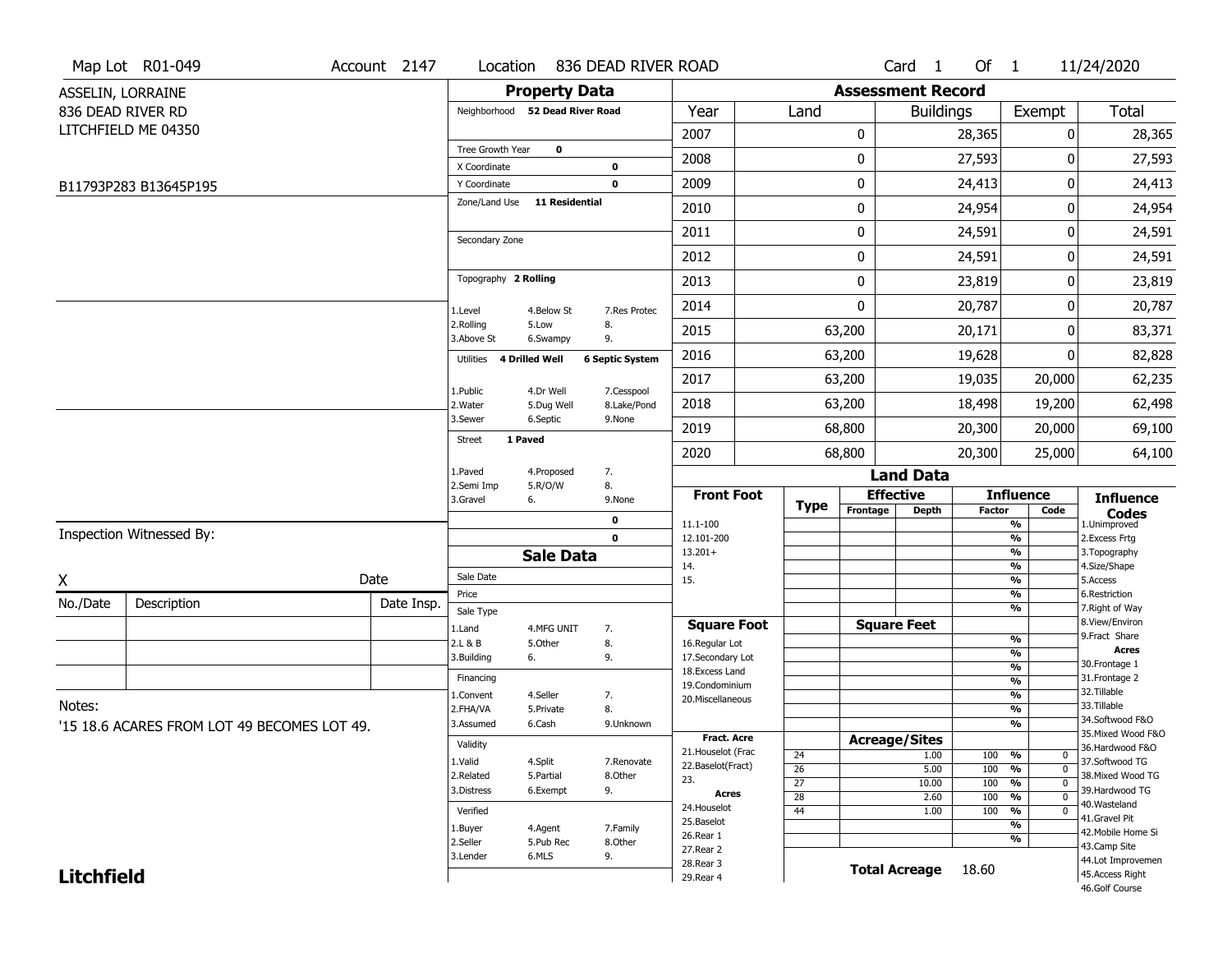|                       |                 |                                                   |                       |                          |            |                                       |             |                             |              |             | <b>Litchfield</b>                    |                     |                   |                   |        |            |
|-----------------------|-----------------|---------------------------------------------------|-----------------------|--------------------------|------------|---------------------------------------|-------------|-----------------------------|--------------|-------------|--------------------------------------|---------------------|-------------------|-------------------|--------|------------|
|                       | Map Lot R01-049 |                                                   |                       |                          |            | Account 2147                          |             | Location                    |              |             |                                      | 836 DEAD RIVER ROAD |                   | Card <sub>1</sub> | Of $1$ | 11/24/2020 |
| <b>Building Style</b> |                 |                                                   | <b>SF Bsmt Living</b> |                          |            |                                       |             | Layout                      |              |             |                                      |                     |                   |                   |        |            |
| 0.Uncoded             | 4.Cape          | 8.Log                                             | Fin Bsmt Grade        |                          |            |                                       |             | 1. Typical                  | 4.           |             | 7.                                   |                     |                   |                   |        |            |
| 1.Conv.               | 5.Garrison      | 9.0ther                                           |                       | OPEN-5-CUSTOMIZE         |            |                                       |             | 2.Inadeg                    | 5.           |             | 8.                                   |                     |                   |                   |        |            |
| 2.Ranch               | 6.Split         | 10.Tri-Lev                                        | Heat Type             | 100%                     |            |                                       |             | 3.                          | 6.           |             | 9.                                   |                     |                   |                   |        |            |
| 3.R Ranch             | 7.Contemp       | 11.Earth O                                        | 0.Uncoded             |                          | 4.Steam    |                                       | 8.Fl/Wall   | <b>Attic</b>                |              |             |                                      |                     |                   |                   |        |            |
| <b>Dwelling Units</b> |                 |                                                   | 1.HWBB                |                          | 5.FWA      |                                       | 9.No Heat   | 1.1/4 Fin                   | 4.Full Fin   |             | 7.                                   |                     |                   |                   |        |            |
| Other Units           |                 |                                                   | 2.HWCI                |                          | 6.GravWA   |                                       | 10.Radiant  | 2.1/2 Fin                   | 5.Fl/Stair   |             | 8.                                   |                     |                   |                   |        |            |
| Stories               |                 |                                                   | 3.H Pump              |                          | 7.Electric |                                       | 11.Radiant  | 3.3/4 Fin                   | 6.           |             | 9.None                               |                     |                   |                   |        |            |
| 1.1                   | 4.1.5           | 7.1.25                                            | Cool Type             | 0%                       |            |                                       |             | Insulation                  |              |             |                                      |                     |                   |                   |        |            |
| 2.2                   | 5.1.75          | 8.3.5                                             | 1.Refrig              |                          | 4.W&C Air  |                                       | 7.RadHW     | 1.Full                      | 4.Minimal    |             | 7.                                   |                     |                   |                   |        | N/V        |
| 3.3                   | 6.2.5           | 9.4                                               | 2.Evapor              |                          | 5.Monitor- | 8.                                    |             | 2. Heavy                    | 5.Partial    |             | 8.                                   |                     | <b>WD</b>         |                   |        |            |
| <b>Exterior Walls</b> |                 |                                                   | 3.H Pump              |                          | 6.Monitor- |                                       | 9.None      | 3.Capped                    | 6.           |             | 9.None                               |                     | $10.0^{\circ}$    |                   |        |            |
| 0.Uncoded             | 4.Asbestos      | 8.Concrete                                        | Kitchen Style         |                          |            |                                       |             | Unfinished %                |              |             |                                      |                     |                   |                   |        |            |
| 1.Wd Clapb            | 5.Stucco        | 9.0ther                                           | 1.Modern              |                          | 4.Obsolete | 7.                                    |             | Grade & Factor              |              |             |                                      |                     | 12.0              |                   |        |            |
| 2.Vinyl               | 6.Brick         | 10.Wd shin                                        | 2. Typical            |                          | 5.         | 8.                                    |             | 1.E Grade                   |              | 4.B Grade   | 7.AAA Grad                           |                     |                   |                   |        |            |
| 3.Compos.             | 7.Stone         | $11.71 - 11$                                      | 3.Old Type            |                          | 6.         |                                       | 9.None      | 2.D Grade                   |              | 5.A Grade   | 8.M&S                                |                     |                   |                   |        |            |
| Roof Surface          |                 |                                                   | Bath(s) Style         |                          |            |                                       |             | 3.C Grade                   |              | 6.AA Grade  | 9.Same                               |                     |                   |                   |        |            |
| 1.Asphalt             | 4.Composit      | 7.Rolled R                                        | 1.Modern              |                          | 4.Obsolete | 7.                                    |             | SQFT (Footprint)            |              |             |                                      | 14.0                | 1999 Skyline MH/S |                   |        |            |
| 2.Slate               | 5.Wood          | 8.                                                | 2. Typical            |                          | 5.         | 8.                                    |             | Condition                   |              |             |                                      |                     |                   |                   |        |            |
| 3.Metal               | 6.Other         | 9.                                                | 3.Old Type            |                          | 6.         |                                       | 9.None      | 1.Poor                      | 4.Avg        |             | 7.V G                                |                     |                   |                   |        |            |
| SF Masonry Trim       |                 |                                                   | # Rooms               |                          |            |                                       |             | 2.Fair                      | $5.$ Avg $+$ |             | 8.Exc                                |                     |                   | 76.0              |        |            |
| OPEN-3-CUSTOM         |                 |                                                   | # Bedrooms            |                          |            |                                       |             | 3.Avg-                      | 6.Good       |             | 9.Same                               |                     |                   |                   |        |            |
| OPEN-4-CUSTOM         |                 |                                                   | # Full Baths          |                          |            |                                       |             | Phys. % Good                |              |             |                                      |                     |                   |                   |        |            |
| Year Built            |                 |                                                   | # Half Baths          |                          |            |                                       |             | Funct. % Good               |              |             |                                      |                     |                   |                   |        |            |
| Year Remodeled        |                 |                                                   |                       | # Addn Fixtures          |            |                                       |             | <b>Functional Code</b>      |              |             |                                      |                     |                   |                   |        |            |
|                       |                 |                                                   |                       |                          |            |                                       |             |                             |              |             |                                      |                     |                   |                   |        |            |
| Foundation            |                 |                                                   | # Fireplaces          |                          |            |                                       |             | 1.Incomp                    | 4.Delap      |             | 7.No Power                           |                     |                   |                   |        |            |
| 1.Concrete            | 4.Wood          | 7.                                                |                       |                          |            |                                       |             | 2.O-Built                   | 5.Bsmt       |             | 8.LongTerm                           |                     |                   |                   |        |            |
| 2.C Block             | 5.Slab          | 8.                                                |                       |                          |            |                                       |             | 3.Damage                    |              | 6.Common    | 9.None                               |                     |                   |                   |        |            |
| 3.Br/Stone            | 6.Piers         | 9.                                                |                       |                          |            |                                       |             | Econ. % Good                |              |             |                                      |                     |                   |                   |        |            |
| Basement              |                 |                                                   |                       |                          |            |                                       |             | Economic Code               |              |             |                                      |                     |                   |                   |        |            |
| 1.1/4 Bmt             | 4.Full Bmt      | 7.                                                |                       |                          |            |                                       |             | 0.None                      |              | 3.No Power  | 9.None                               |                     |                   |                   |        |            |
| 2.1/2 Bmt             | 5.Crawl Sp      | 8.                                                |                       |                          |            |                                       |             | 1.Location                  |              | 4.Generate  | 8.                                   |                     |                   |                   |        |            |
| 3.3/4 Bmt             | 6.              | 9.None                                            |                       |                          |            | <i>Software</i>                       |             | 2.Encroach                  |              | 5.Multi-Fa  | 9.                                   |                     |                   |                   |        |            |
| Bsmt Gar # Cars       |                 |                                                   |                       |                          |            | A Division of Harris Computer Systems |             | Entrance Code               |              | 5 Estimated |                                      |                     |                   |                   |        |            |
| Wet Basement          |                 |                                                   |                       |                          |            |                                       |             | 1.Interior                  | 4.Vacant     |             | 7.                                   |                     |                   |                   |        |            |
| 1.Dry                 | 4.Dirt Flr      | 7.                                                |                       |                          |            |                                       |             | 2.Refusal                   |              | 5.Estimate  | 8.                                   |                     |                   |                   |        |            |
| 2.Damp                | 5.              | 8.                                                |                       |                          |            |                                       |             | 3.Informed                  |              | 6.Existing  | 9.                                   |                     |                   |                   |        |            |
| 3.Wet                 | 6.              | 9.                                                |                       |                          |            |                                       |             | Information Code 5 Estimate |              |             |                                      |                     |                   |                   |        |            |
|                       |                 |                                                   |                       |                          |            |                                       |             | 1.Owner                     | 4.Agent      |             | 7.Vacant                             |                     |                   |                   |        |            |
|                       |                 |                                                   |                       |                          |            |                                       |             | 2.Relative                  |              | 5.Estimate  | 8.                                   |                     |                   |                   |        |            |
|                       |                 |                                                   |                       | Date Inspected 9/26/2018 |            |                                       |             | 9.<br>3.Tenant<br>6.Other   |              |             |                                      |                     |                   |                   |        |            |
|                       |                 | <b>Additions, Outbuildings &amp; Improvements</b> |                       |                          |            |                                       |             |                             |              |             | 1.One Story Fram                     |                     |                   |                   |        |            |
| <b>Type</b>           |                 | Year                                              | Units                 | Grade                    | Cond       | Phys.                                 | Funct.      | Sound Value                 |              |             | 2. Two Story Fram                    |                     |                   |                   |        |            |
| 941 Skyline           |                 | MFG   1999                                        | 14x76                 | 3 100                    | 4          | 0                                     | % 100 %     |                             |              |             | 3. Three Story Fr<br>4.1 & 1/2 Story |                     |                   |                   |        |            |
| 101 Conc Slab         |                 | 1999                                              | 1064                  | 3 100                    | 9          | 0                                     | % 0<br>$\%$ |                             |              |             | 5.1 & 3/4 Story                      |                     |                   |                   |        |            |
| 68 Wood Deck/s        |                 | 1999   120                                        |                       | 3 100                    | - 19       | 10                                    | % 0<br>%    |                             |              |             | 6.2 & 1/2 Story                      |                     |                   |                   |        |            |
|                       |                 |                                                   |                       |                          |            |                                       |             |                             |              |             | 21. Open Frame Por                   |                     |                   |                   |        |            |
|                       |                 |                                                   |                       |                          |            | $\frac{9}{6}$                         | $\sqrt{6}$  |                             |              |             | 22.Encl Frame Por                    |                     |                   |                   |        |            |
|                       |                 |                                                   |                       |                          |            | $\sqrt{2}$                            | $\%$        |                             |              |             | 23. Frame Garage                     |                     |                   |                   |        |            |
|                       |                 |                                                   |                       |                          |            | $\sqrt{6}$                            | $\%$        |                             |              |             | 24.Frame Shed                        |                     |                   |                   |        |            |
|                       |                 |                                                   |                       |                          |            | $\sqrt{6}$                            | $\%$        |                             |              |             | 25. Frame Bay Wind                   |                     |                   |                   |        |            |
|                       |                 |                                                   |                       |                          |            |                                       |             |                             |              |             | 26.1SFr Overhang                     |                     |                   |                   |        |            |
|                       |                 |                                                   |                       |                          |            | %                                     | $\%$        |                             |              |             | 27.Unfin Basement                    |                     |                   |                   |        |            |
|                       |                 |                                                   |                       |                          |            | %                                     | $\%$        |                             |              |             | 28. Unfinished Att                   |                     |                   |                   |        |            |
|                       |                 |                                                   |                       |                          |            | $\sqrt{2}$                            | $\sqrt{6}$  |                             |              |             | 29. Finished Attic                   |                     |                   |                   |        |            |
|                       |                 |                                                   |                       |                          |            |                                       |             |                             |              |             |                                      |                     |                   |                   |        |            |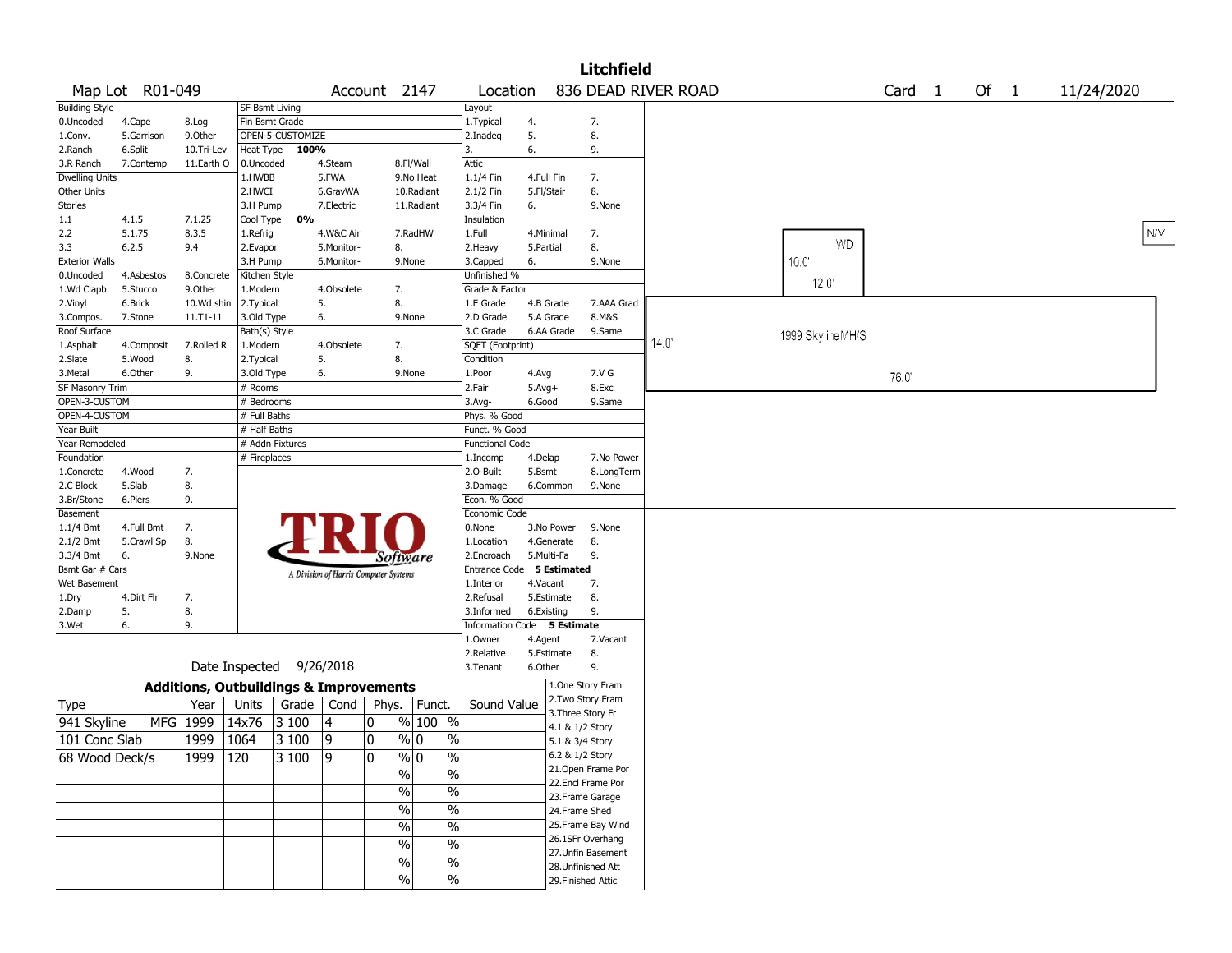|                   | Map Lot R01-049A                                 | Account 2858 | Location                           |                                 |                                   |                                    |                 |                                      | Card <sub>1</sub>    | Of 1                              |                                                      | 11/24/2020                           |
|-------------------|--------------------------------------------------|--------------|------------------------------------|---------------------------------|-----------------------------------|------------------------------------|-----------------|--------------------------------------|----------------------|-----------------------------------|------------------------------------------------------|--------------------------------------|
|                   | PALMER, RICHARD D JR                             |              |                                    | <b>Property Data</b>            |                                   |                                    |                 | <b>Assessment Record</b>             |                      |                                   |                                                      |                                      |
|                   | PALMER, SUZANNE H                                |              |                                    | Neighborhood 177 Richmond Road  |                                   | Year                               | Land            |                                      | <b>Buildings</b>     |                                   | Exempt                                               | Total                                |
|                   | 8 CAMBRIDGE DRIVE                                |              |                                    |                                 |                                   | 2015                               |                 | 52,700                               |                      | 0                                 |                                                      | $\mathbf{0}$<br>52,700               |
|                   | MERRIMACK NH 03054                               |              | Tree Growth Year                   | 0                               |                                   | 2016                               |                 | 52,700                               |                      | 0                                 |                                                      | 52,700<br>0                          |
|                   |                                                  |              | X Coordinate                       |                                 | 0<br>$\mathbf 0$                  | 2017                               |                 |                                      |                      | 0                                 |                                                      | 0                                    |
| B11793P280        |                                                  |              | Y Coordinate<br>Zone/Land Use      | <b>11 Residential</b>           |                                   |                                    |                 | 52,700                               |                      |                                   |                                                      | 52,700                               |
|                   |                                                  |              |                                    |                                 |                                   | 2018                               |                 | 52,700                               |                      | $\boldsymbol{0}$                  |                                                      | 52,700<br>0                          |
|                   |                                                  |              | Secondary Zone                     |                                 |                                   | 2019                               |                 | 69,800                               |                      | 3,000                             |                                                      | 72,800<br>0                          |
|                   |                                                  |              |                                    |                                 |                                   | 2020                               |                 | 69,800                               |                      | 2,200                             |                                                      | 72,000<br>0                          |
|                   |                                                  |              | Topography 2 Rolling               |                                 |                                   |                                    |                 |                                      |                      |                                   |                                                      |                                      |
|                   |                                                  |              | 1.Level<br>2.Rolling<br>3.Above St | 4.Below St<br>5.Low<br>6.Swampy | 7.Res Protec<br>8.<br>9.          |                                    |                 |                                      |                      |                                   |                                                      |                                      |
|                   |                                                  |              | Utilities                          | 4 Drilled Well                  | <b>6 Septic System</b>            |                                    |                 |                                      |                      |                                   |                                                      |                                      |
|                   |                                                  |              | 1.Public                           | 4.Dr Well                       | 7.Cesspool                        |                                    |                 |                                      |                      |                                   |                                                      |                                      |
|                   |                                                  |              | 2. Water<br>3.Sewer                | 5.Dug Well<br>6.Septic          | 8.Lake/Pond<br>9.None             |                                    |                 |                                      |                      |                                   |                                                      |                                      |
|                   |                                                  |              | Street                             | 1 Paved                         |                                   |                                    |                 |                                      |                      |                                   |                                                      |                                      |
|                   |                                                  |              |                                    |                                 |                                   |                                    |                 |                                      |                      |                                   |                                                      |                                      |
|                   |                                                  |              | 1.Paved                            | 4.Proposed                      | 7.<br>8.                          |                                    |                 |                                      | <b>Land Data</b>     |                                   |                                                      |                                      |
|                   |                                                  |              | 2.Semi Imp<br>3.Gravel             | 5.R/O/W<br>6.                   | 9.None                            | <b>Front Foot</b>                  |                 | <b>Effective</b><br><b>Influence</b> |                      |                                   |                                                      | <b>Influence</b>                     |
|                   |                                                  |              |                                    |                                 | 0                                 | 11.1-100                           | Type            | Frontage                             | <b>Depth</b>         | <b>Factor</b>                     | Code<br>%                                            | <b>Codes</b><br>1.Unimproved         |
|                   | Inspection Witnessed By:                         |              |                                    |                                 | $\mathbf 0$                       | 12.101-200                         |                 |                                      |                      |                                   | $\overline{\frac{9}{6}}$                             | 2. Excess Frtg                       |
|                   |                                                  |              |                                    | <b>Sale Data</b>                |                                   | $13.201+$<br>14.                   |                 |                                      |                      |                                   | $\overline{\frac{9}{6}}$<br>$\overline{\frac{9}{6}}$ | 3. Topography<br>4.Size/Shape        |
| X                 |                                                  | Date         | Sale Date                          |                                 |                                   | 15.                                |                 |                                      |                      |                                   | $\frac{9}{6}$                                        | 5.Access                             |
| No./Date          | Description                                      | Date Insp.   | Price<br>Sale Type                 |                                 |                                   |                                    |                 |                                      |                      |                                   | $\frac{9}{6}$<br>%                                   | 6.Restriction<br>7. Right of Way     |
|                   |                                                  |              | 1.Land                             | 4.MFG UNIT                      | 7.                                | <b>Square Foot</b>                 |                 |                                      | <b>Square Feet</b>   |                                   |                                                      | 8.View/Environ                       |
|                   |                                                  |              | 2.L & B                            | 5.Other                         | 8.                                | 16.Regular Lot                     |                 |                                      |                      |                                   | %<br>$\frac{9}{6}$                                   | 9.Fract Share<br>Acres               |
|                   |                                                  |              | 3.Building                         | 6.                              | 9.                                | 17.Secondary Lot<br>18.Excess Land |                 |                                      |                      |                                   | $\frac{9}{6}$                                        | 30. Frontage 1                       |
|                   |                                                  |              | Financing<br>1.Convent             | 4.Seller                        | 7.                                | 19.Condominium                     |                 |                                      |                      |                                   | $\frac{9}{6}$<br>$\overline{\frac{9}{6}}$            | 31. Frontage 2<br>32. Tillable       |
| Notes:            |                                                  |              | 2.FHA/VA                           | 5.Private                       | 8.                                | 20.Miscellaneous                   |                 |                                      |                      |                                   | $\frac{9}{6}$                                        | 33.Tillable                          |
|                   | $2/14/20$ Vac. Shed gone.                        | 3.Assumed    | 6.Cash                             | 9.Unknown                       |                                   |                                    |                 |                                      |                      | $\frac{9}{6}$                     | 34.Softwood F&O<br>35. Mixed Wood F&O                |                                      |
|                   | '15 20.6 acres from lot 49. Becomes new lot 49A. | Validity     |                                    |                                 | Fract. Acre<br>21. Houselot (Frac | 24                                 |                 | <b>Acreage/Sites</b><br>1.00         | 100                  | %<br>U                            | 36.Hardwood F&O                                      |                                      |
|                   |                                                  |              | 1.Valid<br>2.Related               | 4.Split<br>5.Partial            | 7.Renovate<br>8.Other             | 22.Baselot(Fract)                  | $\overline{26}$ |                                      | 5.00                 | 100                               | %<br>$\mathbf 0$                                     | 37.Softwood TG                       |
|                   |                                                  | 3.Distress   | 6.Exempt                           | 9.                              | 23.<br><b>Acres</b>               | $\overline{27}$                    |                 | 10.00                                | 100                  | $\overline{0}$<br>%<br>$\Omega$   | 38. Mixed Wood TG<br>39.Hardwood TG<br>40.Wasteland  |                                      |
|                   |                                                  | Verified     |                                    |                                 | 24. Houselot                      | $\overline{28}$<br>44              |                 | 4.60<br>1.00                         | 100<br>100           | %<br>$\frac{9}{6}$<br>$\mathbf 0$ |                                                      |                                      |
|                   |                                                  |              |                                    |                                 |                                   |                                    |                 |                                      |                      |                                   |                                                      |                                      |
|                   |                                                  |              | 1.Buyer                            | 4.Agent                         | 7.Family                          | 25.Baselot                         |                 |                                      |                      |                                   | %                                                    | 41.Gravel Pit<br>42. Mobile Home Si  |
|                   |                                                  |              | 2.Seller                           | 5.Pub Rec                       | 8.Other                           | 26.Rear 1<br>27. Rear 2            |                 |                                      |                      |                                   | %                                                    | 43.Camp Site                         |
| <b>Litchfield</b> |                                                  |              | 3.Lender                           | 6.MLS                           | 9.                                | 28. Rear 3<br>29. Rear 4           |                 |                                      | <b>Total Acreage</b> | 20.60                             |                                                      | 44.Lot Improvemen<br>45.Access Right |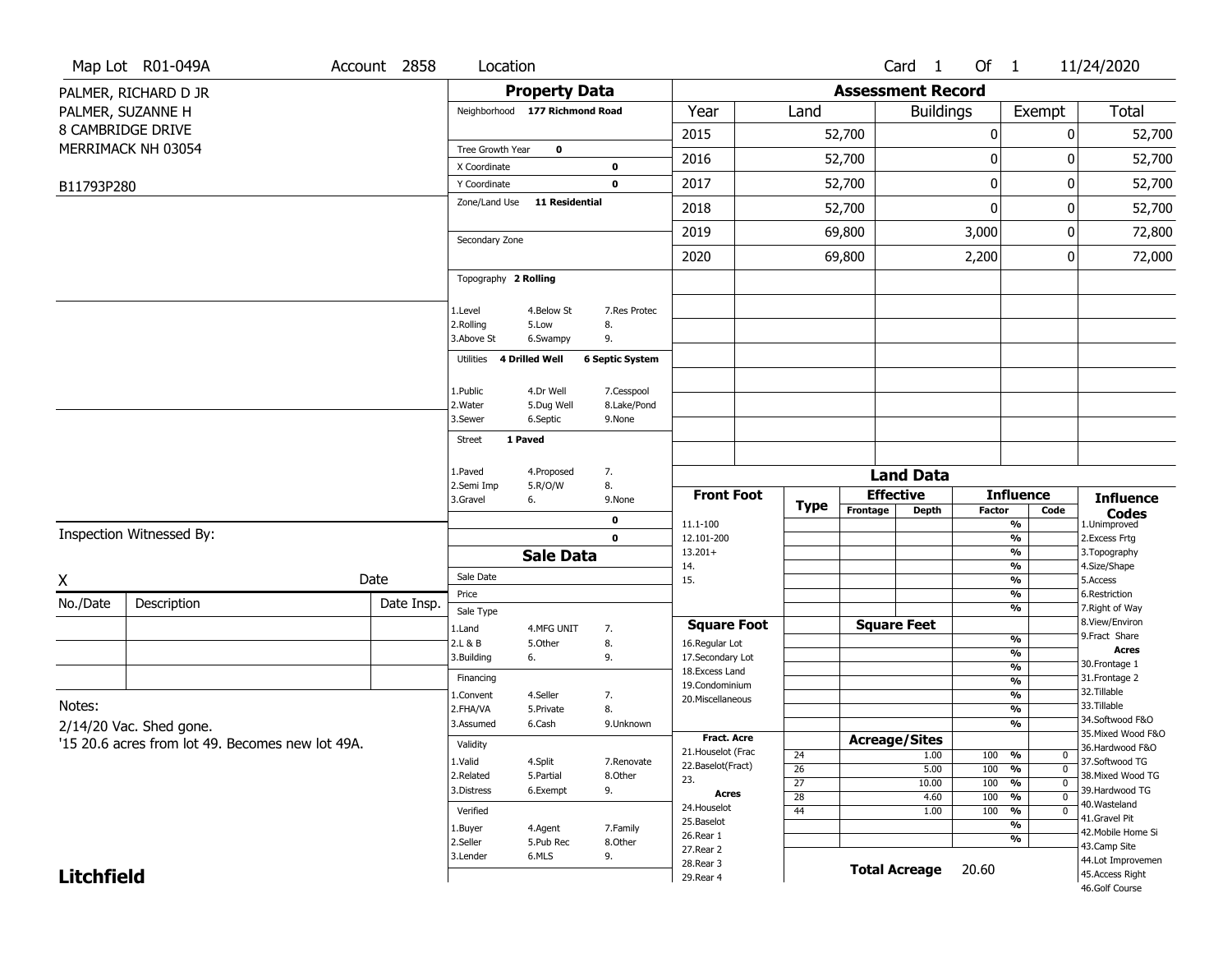|                        |                  |                                                   |                       |                          |                         |                                       |               |                               |                        |                 | <b>Litchfield</b>                     |                  |            |
|------------------------|------------------|---------------------------------------------------|-----------------------|--------------------------|-------------------------|---------------------------------------|---------------|-------------------------------|------------------------|-----------------|---------------------------------------|------------------|------------|
|                        | Map Lot R01-049A |                                                   |                       |                          |                         | Account 2858                          |               | Location                      |                        |                 |                                       | Card 1<br>Of $1$ | 11/24/2020 |
| <b>Building Style</b>  |                  |                                                   | <b>SF Bsmt Living</b> |                          |                         |                                       |               | Layout                        |                        |                 |                                       |                  |            |
| 0.Uncoded              | 4.Cape           | 8.Log                                             | Fin Bsmt Grade        |                          |                         |                                       |               | 1. Typical                    | 4.                     |                 | 7.                                    |                  |            |
| 1.Conv.                | 5.Garrison       | 9.0ther                                           |                       | OPEN-5-CUSTOMIZE         |                         |                                       |               | 2.Inadeg                      | 5.                     |                 | 8.                                    |                  |            |
| 2.Ranch                | 6.Split          | 10.Tri-Lev                                        | Heat Type             | 100%                     |                         |                                       |               | 3.                            | 6.                     |                 | 9.                                    |                  |            |
| 3.R Ranch              | 7.Contemp        | 11.Earth O                                        | 0.Uncoded             |                          | 4.Steam                 |                                       | 8.Fl/Wall     | Attic                         |                        |                 |                                       |                  |            |
| <b>Dwelling Units</b>  |                  |                                                   | 1.HWBB                |                          | 5.FWA                   |                                       | 9.No Heat     | 1.1/4 Fin                     | 4.Full Fin             |                 | 7.                                    |                  |            |
| Other Units            |                  |                                                   | 2.HWCI                |                          | 6.GravWA                |                                       | 10.Radiant    | 2.1/2 Fin                     | 5.Fl/Stair             |                 | 8.                                    |                  |            |
| <b>Stories</b>         |                  |                                                   | 3.H Pump              |                          | 7.Electric              |                                       | 11.Radiant    | 3.3/4 Fin                     | 6.                     |                 | 9.None                                |                  |            |
| 1.1                    | 4.1.5            | 7.1.25                                            | Cool Type             | 0%                       |                         |                                       |               | Insulation                    |                        |                 |                                       |                  |            |
| 2.2<br>3.3             | 5.1.75<br>6.2.5  | 8.3.5<br>9.4                                      | 1.Refrig              |                          | 4.W&C Air<br>5.Monitor- |                                       | 7.RadHW       | 1.Full                        | 4.Minimal<br>5.Partial |                 | 7.<br>8.                              |                  |            |
| <b>Exterior Walls</b>  |                  |                                                   | 2.Evapor<br>3.H Pump  |                          | 6.Monitor-              | 8.<br>9.None                          |               | 2.Heavy<br>3.Capped           | 6.                     |                 | 9.None                                |                  |            |
| 0.Uncoded              | 4.Asbestos       | 8.Concrete                                        | Kitchen Style         |                          |                         |                                       |               | Unfinished %                  |                        |                 |                                       |                  |            |
| 1.Wd Clapb             | 5.Stucco         | 9.0ther                                           | 1.Modern              |                          | 4.Obsolete              | 7.                                    |               | Grade & Factor                |                        |                 |                                       |                  |            |
| 2.Vinyl                | 6.Brick          | 10.Wd shin                                        | 2. Typical            |                          | 5.                      | 8.                                    |               | 1.E Grade                     | 4.B Grade              |                 | 7.AAA Grad                            | 14.0'<br>Slab    |            |
| 3.Compos.              | 7.Stone          | $11. T1 - 11$                                     | 3.Old Type            |                          | 6.                      | 9.None                                |               | 2.D Grade                     | 5.A Grade              |                 | 8.M&S                                 |                  |            |
| Roof Surface           |                  |                                                   | Bath(s) Style         |                          |                         |                                       |               | 3.C Grade                     | 6.AA Grade             |                 | 9.Same                                |                  |            |
| 1.Asphalt              | 4.Composit       | 7.Rolled R                                        | 1.Modern              |                          | 4.Obsolete              | 7.                                    |               | SQFT (Footprint)              |                        |                 |                                       | 76.0             |            |
| 2.Slate                | 5.Wood           | 8.                                                | 2.Typical             |                          | 5.                      | 8.                                    |               | Condition                     |                        |                 |                                       |                  |            |
| 3. Metal               | 6.Other          | 9.                                                | 3.Old Type            |                          | 6.                      | 9.None                                |               | 1.Poor                        | 4.Avg                  |                 | 7.V G                                 |                  |            |
| <b>SF Masonry Trim</b> |                  |                                                   | # Rooms               |                          |                         |                                       |               | 2.Fair                        | $5.$ Avg $+$           |                 | 8.Exc                                 |                  |            |
| OPEN-3-CUSTOM          |                  |                                                   | # Bedrooms            |                          |                         |                                       |               | 3.Avg-                        | 6.Good                 |                 | 9.Same                                |                  |            |
| OPEN-4-CUSTOM          |                  |                                                   | # Full Baths          |                          |                         |                                       |               | Phys. % Good                  |                        |                 |                                       |                  |            |
| Year Built             |                  |                                                   | # Half Baths          |                          |                         |                                       |               | Funct. % Good                 |                        |                 |                                       |                  |            |
| Year Remodeled         |                  |                                                   |                       | # Addn Fixtures          |                         |                                       |               | <b>Functional Code</b>        |                        |                 |                                       |                  |            |
| Foundation             |                  |                                                   | # Fireplaces          |                          |                         |                                       |               | 1.Incomp                      | 4.Delap                |                 | 7.No Power                            |                  |            |
| 1.Concrete             | 4.Wood           | 7.                                                |                       |                          |                         |                                       |               | 2.O-Built                     | 5.Bsmt                 |                 | 8.LongTerm                            |                  |            |
| 2.C Block              | 5.Slab           | 8.                                                |                       |                          |                         |                                       |               | 3.Damage                      | 6.Common               |                 | 9.None                                |                  |            |
| 3.Br/Stone<br>Basement | 6.Piers          | 9.                                                |                       |                          |                         |                                       |               | Econ. % Good<br>Economic Code |                        |                 |                                       |                  |            |
| 1.1/4 Bmt              | 4.Full Bmt       | 7.                                                |                       |                          |                         |                                       |               | 0.None                        | 3.No Power             |                 | 9.None                                |                  |            |
| 2.1/2 Bmt              | 5.Crawl Sp       | 8.                                                |                       |                          |                         |                                       |               | 1.Location                    | 4.Generate             |                 | 8.                                    |                  |            |
| 3.3/4 Bmt              | 6.               | 9.None                                            |                       |                          |                         | Software                              |               | 2.Encroach                    | 5.Multi-Fa             |                 | 9.                                    |                  |            |
| Bsmt Gar # Cars        |                  |                                                   |                       |                          |                         |                                       |               | Entrance Code                 |                        | 5 Estimated     |                                       |                  |            |
| Wet Basement           |                  |                                                   |                       |                          |                         | A Division of Harris Computer Systems |               | 1.Interior                    | 4.Vacant               |                 | 7.                                    |                  |            |
| 1.Dry                  | 4.Dirt Flr       | 7.                                                |                       |                          |                         |                                       |               | 2.Refusal                     | 5.Estimate             |                 | 8.                                    |                  |            |
| 2.Damp                 | 5.               | 8.                                                |                       |                          |                         |                                       |               | 3.Informed                    | 6.Existing             |                 | 9.                                    |                  |            |
| 3.Wet                  | 6.               | 9.                                                |                       |                          |                         |                                       |               | Information Code 5 Estimate   |                        |                 |                                       |                  |            |
|                        |                  |                                                   |                       |                          |                         |                                       |               | 1.0wner                       | 4.Agent                |                 | 7.Vacant                              |                  |            |
|                        |                  |                                                   |                       |                          |                         |                                       |               | 2.Relative                    | 5.Estimate             |                 | 8.                                    |                  |            |
|                        |                  |                                                   |                       | Date Inspected 9/26/2018 |                         |                                       |               | 3.Tenant                      | 6.Other                |                 | 9.                                    |                  |            |
|                        |                  | <b>Additions, Outbuildings &amp; Improvements</b> |                       |                          |                         |                                       |               |                               |                        |                 | 1.One Story Fram                      |                  |            |
| Type                   |                  | Year                                              | Units                 | Grade                    | Cond                    | Phys.                                 | Funct.        | Sound Value                   |                        |                 | 2. Two Story Fram                     |                  |            |
| 101 Conc Slab          |                  |                                                   |                       |                          | 2                       | 0                                     | $%100$ %      |                               |                        |                 | 3. Three Story Fr                     |                  |            |
|                        |                  | 1999                                              | 1064                  | 3 100                    |                         |                                       |               |                               |                        | 4.1 & 1/2 Story |                                       |                  |            |
|                        |                  |                                                   |                       |                          |                         | $\frac{0}{0}$                         | $\%$          |                               |                        | 5.1 & 3/4 Story |                                       |                  |            |
|                        |                  |                                                   |                       |                          |                         | $\frac{9}{6}$                         | $\sqrt{6}$    |                               |                        | 6.2 & 1/2 Story |                                       |                  |            |
|                        |                  |                                                   |                       |                          |                         | $\sqrt{6}$                            | $\%$          |                               |                        |                 | 21. Open Frame Por                    |                  |            |
|                        |                  |                                                   |                       |                          |                         | $\%$                                  | $\%$          |                               |                        |                 | 22.Encl Frame Por                     |                  |            |
|                        |                  |                                                   |                       |                          |                         |                                       |               |                               |                        |                 | 23. Frame Garage                      |                  |            |
|                        |                  |                                                   |                       |                          |                         | $\sqrt{6}$                            | $\frac{1}{2}$ |                               |                        | 24.Frame Shed   |                                       |                  |            |
|                        |                  |                                                   |                       |                          |                         | $\sqrt{6}$                            | $\%$          |                               |                        |                 | 25. Frame Bay Wind                    |                  |            |
|                        |                  |                                                   |                       |                          |                         | $\sqrt{6}$                            | $\frac{1}{2}$ |                               |                        |                 | 26.1SFr Overhang<br>27.Unfin Basement |                  |            |
|                        |                  |                                                   |                       |                          |                         | $\sqrt{6}$                            | $\frac{1}{2}$ |                               |                        |                 | 28. Unfinished Att                    |                  |            |
|                        |                  |                                                   |                       |                          |                         | $\frac{1}{2}$                         | $\frac{1}{2}$ |                               |                        |                 | 29. Finished Attic                    |                  |            |
|                        |                  |                                                   |                       |                          |                         |                                       |               |                               |                        |                 |                                       |                  |            |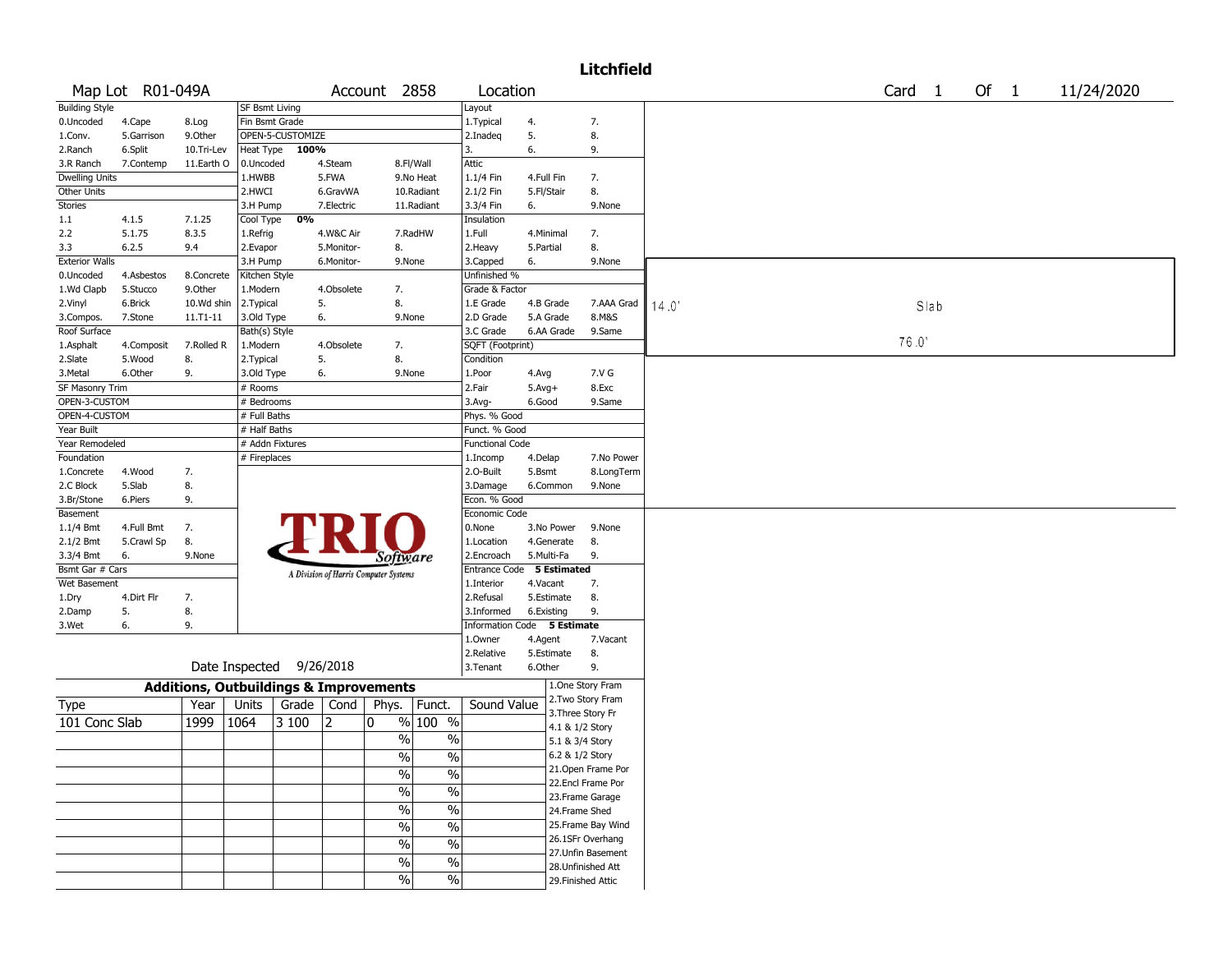|                       | Map Lot R01-050          | Account 1697 | Location                            |                        | 1507 RICHMOND ROAD     |                          |  |             |                          | Card <sub>1</sub> | Of $1$        |                                               | 11/24/2020                                       |  |  |
|-----------------------|--------------------------|--------------|-------------------------------------|------------------------|------------------------|--------------------------|--|-------------|--------------------------|-------------------|---------------|-----------------------------------------------|--------------------------------------------------|--|--|
| NILSSON, NANCY        |                          |              |                                     | <b>Property Data</b>   |                        |                          |  |             | <b>Assessment Record</b> |                   |               |                                               |                                                  |  |  |
| <b>NILSSON HAROLD</b> |                          |              | Neighborhood 177 Richmond Road      |                        |                        | Year                     |  | Land        |                          | <b>Buildings</b>  |               | Exempt                                        | Total                                            |  |  |
|                       | 1507 RICHMOND ROAD       |              |                                     |                        |                        | 2007                     |  |             | 46,380                   |                   | 142,227       | 19,000                                        | 169,607                                          |  |  |
|                       | LITCHFIELD ME 04350      |              | Tree Growth Year                    | $\mathbf 0$            |                        | 2008                     |  |             | 46,380                   |                   |               | 18,050                                        |                                                  |  |  |
|                       |                          |              | X Coordinate                        |                        | $\mathbf 0$            |                          |  |             |                          |                   | 142,227       |                                               | 170,557                                          |  |  |
| B7615P250             |                          |              | Y Coordinate                        |                        | $\mathbf 0$            | 2009                     |  |             | 45,500                   |                   | 196,193       | 15,200                                        | 226,493                                          |  |  |
|                       |                          |              | Zone/Land Use                       | <b>11 Residential</b>  |                        | 2010                     |  |             | 45,500                   |                   | 139,971       | 16,000                                        | 169,471                                          |  |  |
|                       |                          |              | Secondary Zone                      |                        |                        | 2011                     |  |             | 45,500                   |                   | 123,474       | 16,000                                        | 152,974                                          |  |  |
|                       |                          |              |                                     |                        |                        | 2012                     |  |             | 45,500                   |                   | 123,474       | 16,000                                        | 152,974                                          |  |  |
|                       |                          |              | Topography 2 Rolling                |                        |                        | 2013                     |  |             | 45,500                   |                   | 123,458       | 16,000                                        | 152,958                                          |  |  |
|                       |                          |              | 1.Level                             | 4.Below St             | 7.Res Protec           | 2014                     |  |             | 45,500                   |                   | 123,450       | 16,000                                        | 152,950                                          |  |  |
|                       |                          |              | 2.Rolling<br>3.Above St             | 5.Low<br>6.Swampy      | 8.<br>9.               | 2015                     |  |             | 45,500                   |                   | 123,442       | 16,000                                        | 152,942                                          |  |  |
|                       |                          |              | Utilities 4 Drilled Well            |                        | <b>6 Septic System</b> | 2016                     |  |             | 45,500                   | 123,426           |               | 21,000                                        | 147,926                                          |  |  |
|                       |                          |              | 1.Public                            | 4.Dr Well              | 7.Cesspool             | 2017                     |  |             | 45,500                   |                   | 123,418       | 26,000                                        | 142,918<br>143,951                               |  |  |
|                       |                          |              | 2. Water                            | 5.Dug Well             | 8.Lake/Pond            | 2018                     |  |             | 45,500                   |                   | 123,411       | 24,960                                        |                                                  |  |  |
|                       |                          |              | 3.Sewer<br>1 Paved<br><b>Street</b> | 6.Septic               | 9.None                 | 2019                     |  |             | 51,600                   |                   | 155,200       | 26,000                                        | 180,800                                          |  |  |
|                       |                          |              |                                     |                        |                        | 2020                     |  |             | 51,600                   |                   | 155,200       | 31,000                                        | 175,800                                          |  |  |
|                       |                          |              | 1.Paved<br>2.Semi Imp               | 4.Proposed             | 7.<br>8.               |                          |  |             |                          | <b>Land Data</b>  |               |                                               |                                                  |  |  |
|                       |                          |              | 3.Gravel<br>6.                      | 5.R/O/W                | 9.None                 | <b>Front Foot</b>        |  | <b>Type</b> | <b>Effective</b>         |                   |               | <b>Influence</b>                              | <b>Influence</b><br><b>Codes</b><br>1.Unimproved |  |  |
|                       |                          |              |                                     |                        | $\mathbf 0$            | 11.1-100                 |  |             | Frontage                 | <b>Depth</b>      | <b>Factor</b> | Code<br>%                                     |                                                  |  |  |
|                       | Inspection Witnessed By: |              |                                     |                        | $\mathbf 0$            | 12.101-200               |  |             |                          |                   |               | %                                             | 2.Excess Frtg                                    |  |  |
|                       |                          |              |                                     | <b>Sale Data</b>       |                        | $13.201+$<br>14.         |  |             |                          |                   |               | %<br>%                                        | 3. Topography<br>4.Size/Shape                    |  |  |
| χ                     |                          | Date         | Sale Date                           |                        | 9/03/2003              | 15.                      |  |             |                          |                   |               | %                                             | 5.Access                                         |  |  |
| No./Date              | Description              | Date Insp.   | Price                               |                        | 201,500                |                          |  |             |                          |                   |               | %                                             | 6.Restriction                                    |  |  |
|                       |                          |              | Sale Type                           | 2 Land & Buildings     |                        | <b>Square Foot</b>       |  |             | <b>Square Feet</b>       |                   |               | %                                             | 7. Right of Way<br>8.View/Environ                |  |  |
|                       |                          |              | 1.Land<br>2.L & B                   | 4.MFG UNIT<br>5.Other  | 7.<br>8.               | 16.Regular Lot           |  |             |                          |                   |               | %                                             | 9.Fract Share                                    |  |  |
|                       |                          |              | 3.Building<br>6.                    |                        | 9.                     | 17.Secondary Lot         |  |             |                          |                   |               | %                                             | <b>Acres</b>                                     |  |  |
|                       |                          |              | Financing                           | 9 Unknown              |                        | 18. Excess Land          |  |             |                          |                   |               | $\frac{9}{6}$<br>$\frac{9}{6}$                | 30.Frontage 1<br>31. Frontage 2                  |  |  |
|                       |                          |              | 1.Convent                           | 4.Seller               | 7.                     | 19.Condominium           |  |             |                          |                   |               | $\frac{9}{6}$                                 | 32.Tillable                                      |  |  |
| Notes:                |                          |              | 2.FHA/VA                            | 5.Private              | 8.                     | 20.Miscellaneous         |  |             |                          |                   |               | $\frac{9}{6}$                                 | 33.Tillable                                      |  |  |
|                       |                          |              | 3.Assumed                           | 6.Cash                 | 9.Unknown              |                          |  |             |                          |                   |               | %                                             | 34.Softwood F&O                                  |  |  |
|                       |                          |              | Validity                            | 1 Arms Length Sale     |                        | Fract. Acre              |  |             | <b>Acreage/Sites</b>     |                   |               |                                               | 35. Mixed Wood F&O<br>36.Hardwood F&O            |  |  |
|                       |                          |              | 1.Valid                             | 4.Split<br>7.Renovate  |                        | 21. Houselot (Frac       |  | 21          |                          | 1.00              | 100           | %<br>0                                        | 37.Softwood TG                                   |  |  |
|                       |                          |              | 2.Related                           | 5.Partial              | 8.Other                | 22.Baselot(Fract)<br>23. |  | 26          |                          | 2.20              | 100           | %<br>$\mathbf 0$                              | 38. Mixed Wood TG                                |  |  |
|                       |                          |              | 3.Distress                          | 6.Exempt               | 9.                     | <b>Acres</b>             |  | 44          |                          | 1.00              | 100           | $\frac{9}{6}$<br>$\mathbf 0$<br>$\frac{9}{6}$ | 39.Hardwood TG                                   |  |  |
|                       |                          |              | Verified                            | <b>5 Public Record</b> |                        | 24. Houselot             |  |             |                          |                   |               | %                                             | 40. Wasteland                                    |  |  |
|                       |                          | 1.Buyer      | 4.Agent                             | 7.Family               | 25.Baselot             |                          |  |             |                          |                   | $\frac{9}{6}$ | 41.Gravel Pit                                 |                                                  |  |  |
|                       |                          | 2.Seller     | 5.Pub Rec                           | 8.Other                | 26.Rear 1              |                          |  |             |                          |                   | %             | 42. Mobile Home Si                            |                                                  |  |  |
|                       |                          |              |                                     |                        | 27. Rear 2             |                          |  |             |                          |                   |               | 43.Camp Site                                  |                                                  |  |  |
|                       |                          |              | 3.Lender                            | 6.MLS                  | 9.                     |                          |  |             |                          |                   |               |                                               |                                                  |  |  |
| <b>Litchfield</b>     |                          |              |                                     |                        |                        | 28. Rear 3<br>29. Rear 4 |  |             | <b>Total Acreage</b>     |                   | 3.20          |                                               | 44.Lot Improvemen<br>45.Access Right             |  |  |